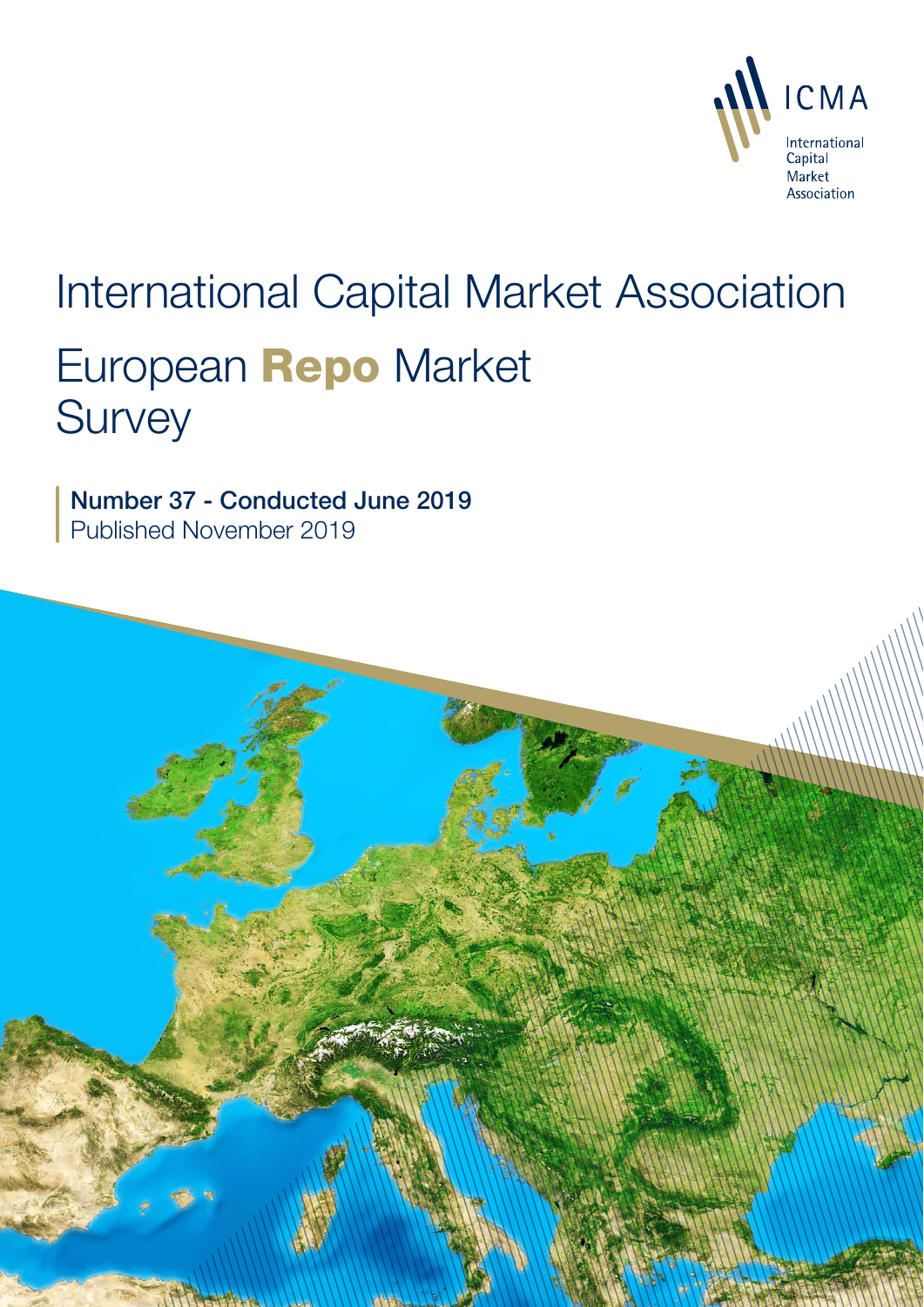#### Disclaimer

This report has been compiled by Richard Comotto, Senior Visiting Fellow, ICMA Centre at Reading University.

© International Capital Market Association (ICMA), Zurich, 2019. All rights reserved.

No part of this publication may be reproduced or transmitted in any form or by any means without permission from ICMA. This report is intended for general information only and is not intended to be nor should it be relied upon as being legal, financial, investment tax, regulatory, business or other professional advice. Users of this report should seek appropriate independent advice before entering into any kind of specific transaction. While the information contained in this report is taken from sources believed to be reliable, neither ICMA nor the author represents or warrants that it is accurate, suitable or complete and neither ICMA nor the author shall have any liability arising from or relating to the use of this report and its contents.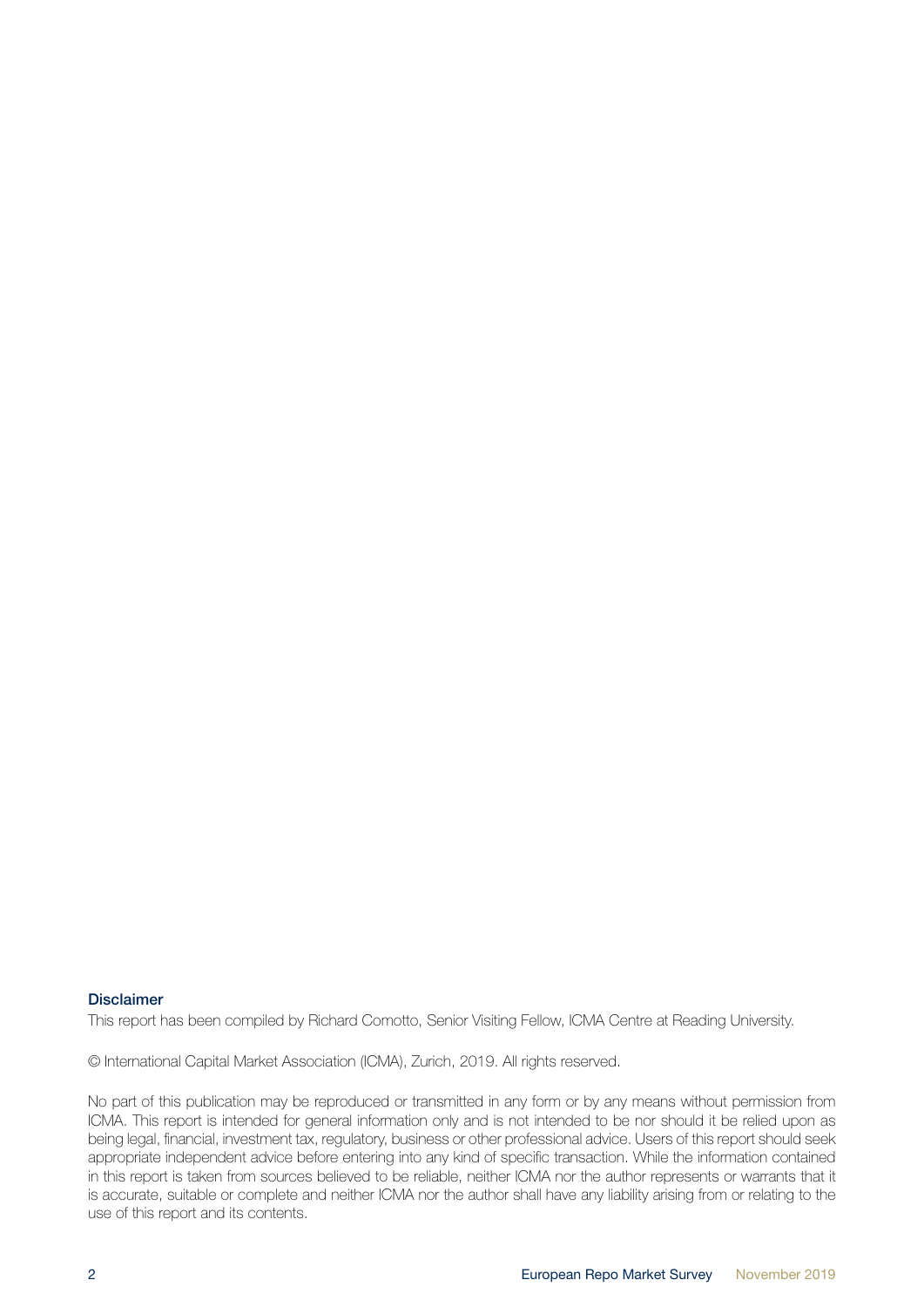# **Contents**

| Executive Summary                                                                                                                                                                                                                                                                                                                                                                                       | $\overline{4}$                                                   |  |
|---------------------------------------------------------------------------------------------------------------------------------------------------------------------------------------------------------------------------------------------------------------------------------------------------------------------------------------------------------------------------------------------------------|------------------------------------------------------------------|--|
| Chapter 1: The Survey<br>1.1<br>What the survey asked<br>The response to the survey<br>1.2                                                                                                                                                                                                                                                                                                              | 5<br>5<br>5                                                      |  |
| 1.3<br>The next survey                                                                                                                                                                                                                                                                                                                                                                                  | 5                                                                |  |
| Chapter 2: Analysis of Survey Results<br>Total repo business (Q1)<br>Trading analysis (Q1.1)<br>Geographical analysis (Q1.1)<br>Clearing and settlement analysis (Q1.2 and Q1.8)<br>Cash currency analysis (Q1.3 and Q1.4)<br>Collateral analysis (Q1.9)<br>Contract analysis (Q1.5)<br>Repo rate analysis (Q1.6)<br>Maturity analysis (Q1.7)<br>Product analysis (Q2)<br><b>Concentration analysis</b> | 6<br>6<br>8<br>9<br>10<br>10<br>11<br>16<br>16<br>17<br>21<br>21 |  |
| Chapter 3: Conclusion                                                                                                                                                                                                                                                                                                                                                                                   | 23                                                               |  |
| About the Author                                                                                                                                                                                                                                                                                                                                                                                        | 24                                                               |  |
| Appendix A: Survey Guidance Notes<br>For further help and information                                                                                                                                                                                                                                                                                                                                   | 25<br>28                                                         |  |
| Appendix B: Survey Participants                                                                                                                                                                                                                                                                                                                                                                         | 29                                                               |  |
| Appendix C: Summary Of Survey Results                                                                                                                                                                                                                                                                                                                                                                   | 33                                                               |  |
| Appendix D: The ICMA European Repo And Collateral Council                                                                                                                                                                                                                                                                                                                                               | 39                                                               |  |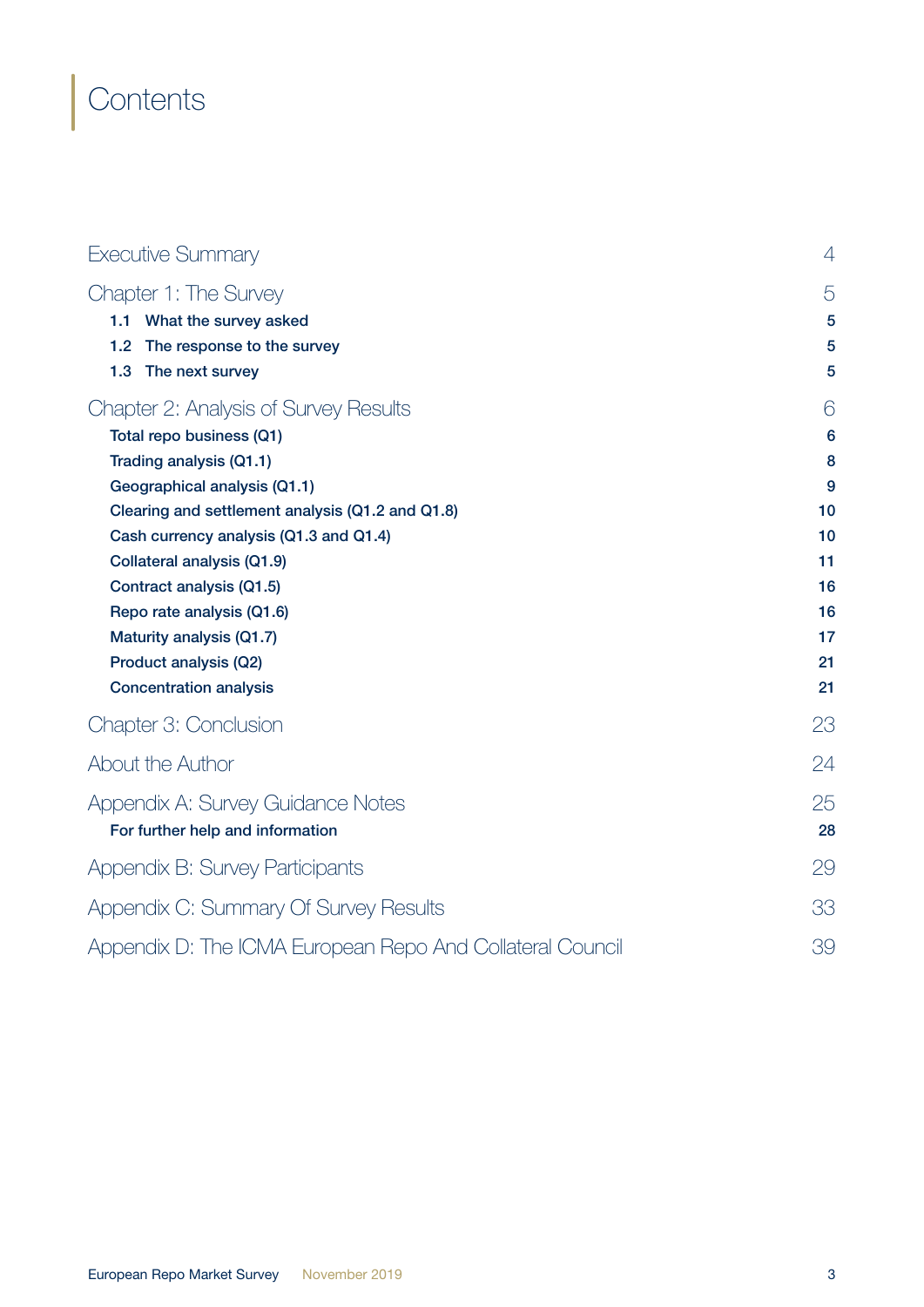# <span id="page-3-0"></span>Executive Summary

In June 2019, the European Repo and Collateral Council (ERCC) of the International Capital Market Association (ICMA) conducted the 37th in its series of semi-annual surveys of the repo market in Europe. The latest survey asked a sample of financial institutions in Europe for the value and breakdown of their repo contracts that were still outstanding at close of business on June 5, 2019. Replies were received from 55 offices of 51 financial groups, mainly banks. Returns were also made directly by the principal automatic repo trading systems (ATS) and tri-party repo agents in Europe.

#### Total repo business

The total value of the repo contracts outstanding on the books of the 55 institutions who participated in the latest survey was **EUR 7,761 billion**, compared with the EUR 7,846 billion in December 2018, a rise of 5.6% year-on-year but a fall in the headline number of 1.1% since the June 2018 survey.

#### Trading analysis

Directly-negotiated repo (including tri-party repo) recovered sharply, despite increased electronic business transacted over automatic repo trading systems (ATS). This was largely due to a drop in the volume of business through voicebrokers to a new all-time low.

#### Geographical analysis

Cross-border business fell back slightly and domestic business more so, reflecting a surge in CCP-cleared (anonymous) electronic repo. There was a jump in domestic business on ATS, driven by repo against Italian government securities.

#### Clearing and settlement analysis

Tri-party repo in the survey continued to recover, rising to 8%.

#### Cash currency analysis

The US dollar fell back, largely to the benefit of the euro.

#### Collateral analysis

The share of EU government bonds rose to their highest level since 2002, Italian government securities were a major driver. The share of German collateral touched a record low.

#### Maturity analysis

Short-dated repos recovered at the expense of repos between one and three months, possibly due to seasonal factors. However, the weighted average term to maturity lengthened significantly. The share of forward repos fell back from its record high.

#### Concentration analysis

The concentration of business within the top 20 participants in the survey sample was significantly reduced.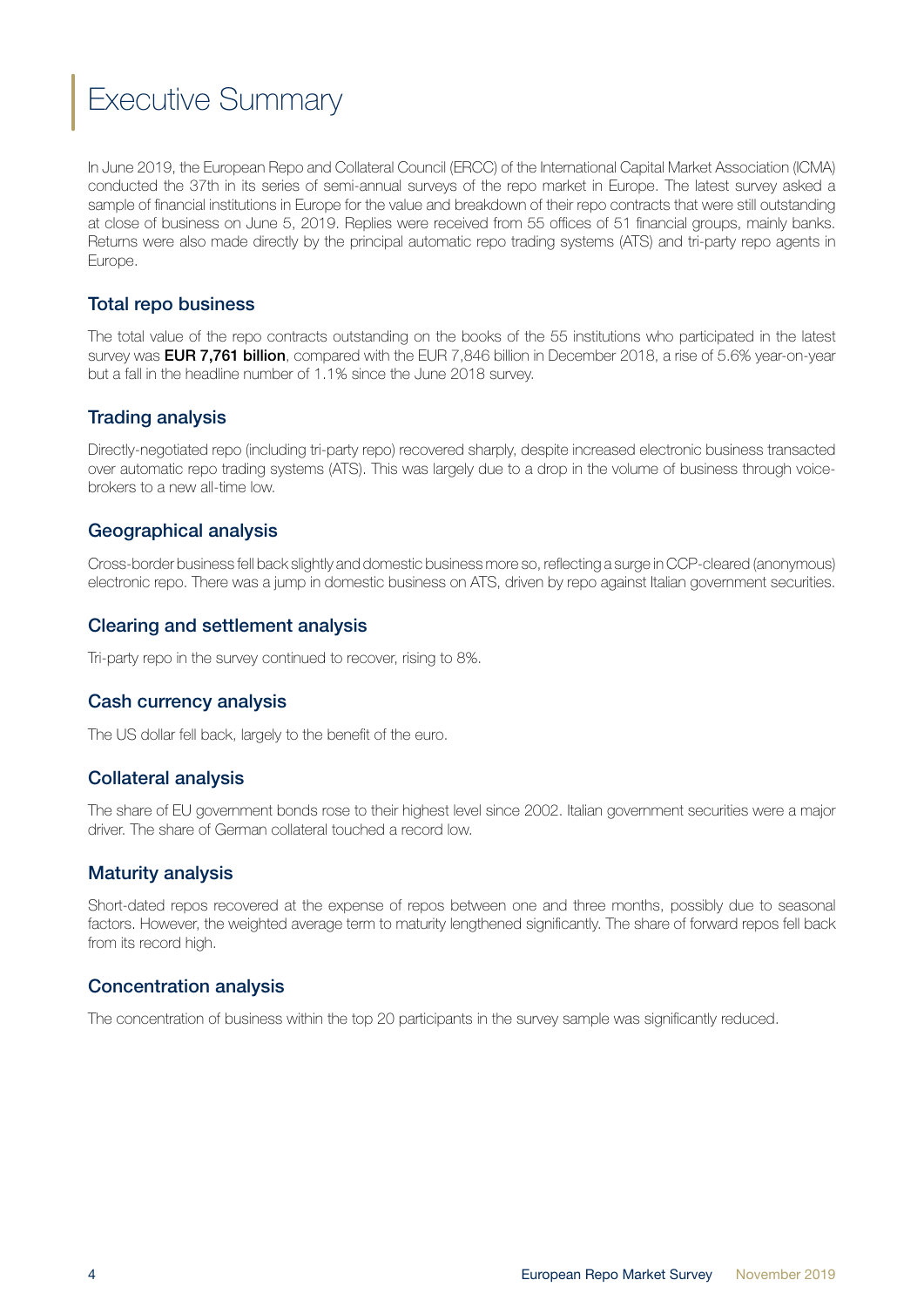# <span id="page-4-0"></span>Chapter 1: The Survey

On June 5, 2019, the European Repo and Collateral Council (ERCC) of the International Capital Market Association (ICMA) conducted the 37th in its series of semi-annual surveys of the repo market in Europe.

The survey was managed and the results analysed on behalf of ICMA by the author, who is based at the ICMA Centre at Reading University in England, under the guidance of the ERCC Steering Committee ("ERCC Committee").

# 1.1 What the survey asked

The survey asked financial institutions operating in a number of European financial centres for the value of the cash side of repo and reverse repo contracts still outstanding at close of business on Wednesday, June 5, 2019.

The questionnaire also asked these institutions to analyse their business in terms of: the currency; the type of counterparty, contract and repo rate; the remaining term to maturity; the method of settlement; and the origin of the collateral. In addition, institutions were asked about securities lending and borrowing conducted on their repo desks.

The detailed results of the survey are set out in Appendix C. An extract of the accompanying Guidance Notes is reproduced in Appendix A.

Separate returns were made directly by the principal automatic repo trading systems (ATS) and tri-party repo agents in Europe. Once again, no return was made by the London-based European Venues and Intermediaries Association (EVIA), formerly the Wholesale Market Brokers' Association (WMBA), because of an insufficient number of respondents.

# 1.2 The response to the survey

The latest survey was completed by 55 offices of 51 financial groups. This is three fewer than in the December 2018 survey. Five institutions dropped out of the survey and two rejoined.

41 of the participants were headquartered across 14 European countries, including Norway (1) and Switzerland (2). Others were headquartered in Australia (1), Japan (4) and North America (8). 22 respondents were affiliates of foreign parents. Most (19) were located in the UK. 38 participants were headquartered across 14 of the 28 member states of the EU (there were no institutions in the survey from Finland and Sweden, and only one from a former Accession State). 29 participants were headquartered across 12 of the 19 countries of the eurozone.

Many institutions provided data for their entire European repo business. Others provided separate returns for one or more (but not necessarily all) of their European offices. A list of the institutions that have participated in the ICMA's repo surveys is contained in Appendix B.

# 1.3 The next survey

The next survey is scheduled to take place at close of business on Wednesday, December 11, 2019.

Any financial institution wishing to participate in the next survey will be able to download copies of the questionnaire and accompanying Guidance Notes from ICMA's web site. The latest forms will be published shortly before the next survey at the following website: **www.icmagroup.org/surveys/repo/participate**.

Questions about the survey should be sent by e-mail to **reposurvey@icmagroup.org**. Institutions who participate in a survey receive, in confidence, a list of their rankings in the various categories of the survey.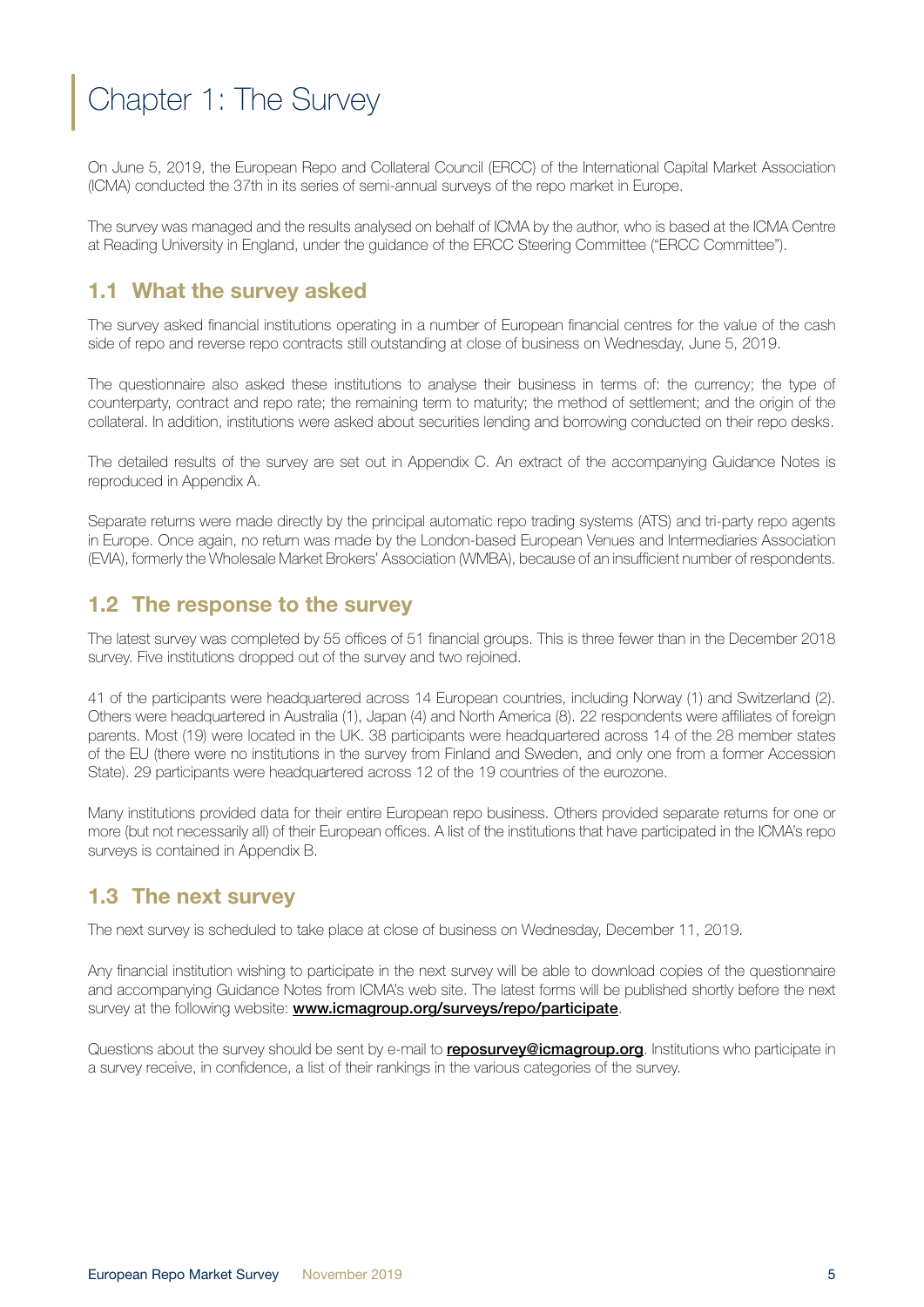# <span id="page-5-0"></span>Chapter 2: Analysis of Survey Results

The aggregate results of the latest two surveys and of the surveys in each June in the four previous years (2015-2019) are set out in Appendix C. The full results of all previous surveys can be found at www.icmagroup.org.

Due to a late correction in the response by a large participant to the December 2018 survey, there has been a significant change to the headline number of that survey and small revisions to other data.

# Total repo business (Q1)

The total value, at close of business on June 5, 2019, of repos and reverse repos outstanding on the books of the 55 institutions which participated in the latest survey was **EUR 7,761.4 billion**, compared with a revised total for December 2018, which was EUR 7,845.6 billion. This means the latest survey showed a rise of 5.6% year-on-year but a fall in the headline number of 1.1% since the December 2018 survey. Average daily turnover over the six months since the previous survey was about EUR 840 billion per day, which was 1.6% higher than the second-half of 2018.

### Table 2.1 – Total repo business from 2001 to June 2019 (EUR billion)

| survey           | total | repo  | reverse repo |
|------------------|-------|-------|--------------|
| <b>2019 June</b> | 7,761 | 48.1% | 51.9%        |
| 2018 December    | 7,846 | 48.5% | 51.5%        |
| <b>2018 June</b> | 7,351 | 48.7% | 51.3%        |
| 2017 December    | 7,250 | 47.8% | 52.2%        |
| <b>2017 June</b> | 6,455 | 48.5% | 51.5%        |
| 2016 December    | 5,656 | 48.1% | 51.9%        |
| <b>2016 June</b> | 5,379 | 48.0% | 52.0%        |
| 2015 December    | 5,608 | 47.5% | 52.5%        |
| 2015 June        | 5,612 | 48.0% | 52.0%        |
| 2014 December    | 5,500 | 48.8% | 51.2%        |
| <b>2014 June</b> | 5,782 | 48.6% | 51.4%        |
| 2013 December    | 5,499 | 49.2% | 50.8%        |
| 2013 June        | 6,076 | 49.8% | 50.2%        |
| 2012 December    | 5,611 | 49.1% | 51.9%        |
| 2012 June        | 5,647 | 48.7% | 51.3%        |
| 2011 December    | 6,204 | 50.3% | 49.7%        |
| <b>2011 June</b> | 6,124 | 50.7% | 49.3%        |
| 2010 December    | 5,908 | 51.0% | 49.0%        |
| 2010 June        | 6,979 | 53.5% | 46.5%        |
| 2009 December    | 5,582 | 50.0% | 50.0%        |
| 2009 June        | 4,868 | 52.2% | 47.8%        |
| 2008 December    | 4,633 | 49.9% | 50.1%        |
| <b>2008 June</b> | 6,504 | 48.8% | 51.2%        |
| 2007 December    | 6,382 | 49.4% | 50.6%        |
| <b>2007 June</b> | 6,775 | 50.8% | 49.2%        |
| 2006 December    | 6,430 | 50.7% | 49.3%        |
| <b>2006 June</b> | 6,019 | 51.7% | 48.3%        |
| 2005 December    | 5,883 | 54.6% | 45.4%        |
| 2005 June        | 5,319 | 52.4% | 47.6%        |
| 2004 December    | 5,000 | 50.1% | 49.9%        |
| 2004 June        | 4,561 | 50.6% | 49.4%        |
| 2003 December    | 3,788 | 51.3% | 48.7%        |
| 2003 June        | 4,050 | 50.0% | 50.0%        |
| 2002 December    | 3,377 | 51.0% | 49.0%        |
| 2002 June        | 3,305 | 50.0% | 50.0%        |
| 2001 December    | 2,298 | 50.4% | 49.6%        |
| <b>2001 June</b> | 1,863 | 49.6% | 50.4%        |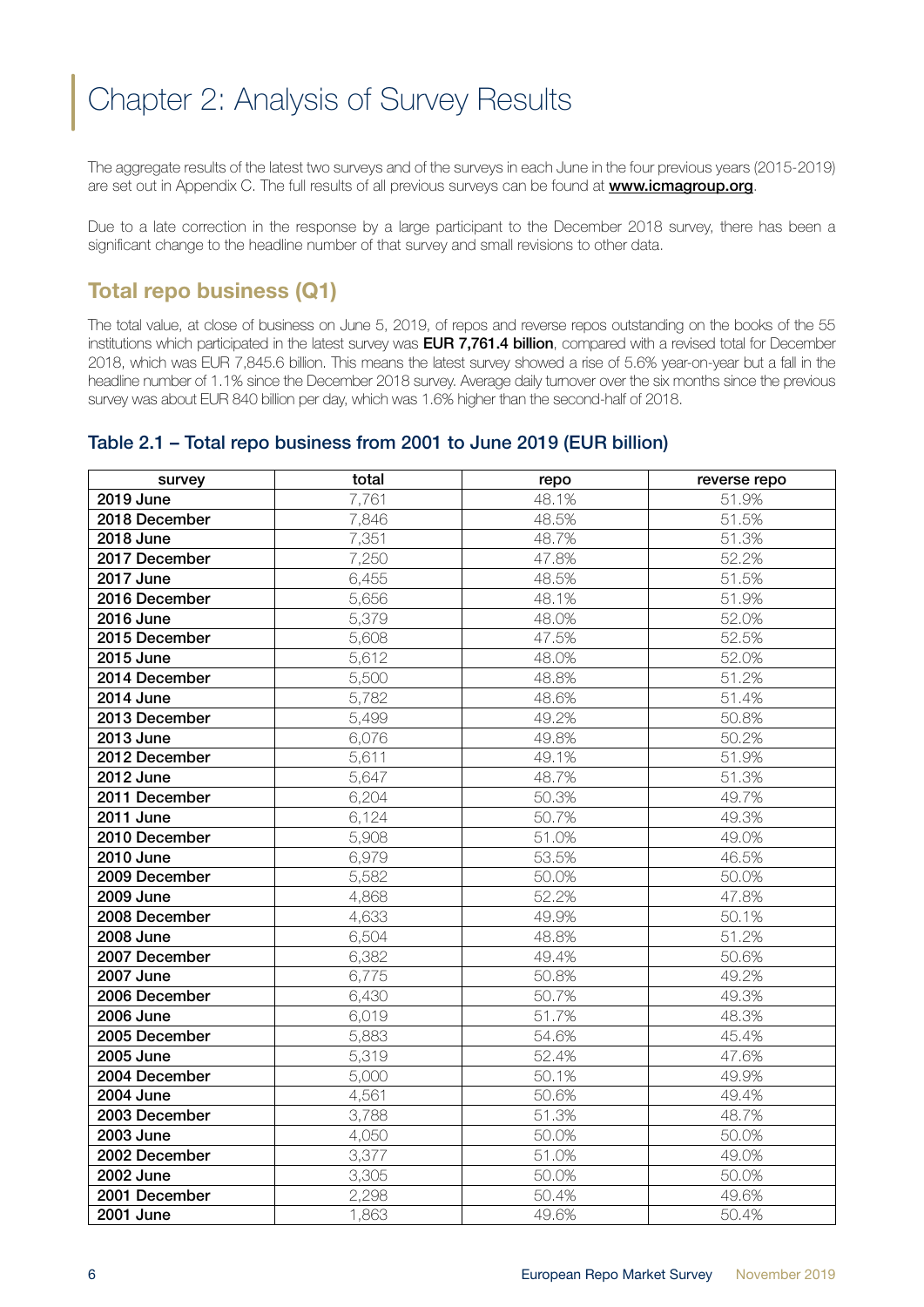



It is important to remember that the survey measures the value of outstanding transactions at close of business on the survey date. Measuring the stock of transactions at one date, rather than the flow between two dates, permits deeper analysis but is difficult to reconcile with the flow numbers published by some other sources. As the survey is a 'snapshot' of the market, it can miss peaks and troughs in business between survey dates, especially of very shortterm transactions

In addition, the values measured by the survey are 'gross' figures, which mean that they have not been adjusted for the double counting of the same transactions between pairs of survey participants. However, a study (see the report of the December 2012 survey) suggested that the problem of double-counting was not very significant.

Nor does the survey measure the value of repos transacted with central banks as part of official monetary policy operations, which continue to be very substantial.

In order to accurately gauge the growth of the European repo market (or at least that segment represented by the institutions who have participated in the survey), it is not valid to simply compare headline numbers. Some of the changes will represent the entry and exit of institutions into and out of the survey, mergers between banks and the reorganization of repo books within banks. To overcome the problem caused by changes in the sample of survey participants, comparisons are made of the aggregate outstanding contracts reported by a sub-sample of institutions which have participated continuously in several surveys.

Out of the 55 institutions in the latest survey, 52 have participated in all of the last three surveys. Overall, the aggregate value of outstanding repos and reverse repos transacted by that constant sample of these 52 institutions grew by 5.6% year-on-year but fell by 1.2% since the December 2018 survey, much the same as for the headline number. The change for the 54 institutions which participated in the last two surveys was the same.

The repo books of 32 of the 55 institutions in the latest survey contracted or did not change. The unweighted mean percentage change fell back to 44.7% from a revised 50.8% in December. The median percentage change declined to +2.5% from a revised 3.4%. The survey sample slightly increased its role as a net lender to the rest of the market.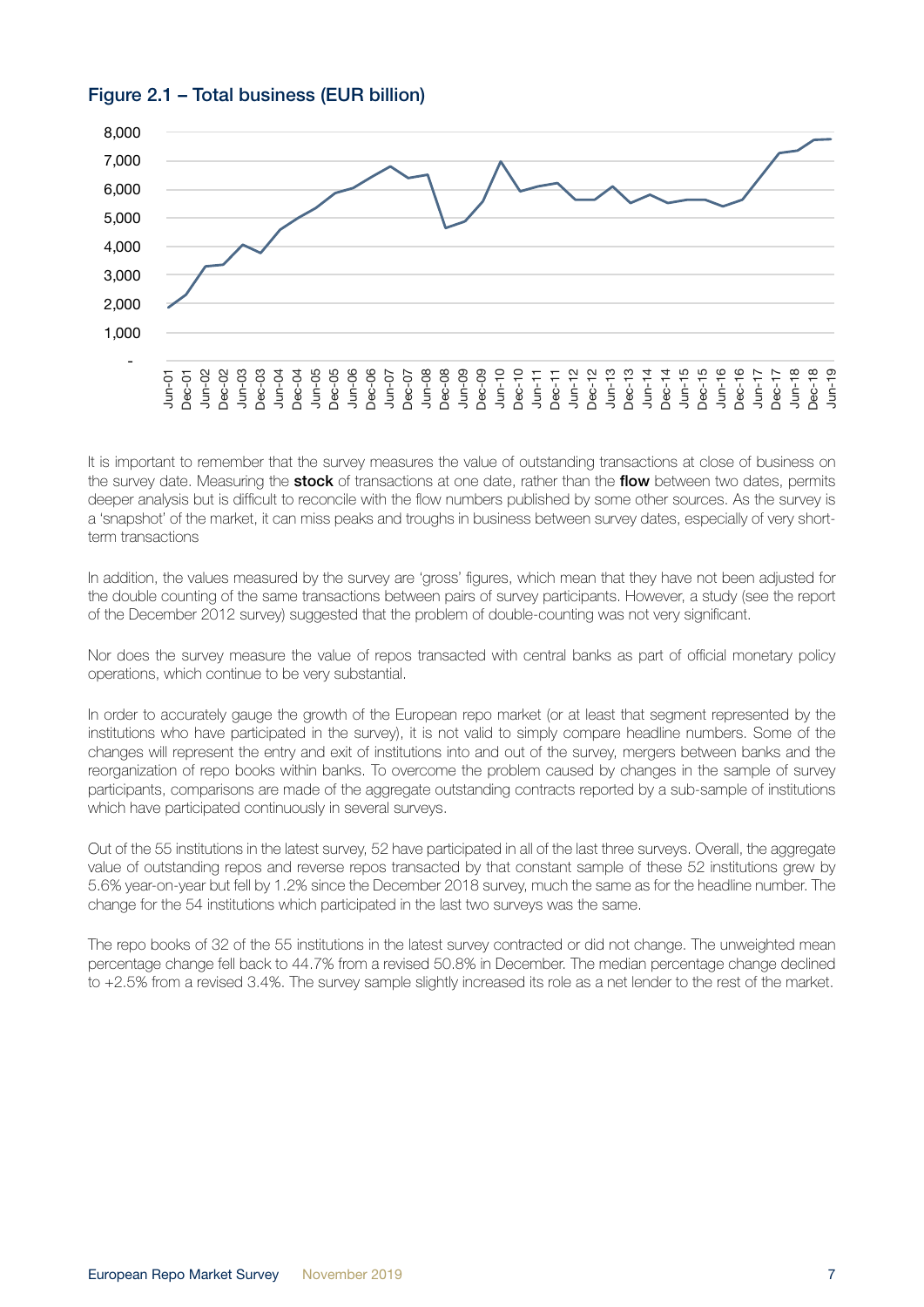<span id="page-7-0"></span>



# Trading analysis (Q1.1)

|                    | <b>June 2019</b> |       | December 2018 |       | <b>June 2018</b> |       |
|--------------------|------------------|-------|---------------|-------|------------------|-------|
|                    | share            | users | share         | share | share            | users |
| direct             | 61.6%            | 55    | 59.9%         | 58    | 60.6%            | 62    |
| of which tri-party | 8.0%             | 38    | 6.9%          | 42    | 6.0%             | 43    |
| voice-brokers      | 8.1%             | 40    | 10.8%         |       | 11.4%            | 48    |
| <b>ATS</b>         | 30.3%            | 45    | 29.3%         | 44    | 28.0%            | 44    |

#### Table 2.2 – Trading analysis

The share of directly-negotiated repo (including tri-party repo) recovered sharply, despite increased electronic business transacted over automatic repo trading systems (ATS), largely due to a drop in the volume of business through voicebrokers to an all-time low. However, the absolute size of the business reported directly by the four principal ATS operating in Europe (as opposed to electronic business reported by the survey participants: the ATS were BrokerTec, Eurex Repo, MTS Repo and SIX Repo) contracted to EUR 1,083.5 billion from EUR 1,137 billion in December.

The share of tri-party business by the survey sample that was repo (cash borrowing, as opposed to reverse repo or cash lending) fell to 70.8% from 72.9% in December. And there was a swing in GC financing (which combines CCP clearing and tri-party collateral management) back to providing net funding for the survey sample (72.0% compared to 40.2% in December).

ATS (which is an interdealer market) continued to be used for net lending by the survey sample (48.6% repo versus 51.4% reverse repo).

|                 | $Jun-19$ | Dec-18 | $Jun-18$ | Dec-17 | $Jun-17$  | Dec-16 |
|-----------------|----------|--------|----------|--------|-----------|--------|
| <b>ATS</b>      | 45       | 44     | 44       | 44     | 48        | 51     |
| anonymous ATS   | 4C       | 4C     | 40       | 40     | $4^\circ$ | 47     |
| voice-brokers   | 40       | 42     | 48       | 46     | 45        | 48     |
| tri-party repos | 38       | 42     | 43       | 44     | 43        | 44     |
| total           | 55       | 58     | 62       | 64     | 64        | 65     |

#### Table 2.3 – Numbers of participants reporting particular types of business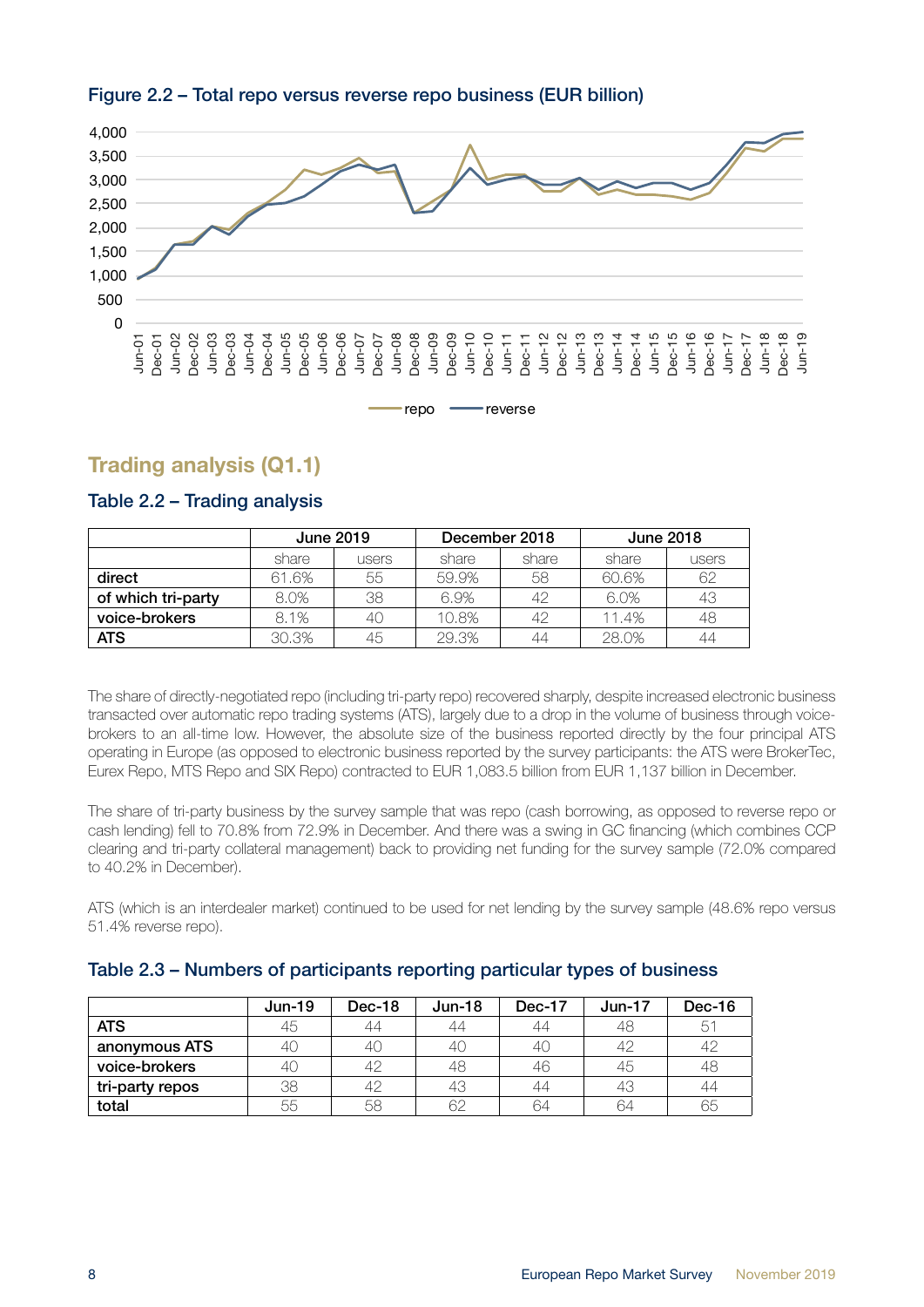

# <span id="page-8-0"></span>Figure 2.3 - Trading analysis

# Geographical analysis (Q1.1)

### Table 2.4 – Geographical analysis

|                                     | <b>June 2019</b> |       | December 2018 |       | <b>June 2018</b> |       |
|-------------------------------------|------------------|-------|---------------|-------|------------------|-------|
|                                     | share            | users | share         | users | share            | users |
| domestic                            | 25.5%            |       | 27.1%         |       | 25.5 %           |       |
| cross-border to (other)             | 17.0%            |       | 15.6%         |       | 15.6%            |       |
| eurozone<br>cross-border to (other) |                  |       |               |       |                  |       |
| non-eurozone                        | 35.3%            |       | 37.3%         |       | 38.7%            |       |
| anonymous                           | 22.3%            | 40    | 20.0%         | 40    | 20.2%            | 4C    |

Cross-border business fell back slightly and domestic business more so, reflecting a surge in CCP-cleared electronic repo. There was a jump in domestic business on ATS, driven by repo against Italian government securities.

#### Table 2.5 – Geographical comparisons in June 2019 (December 2018)

|              | main survey   | <b>ATS</b>    | tri-party     | EVIA (WMBA) |
|--------------|---------------|---------------|---------------|-------------|
| domestic     | 25.5% (27.1%) | 46.1% (34.0%) | 31.9% (32.3%) |             |
| cross-border | 52.3% (52.9%) | 50.5% (66.0%) | 68.1% (67.7%) |             |
| anonymous    | 22.3% (20.0%) |               |               |             |

#### Figure 2.4 - Geographical analysis

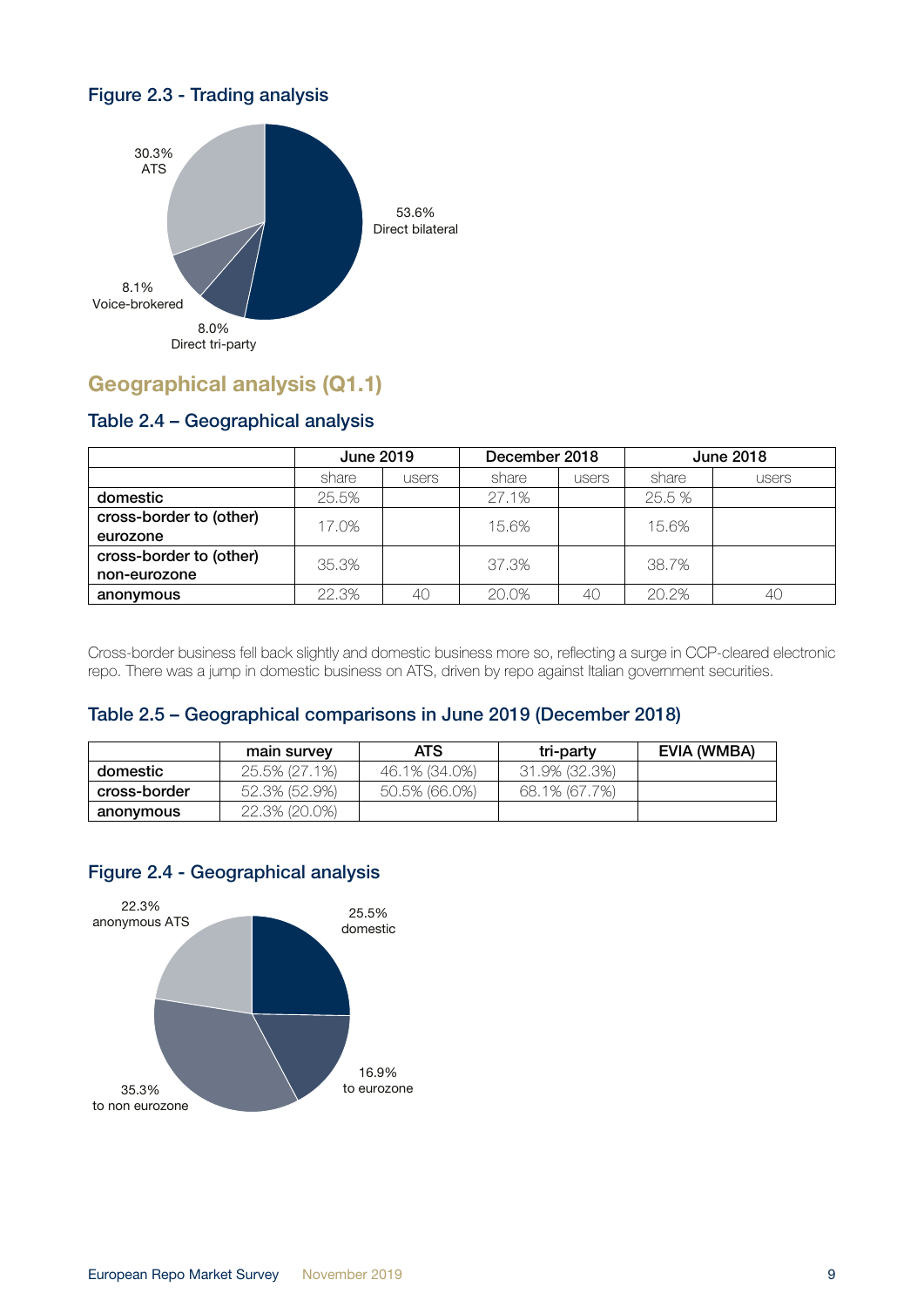# <span id="page-9-0"></span>Clearing and settlement analysis (Q1.2 and Q1.8)

The value of outstanding repo business managed by the four tri-party agents who contributed directly to the survey (Bank of New York Mellon, Clearstream, Euroclear, and SIS) recovered to EUR 663.9 billion from EUR 615.0 billion in December. Within tri-party business, the share of GC financing (mainly through Eurex Repo's Euro GC Pooling but also LCH's EuroGC Plus) reached 10.9% from 10.2% of the tri-party business reported by the survey sample and 10.5% from 9.3% of directly-reported tri-party repo. GC financing again increased its share of electronic business, growing to 3.8% from 3.6% of business reported directly by ATS but the absolute size of the business fell to EUR 41.4 billion from EUR 43.2 billion in December. The size of GC financing reported directly by the tri-party agents (which is a better total measure of this business) recovered to EUR 69.4 billion from EUR 57.0 billion.

The share of transactions negotiated directly or via voice-brokers that were subsequently registered with a CCP was unchanged at 6.9%.



#### Figure 2.5 – Evolution of business cleared across CCP

# Cash currency analysis (Q1.3 and Q1.4)

#### Table 2.6 – Cash currency analysis

|                | <b>June 2019</b> | December 2018 | <b>June 2018</b> |
|----------------|------------------|---------------|------------------|
| <b>EUR</b>     | 62.0%            | 59.7%         | 65.3%            |
| <b>GBP</b>     | 13.3%            | 13.2%         | 12.8%            |
| <b>USD</b>     | 17.0%            | 19.4%         | 13.7%            |
| DKK, SEK       | 1.7%             | 1.6%          | 1.9%             |
| <b>JPY</b>     | 4.5%             | 4.5%          | 4.6%             |
| <b>CHF</b>     | 0.0%             | 0.0%          | 0.0%             |
| other APAC     | 0.4%             | 0.6%          | 0.7%             |
| etc            | 1.0%             | 1.0%          | 1.0%             |
| cross-currency | 1.5%             | 2.4%          | 1.7%             |

The biggest change in currency composition since the previous survey was a relapse in the share of the US dollar to 17.0% from a record 19.4% in December. This largely benefitted the euro. There were larger changes in the shares of the dollar and euro in tri-party business.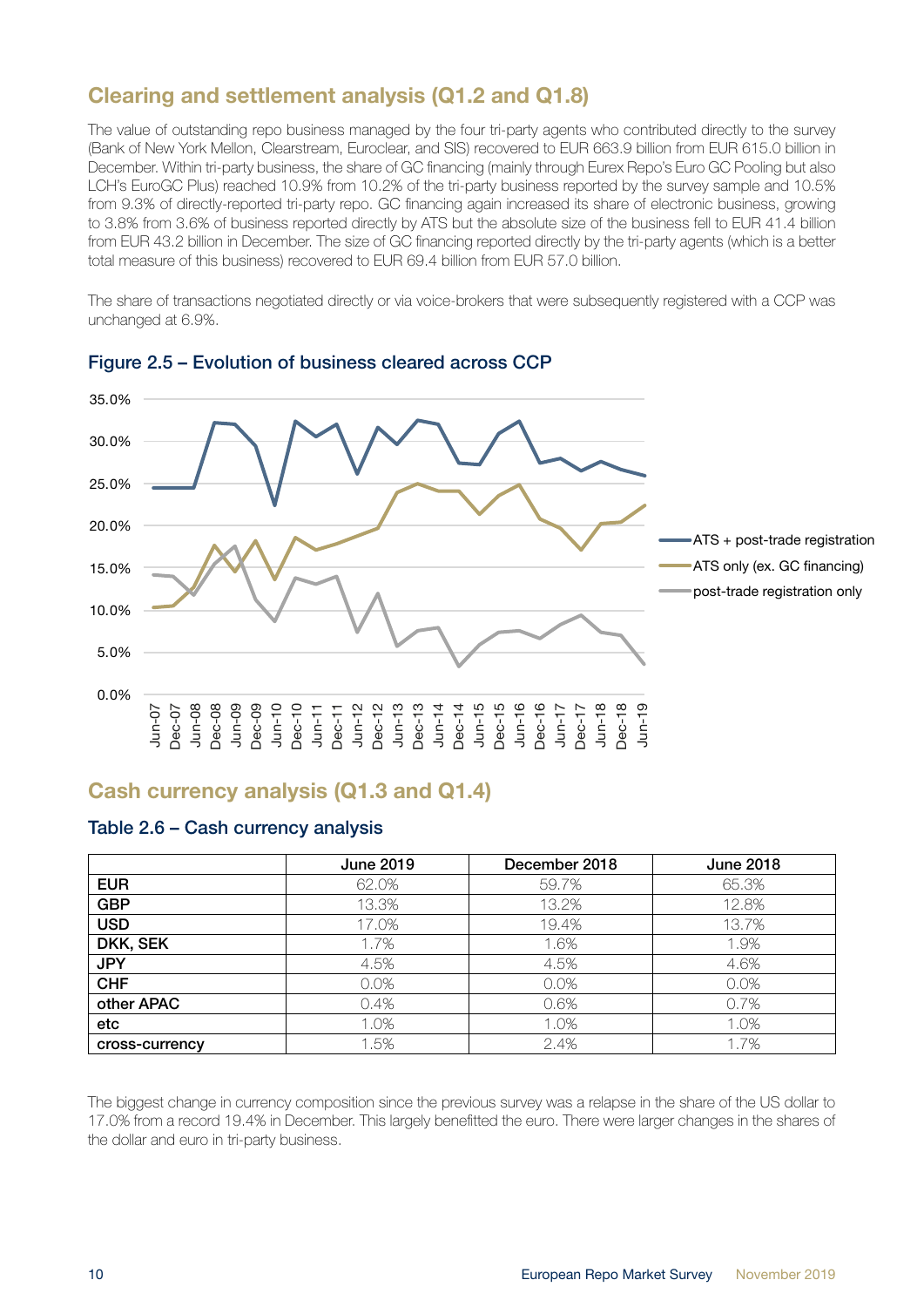# <span id="page-10-0"></span>Figure 2.6 - Currency analysis



### Table 2.7 – Currency comparison in June 2019

|                | main survey | <b>ATS</b> | tri-party | <b>EVIA (WMBA)</b> |
|----------------|-------------|------------|-----------|--------------------|
| <b>EUR</b>     | 62.0%       | 91.4%      | 51.9%     |                    |
| <b>GBP</b>     | 13.3%       | 6.1%       | 5.5%      |                    |
| <b>USD</b>     | 17.0%       | 0.9%       | 37.6%     |                    |
| DKK, SEK       | 1.7%        | 0.0%       | 0.7%      |                    |
| <b>JPY</b>     | 4.5%        | 0.0%       | 3.1%      |                    |
| <b>CHF</b>     | 0.0%        | 1.5%       | 0.2%      |                    |
| other APAC     | 0.4%        |            | 0.1%      |                    |
| etc            | 1.0%        | 0.2%       | 0.9%      |                    |
| cross-currency | 1.5%        |            | 13.6%     |                    |

# Collateral analysis (Q1.9)

# Table 2.8 – Collateral analysis

|                                                | <b>June 2019</b> | December 2018 | <b>June 2018</b> |
|------------------------------------------------|------------------|---------------|------------------|
| Germany                                        | 16.4%            | 17.1%         | 19.8%            |
| <b>Italy</b>                                   | 14.8%            | 12.6%         | 11.7%            |
| France                                         | 14.0%            | 13.5%         | 15.4%            |
| <b>Belgium</b>                                 | 3.5%             | 3.7%          | 3.4%             |
| Spain                                          | 5.2%             | 4.8%          | 6.1%             |
| other eurozone                                 | 5.1%             | 5.3%          | 5.5%             |
| <b>UK</b>                                      | 13.2%            | 13.6%         | 13.2%            |
| DKK, SEK                                       | 2.0%             | 1.8%          | 2.2%             |
| international financial<br><b>institutions</b> | 0.5%             | 0.7%          | 0.6%             |
| <b>US Treasuries</b>                           | 6.4%             | 8.9%          | 4.3%             |
| other US                                       | 2.1%             | 2.6%          | 0.8%             |
| former Accession                               | 0.4%             | 0.6%          | 0.6%             |
| Japan government                               | 3.6%             | 3.5%          | 4.0%             |
| other Japan                                    | 0.2%             | 1.3%          | 0.9%             |
| other OECD ex APAC                             | 4.8%             | 4.2%          | 5.2%             |
| other APAC OECD                                | 1.8%             | 0.4%          | 1.3%             |
| eurobonds                                      | 1.6%             | 1.8%          | 1.8%             |
| other fixed income                             | 3.8%             | 3.6%          | 3.0%             |
| equity                                         | 0.4%             | 0.2%          | 0.2%             |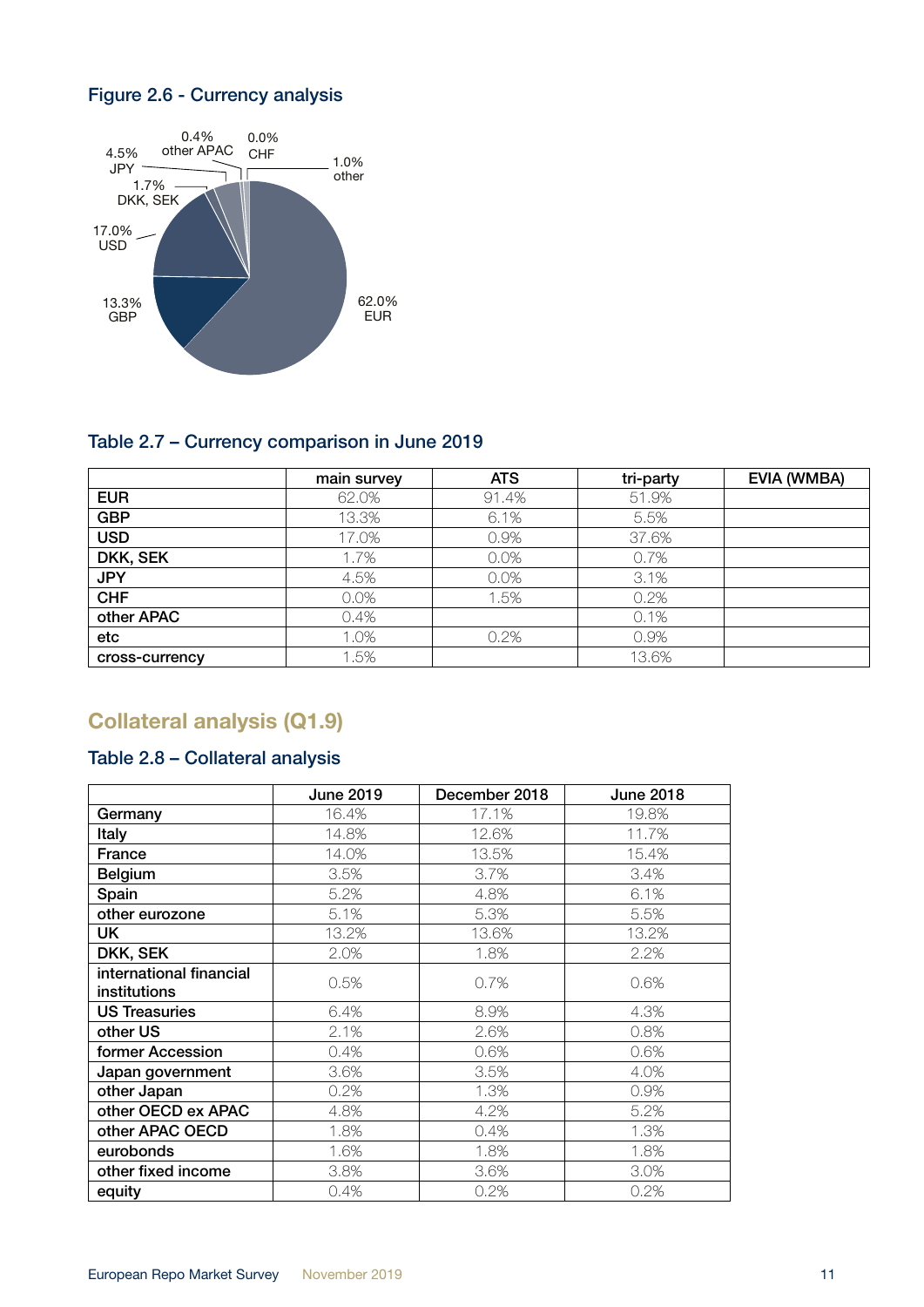



The share of government bonds within the pool of EU-originated fixed-income collateral reported in the survey rose sharply to 89.9% from 87.0%, the highest level since 2002. Italian government securities were a major driver. The share of German collateral touched 16.4%, a record low. These changes were reflected in the data reported directly by the ATS, on which Italian government securities surged back to 36.4% from 30.9% in December, largely at the expense of German government securities, which fell back to 19.4% from 25.8%.

| Table 2.9 - Tri-party repo collateral analysed by credit rating |  |  |  |
|-----------------------------------------------------------------|--|--|--|
|-----------------------------------------------------------------|--|--|--|

|            | <b>June 2019</b> | December 2018 | <b>June 2018</b> |
|------------|------------------|---------------|------------------|
| <b>AAA</b> | 22.2%            | 23.7%         | 23.7%            |
| AA         | 25.3%            | 24.8%         | 24.7%            |
| A          | 14.2%            | 12.3%         | 11.5%            |
| <b>BBB</b> | 14.5%            | 13.9%         | 13.7%            |
| below BBB- | 6.4%             | 6.3%          | 6.1%             |
| A1/P1      | 2.3%             | 2.2%          | 2.8%             |
| A2/P2      | 0.5%             | 0.7%          | 0.5%             |
| Non-Prime  | 0.0%             | $0.0\%$       | 0.0%             |
| unrated    | 14.6%            | 16.0%         | 17.0%            |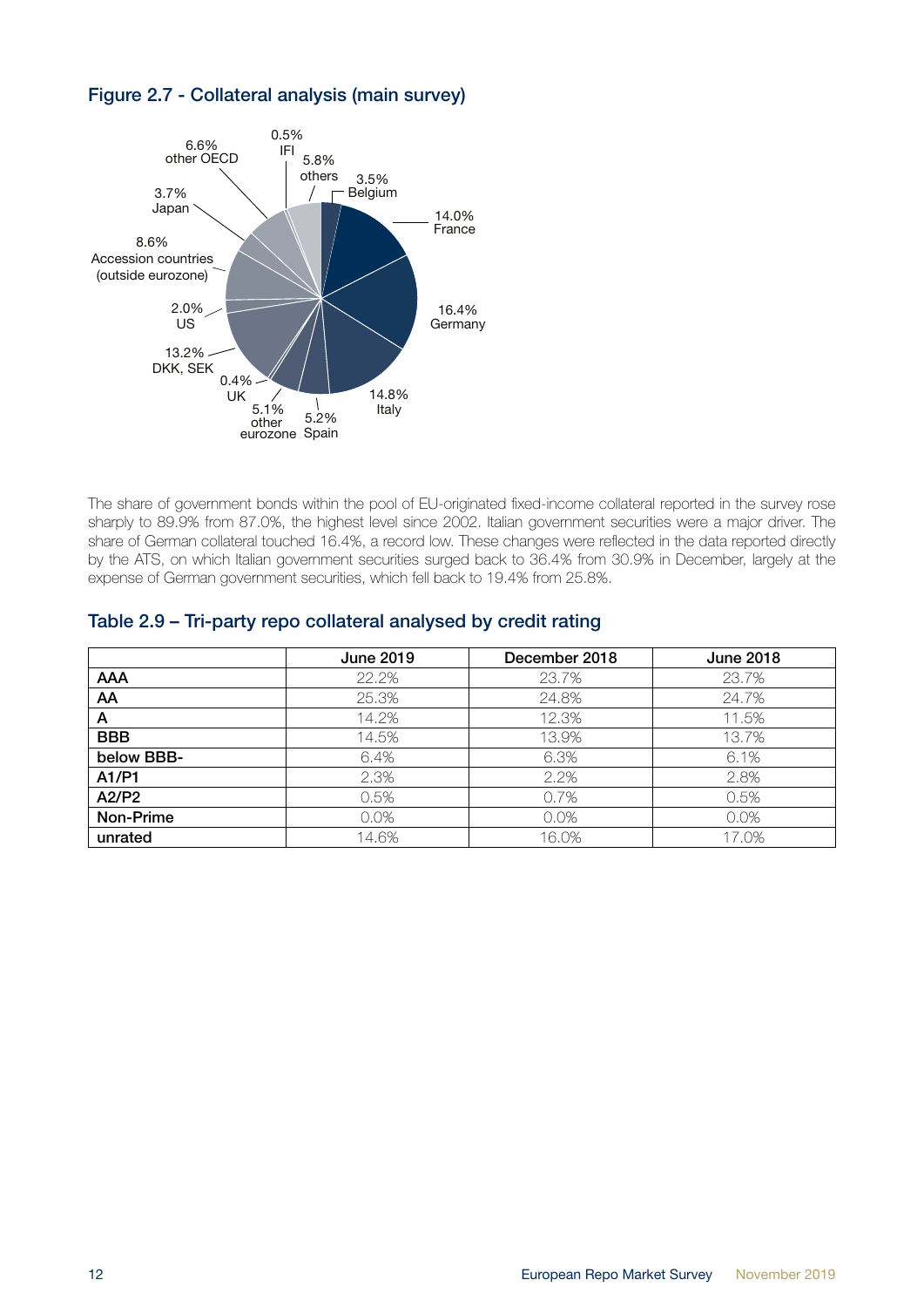

# Figure 2.8 - Collateral analysis (tri-party agents) by credit rating

# Table 2.10 – Tri-party repo collateral analysed by type of asset

|                                            | <b>June 2019</b> | December 2018 | <b>June 2018</b> |
|--------------------------------------------|------------------|---------------|------------------|
| government securities                      | 43.7%            | 47.2%         | 43.8%            |
| public agencies / sub-national governments | 6.6%             | 9.4%          | 11.4%            |
| supranational agencies                     | 2.5%             | 2.5%          | 2.4%             |
| corporate bonds                            | 15.6%            | 16.3%         | 16.6%            |
| covered bonds                              | 7.8%             | 7.7%          | 6.7%             |
| residential mortgage-backed                | 1.3%             | 1.6%          | 1.3%             |
| commercial mortgage-backed                 | 0.3%             | 0.2%          | 0.1%             |
| other asset-backed                         | 1.5%             | 1.2%          | 0.9%             |
| CDO, CLN, CLO, etc                         | 1.3%             | 1.2%          | 1.0%             |
| convertible bonds                          | 1.2%             | 1.4%          | 1.5%             |
| equity                                     | 17.4%            | 10.3%         | 13.4%            |
| other                                      | 0.9%             | 1.2%          | 1.0%             |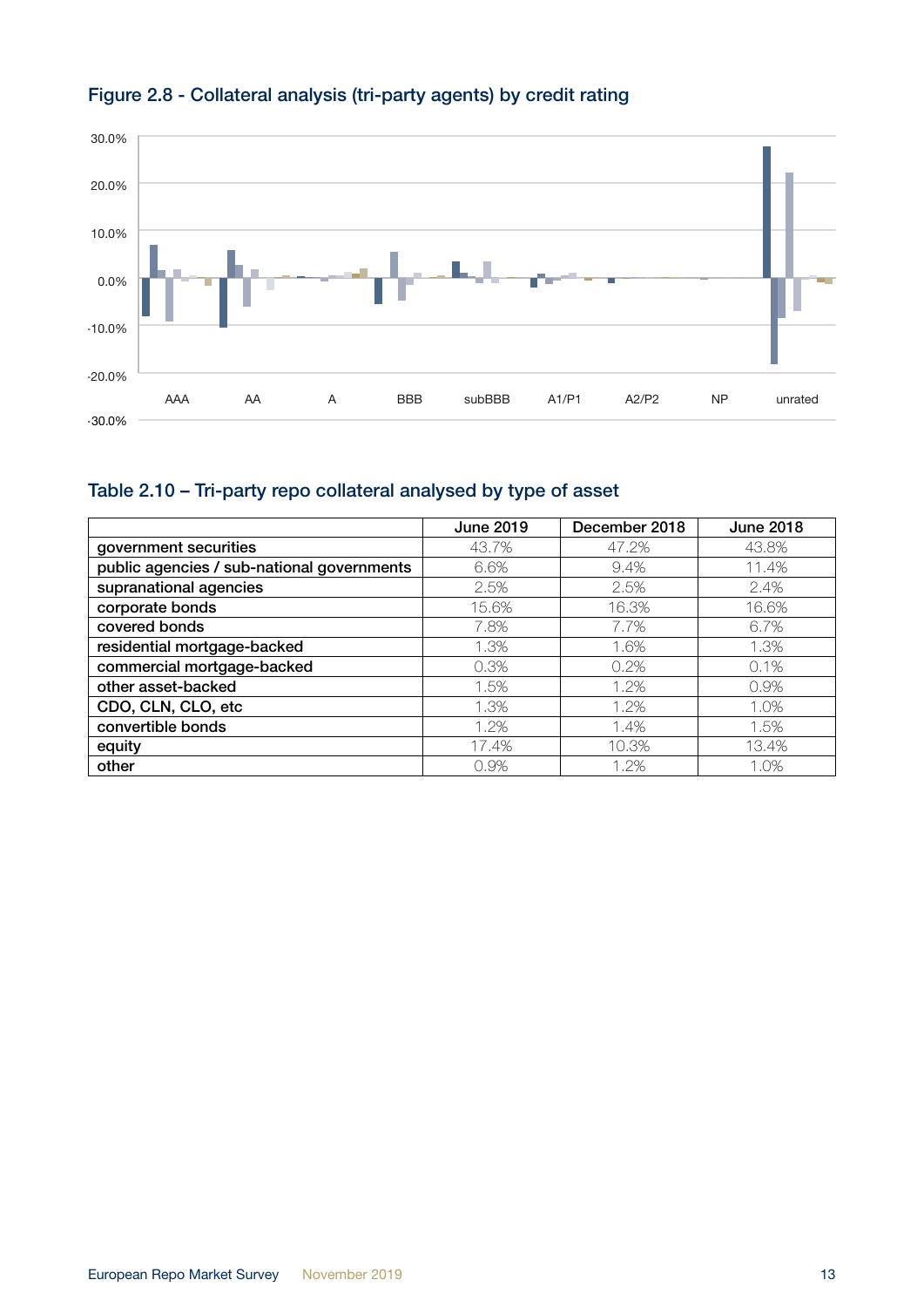







A decline in the shares of EU non-government and non-OECD securities was mirrored in larger shares for EU government securities (excluding UK gilts) as collateral in tri-party repo as reported directly by the tri-party agents. Eurobonds also accounted for a larger share of tri-party collateral allocations.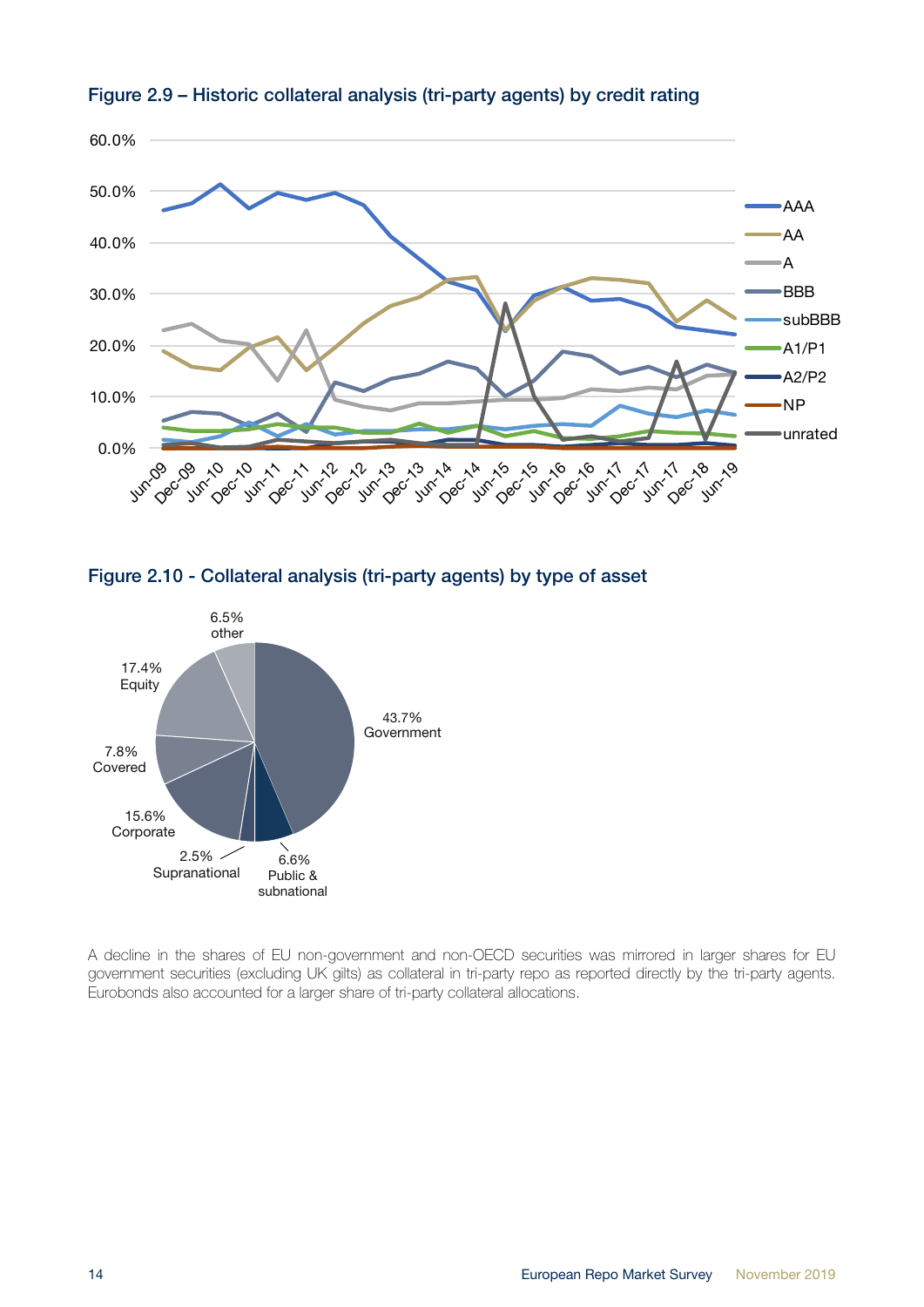

## Figure 2.11 – Historic collateral analysis (tri-party agents) by type of asset

# Table 2.11 – Tri-party repo collateral haircuts analysed by type of asset

| (weighted average haircuts)                | <b>June 2019</b> | December 2018 | <b>June 2018</b> |
|--------------------------------------------|------------------|---------------|------------------|
| government securities                      | 2.3%             | 2.6%          | 2.7%             |
| public agencies / sub-national governments | 2.8%             | 2.7%          | 2.5%             |
| supranational agencies                     | 1.9%             | 2.7%          | 1.9%             |
| corporate bonds (financial)                | 5.8%             | 5.6%          | 6.1%             |
| corporate bonds (non-financial)            |                  |               |                  |
| covered bonds                              | 2.6%             | 3.4%          | 3.1%             |
| residential mortgage-backed                | 6.8%             | 6.5%          | 6.3%             |
| commercial mortgage-backed                 |                  |               |                  |
| other asset-backed                         | 3.1%             | 4.8%          | 3.9%             |
| CDO, CLN, CLO, etc                         | 6.0%             | 5.1%          | 4.1%             |
| convertible bonds                          | 1.8%             | 5.9%          | 8.5%             |
| equity                                     | 4.4%             | 7.0%          | 7.1%             |
| other                                      | 3.8%             | 2.6%          | 2.7%             |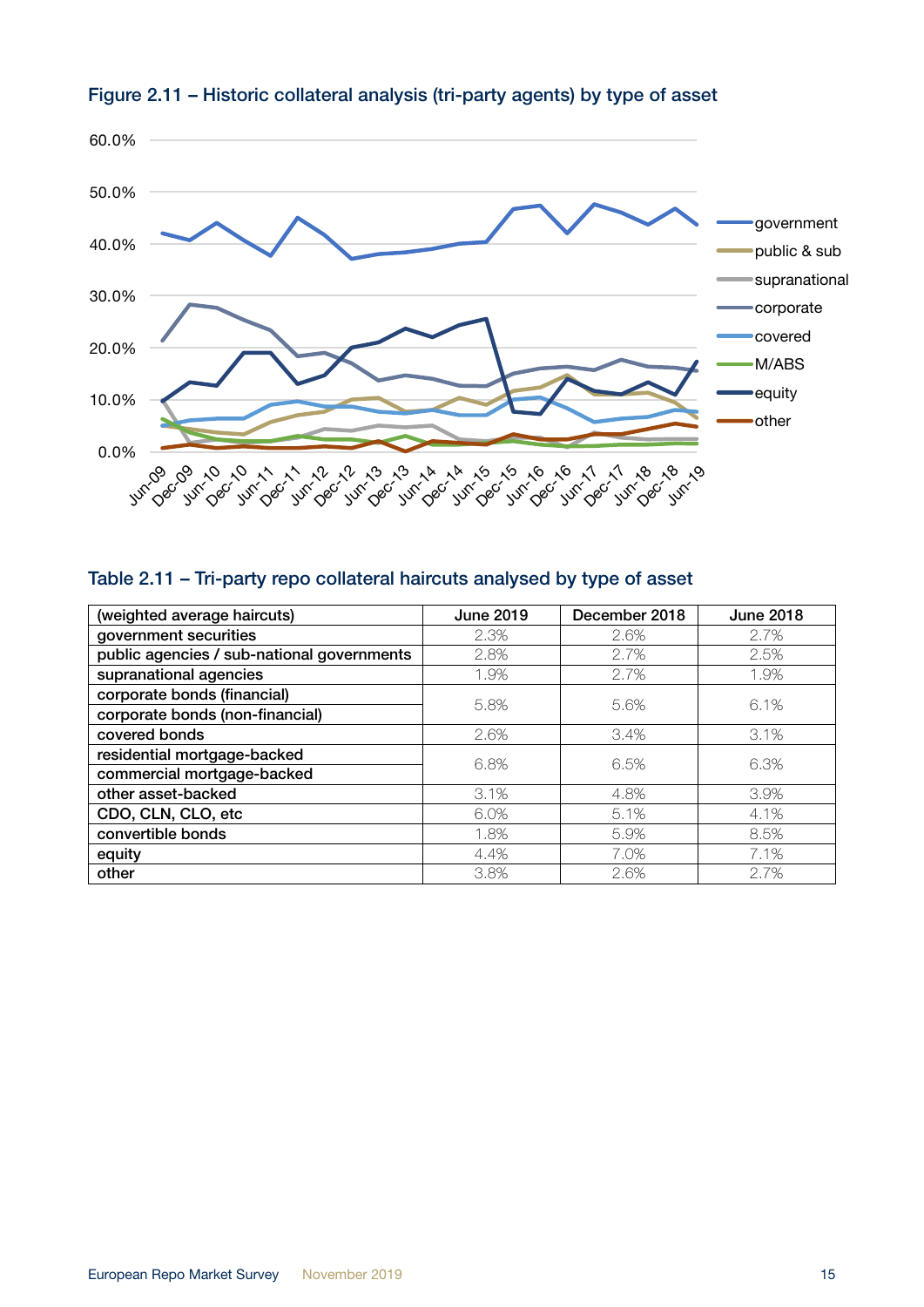# <span id="page-15-0"></span>Contract analysis (Q1.5)

#### Figure 2.12 - Contract analysis



In the latest survey, respondents were asked to report the total number of repo master agreements which they had in place and the number of these agreements which were the ICMA's Global Master Repurchase Agreement (GMRA). Among the banks that responded, there was an average of over 600 agreements in place, of which, some 78% were GMRAs, confirming the status of this agreement as a global standard. Other agreements took a larger than average share at German, Japanese and US banks, which would appear to reflect their large domestic markets, where local agreements are more common.

#### Table 2.12 – Contract comparison in December 2018 (June 2018)

|                             | main survey   | <b>ATS</b>     | tri-party       |
|-----------------------------|---------------|----------------|-----------------|
| repurchase agreements       | 92.4% (93.3%) | 90.9% (92.6%)  | 100.0% (100.0%) |
| documented sell/buy-backs   | 7.3% (6.5%)   | $9.1\%$ (7.4%) |                 |
| undocumented sell/buy-backs | 0.2% (0.2%)   |                |                 |

# Repo rate analysis (Q1.6)

#### Figure 2.13 - Repo rate analysis



Floating-rate repo accounted for a significantly higher share of repo traded on ATS and, to a lesser extent, among the survey sample.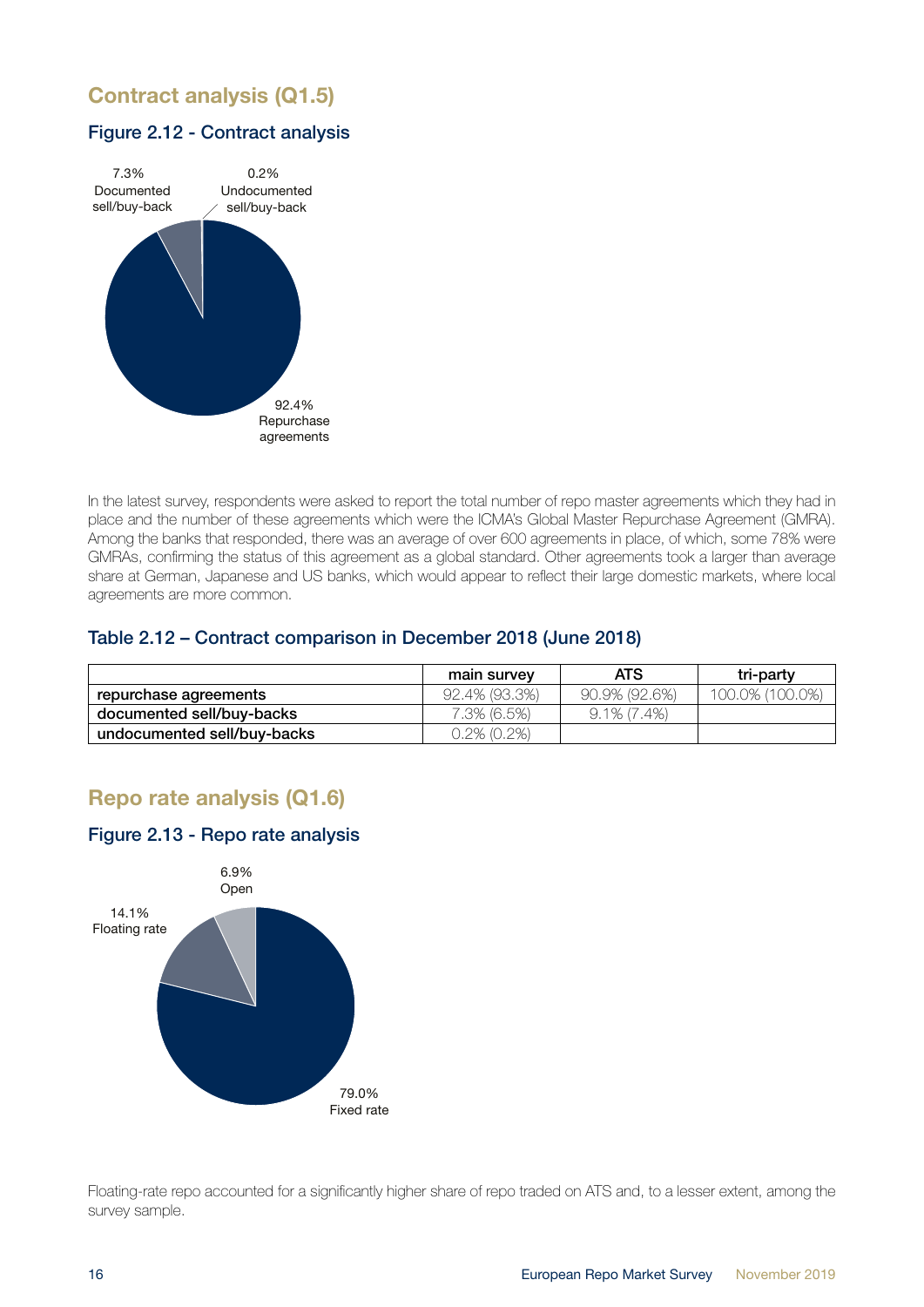### <span id="page-16-0"></span>Table 2.13 – Repo rate comparison in December 2018 (June 2018)

|               | main survey    | <b>ATS</b>    | tri-party     |
|---------------|----------------|---------------|---------------|
| fixed rate    | 79.0% (81.1%)  | 78.7% (85.4%) | 17.1% (21.9%) |
| floating rate | 14.1% (12.9%)  | 21.3% (14.6%) | 7.4% (9.5%)   |
| open          | $6.9\%$ (5.9%) |               | 75.5% (68.6%) |

# Maturity analysis (Q1.7)

# Table 2.14 – Maturity analysis

|                        | <b>June 2019</b> | December 2018 | <b>June 2018</b> |
|------------------------|------------------|---------------|------------------|
| open                   | 6.6%             | 5.8%          | 6.3%             |
| 1 day                  | 17.1%            | 18.5%         | 18.9%            |
| 2 days to 1 week       | 18.4%            | 17.2%         | 21.7%            |
| 1 week to 1 month      | 18.0%            | 14.5%         | 16.9%            |
| >1 month to 3 months   | 11.1%            | 16.0%         | 11.2%            |
| >3 months to 6 months  | 4.6%             | 3.8%          | 4.3%             |
| >6 months to 12 months | 3.2%             | 3.3%          | 3.3%             |
| >12 months             | 2.5%             | 1.4%          | 1.3%             |
| forward-start          | 18.5%            | 19.5%         | 16.1%            |



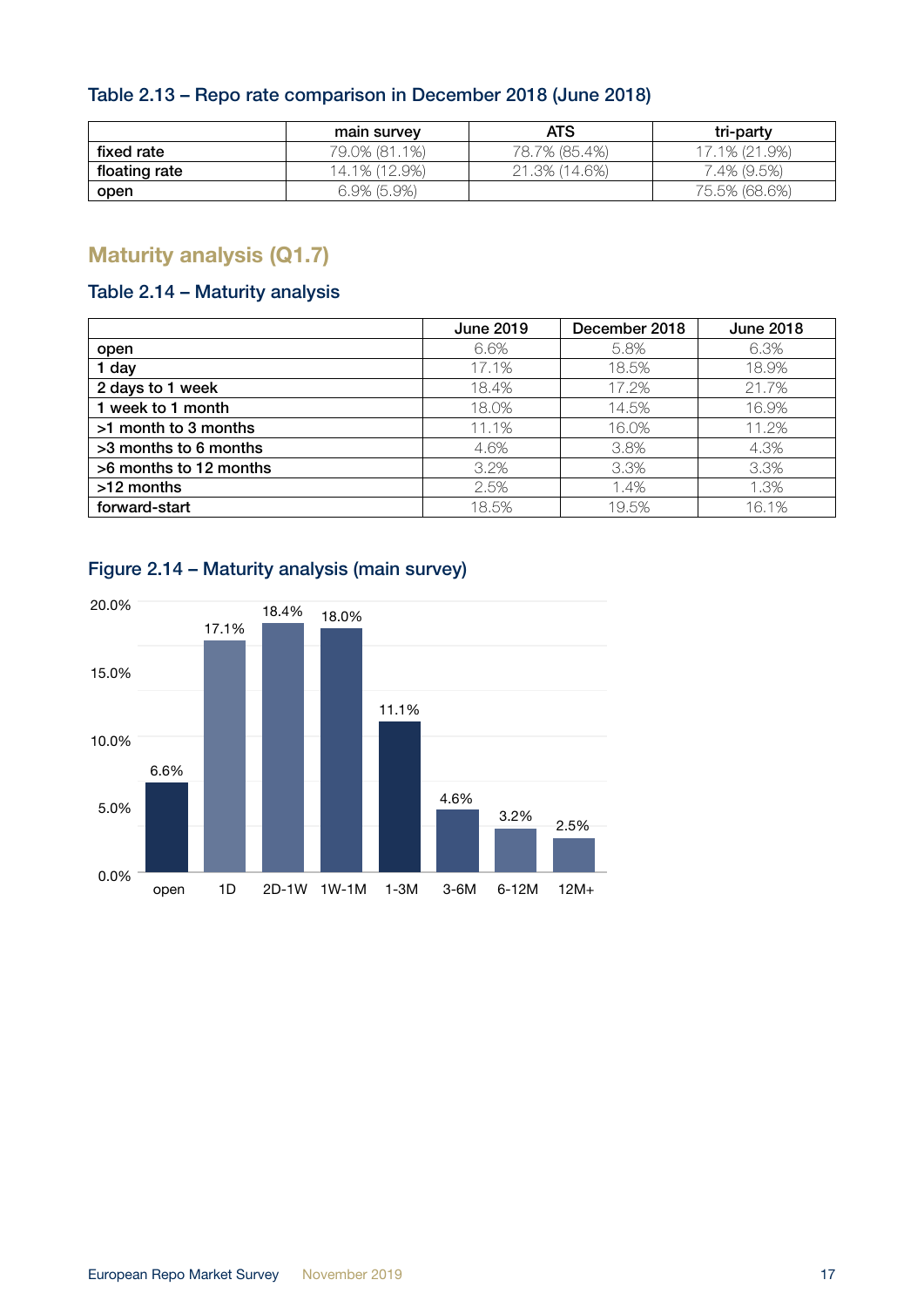





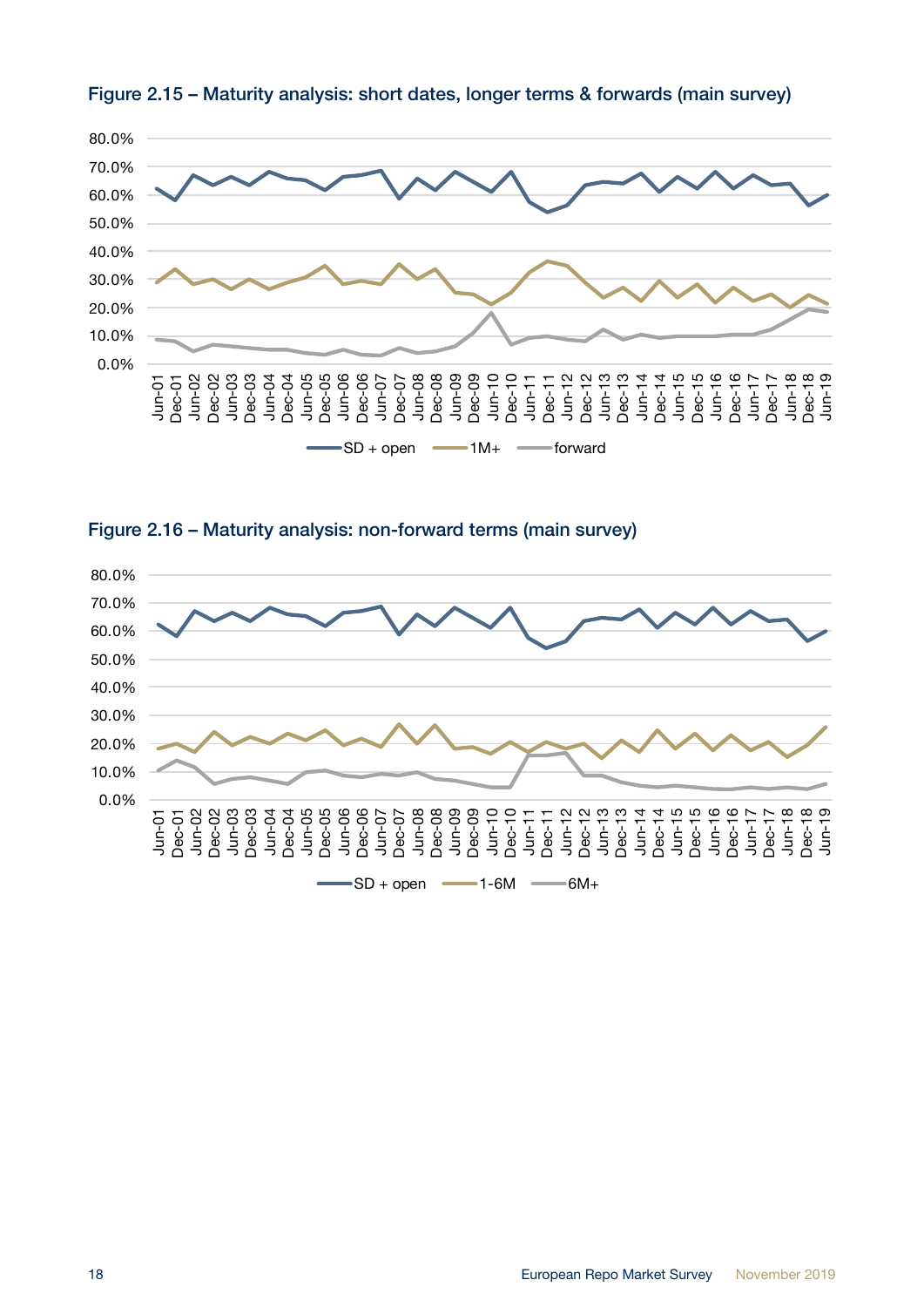

Figure 2.17 – Maturity analysis: breakdown of short dates plus open (main survey)

The share of short-dated repos (one month or less remaining to maturity) recovered to 53.5% from 50.2%. Maturities between two days and one month expanded but fell back sharply between one and three months. These changes may reflect seasonal factors, in particular, increased demand for high-quality liquid assets to meet regulatory liquidity ratios at year-end and reduced demand in between. However, the weighted average term to maturity lengthened significantly to 30-69 days from 24-59 days (the lower end of the range assumes that all transactions have the minimum term in each maturity band: the upper end assumes the maximum term). The share of forward repos fell back to 18.5% from a record 19.3% in December.

Overall, the market as represented by the survey sample was a net cash borrower in short-dated repos and a net lender in other maturity brackets including.



#### Figure 2.18 – Maturity analysis (ATS)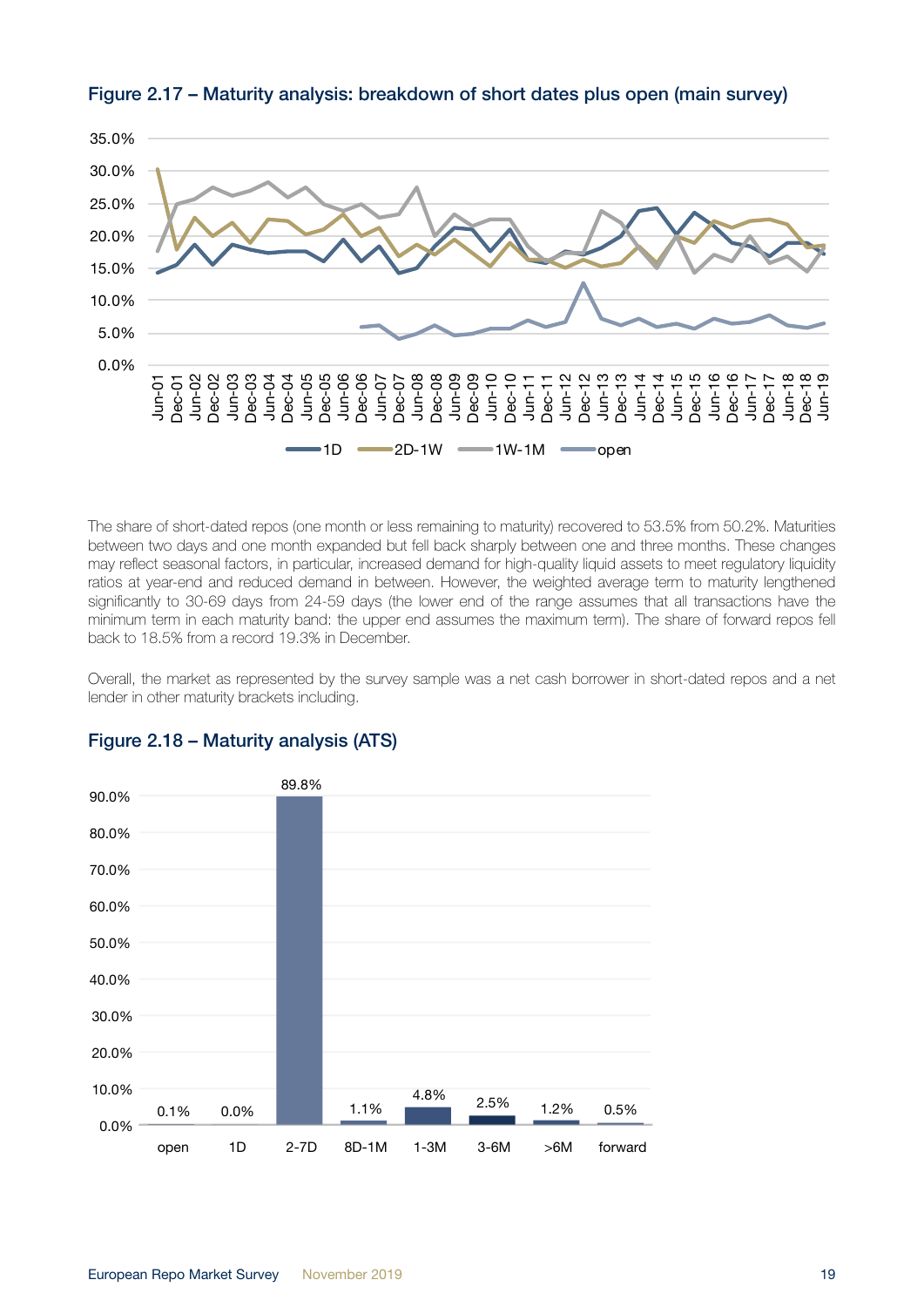

# Figure 2.19 – Maturity analysis (tri-party agents)

# Table 12.15 – Maturity comparison in December 2018 (June 2018)

|                        | main survey    | <b>ATS</b>     | tri-party         | EVIA (WMBA) |
|------------------------|----------------|----------------|-------------------|-------------|
| open                   | $6.6\%$ (5.8%) |                | 49.4% (47.0%)     |             |
| 1 day                  | 17.1% (18.5%)  | $- (86.0\%)$   | 13.1% (11.3%)     |             |
| 2 days to 1 week       | 18.4% (17.2%)  | 89.8% (8.0%)   | $6.2\%$ (9.1%)    |             |
| 1 week to 1 month      | 18.0% (14.5%)  | 1.1% (2.5%)    | 10.2% (8.4%)      |             |
| >1 month to 3 months   | 11.1% (16.0%)  | 4.8% (2.5%)    | 8.4% (10.9%)      |             |
| >3 months to 6 months  | 4.6% (3.8%)    | $2.5\%$ (0.4%) | 7.5% (6.8%)       |             |
| >6 months to 12 months | $3.2\%$ (3.3%) | $0.7\%$ (0.2%) | 2.3% (3.5%)       |             |
| >12 months             | $2.5\%$ (1.4%) | $0.5\%$ (0.1%) | $3.0\%$ $(3.1\%)$ |             |
| forward-start          | 18.5% (19.5%)  | $0.5\%$ (0.4%) |                   |             |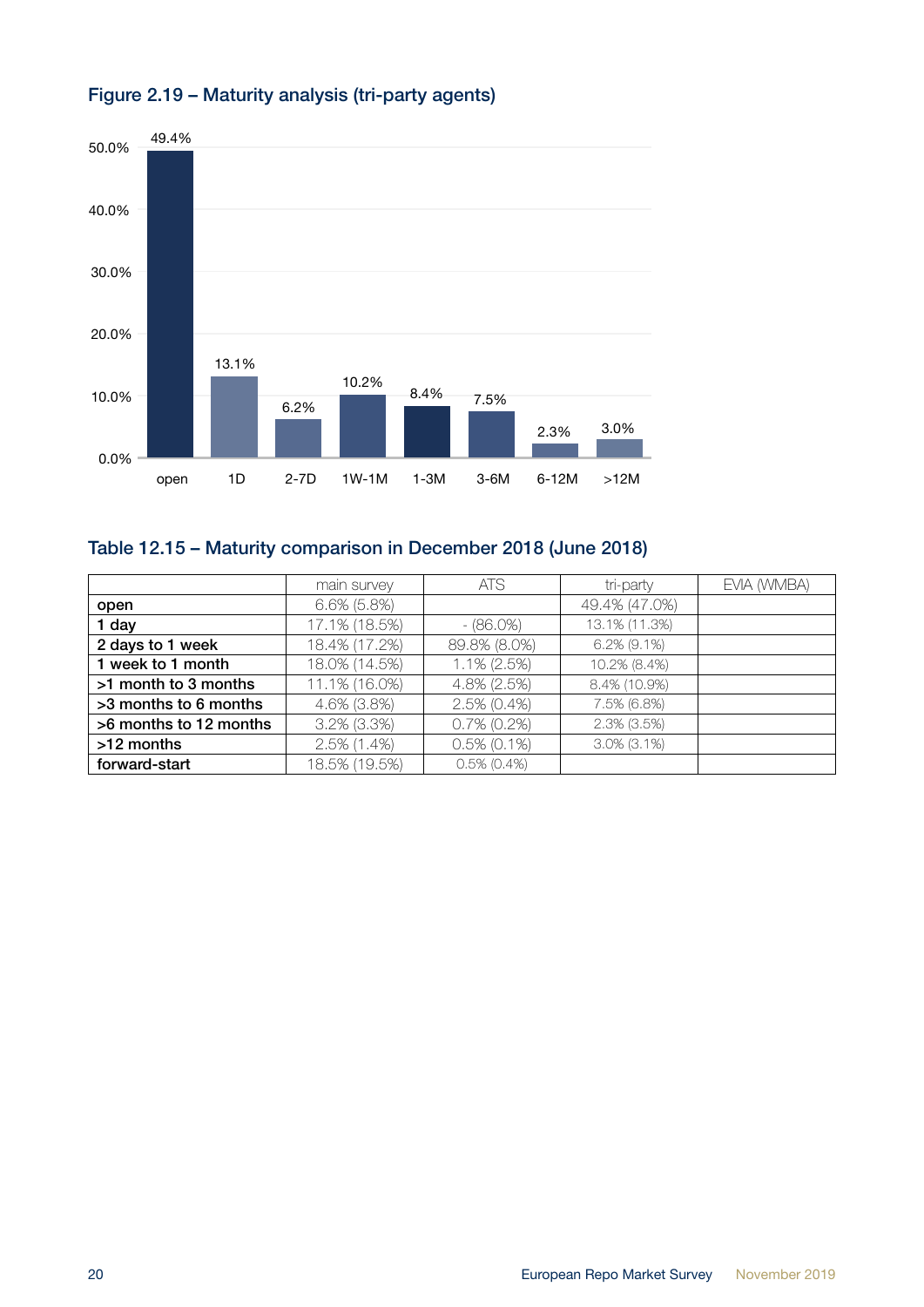# <span id="page-20-0"></span>Product analysis (Q2)

The share of securities lending conducted on repo desks retreated to 12.1% from 13.4%.

### Figure 2.20 - Product analysis



# Concentration analysis

### Table 2.16 – Concentration analysis

|        | June 2019 | December 2018 | <b>June 2018</b> |
|--------|-----------|---------------|------------------|
| top 10 | 61.4%     | 67.7%         | 64.4%            |
| top 20 | 83.1%     | 86.3%         | 85.6%            |
| top 30 | 93.3%     | 95.0%         | 94.0%            |
| other  | 6.7%      | 5.0%          | 6.0%             |

### Figure 2.21 - Concentration analysis



The concentration of business within the top 20 survey participants dropped significantly and was reflected in the Herfindahl Index, which fell to 5.4%.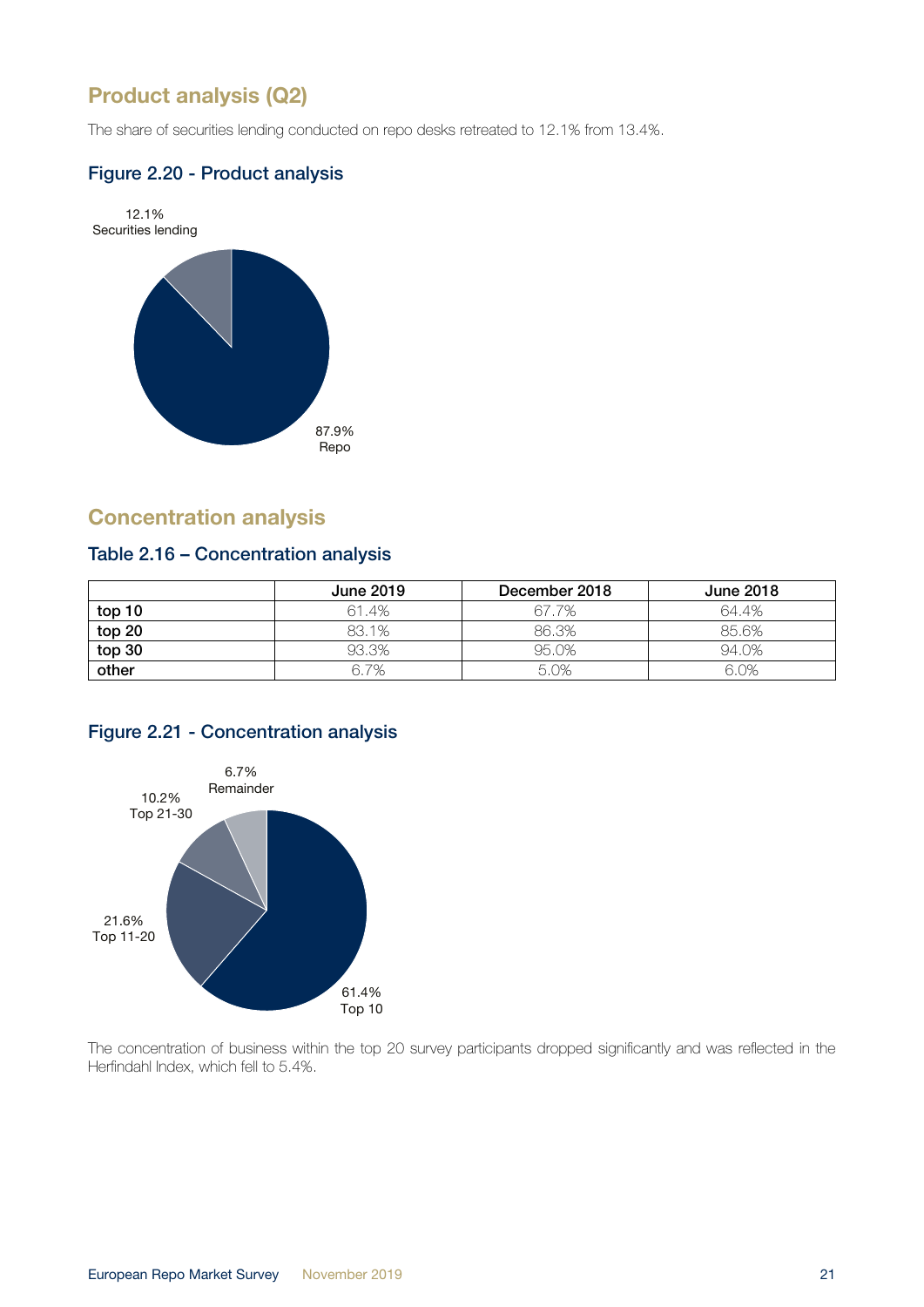### Table 2.17 – Herfindahl Index<sup>1</sup>

|                  | index | numbers in survey |
|------------------|-------|-------------------|
| December 2003    | 0.045 | 76                |
| <b>June 2004</b> | 0.040 | 81                |
| December 2004    | 0.047 | 76                |
| <b>June 2005</b> | 0.043 | 81                |
| December 2005    | 0.043 | 80                |
| <b>June 2006</b> | 0.042 | 79                |
| December 2006    | 0.050 | 74                |
| <b>June 2007</b> | 0.041 | 76                |
| December 2007    | 0.040 | 68                |
| <b>June 2008</b> | 0.044 | 61                |
| December 2008    | 0.049 | 61                |
| <b>June 2009</b> | 0.051 | 61                |
| December 2009    | 0.065 | 58                |
| <b>June 2010</b> | 0.105 | 57                |
| December 2010    | 0.064 | 57                |
| <b>June 2011</b> | 0.074 | 58                |
| December 2011    | 0.065 | 64                |
| <b>June 2012</b> | 0.062 | 62                |
| December 2012    | 0.054 | 71                |
| <b>June 2013</b> | 0.046 | 65                |
| December 2013    | 0.046 | 67                |
| <b>June 2014</b> | 0.046 | 65                |
| December 2014    | 0.043 | 67                |
| <b>June 2015</b> | 0.044 | 65                |
| December 2015    | 0.041 | 72                |
| <b>June 2016</b> | 0.050 | 67                |
| December 2016    | 0.056 | 65                |
| <b>June 2017</b> | 0.052 | 64                |
| December 2017    | 0.049 | 64                |
| <b>June 2018</b> | 0.053 | 62                |
| December 2018    | 0.060 | 58                |
| <b>June 2019</b> | 0.054 | 55                |

<sup>1</sup> The Herfindahl Index is the sum of the squares of market shares divided by the square of the sum of market shares. The higher the index, the lower the degree of competition. If the index<br>is higher, the more a single inst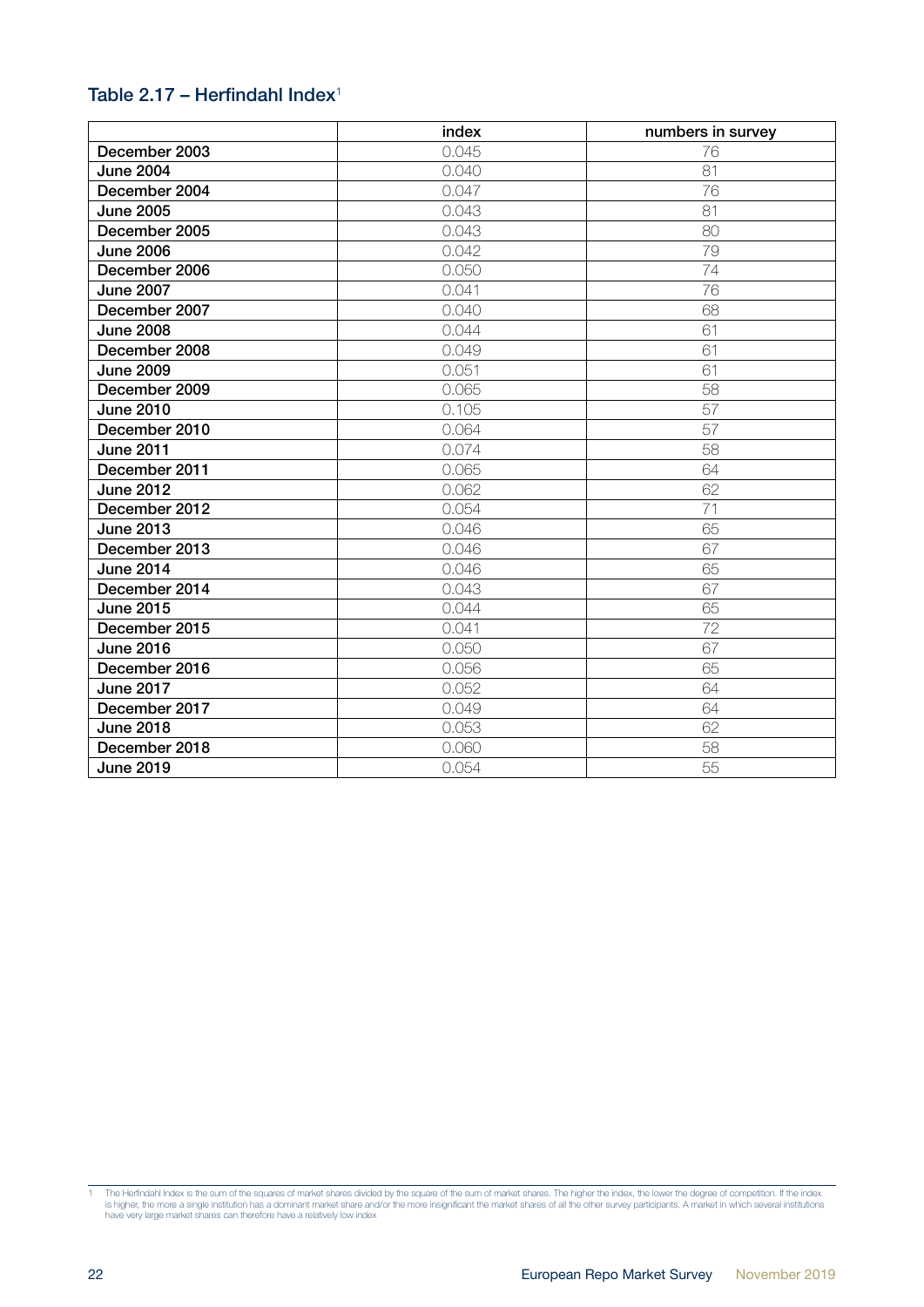# <span id="page-22-0"></span>Chapter 3: Conclusion

The European repo market survey, suggests the recovery of the market, as represented by the survey sample, that has been in progress since 2016 has paused, albeit close to its record level. The slowdown in the repo market may have reflected the impact on financial markets of increased uncertainty in the global economy and the effect of inverting yield curves on fixed-income trading. One exception to this was Italian government bonds, which continued to recapture share in the repo market and performed very strongly in the first-half of 2019. Italian securities have been favoured by investors in their search for yield, notwithstanding continued concerns about economic and financial stability in Italy. German securities on the other hand look to have suffered from increasingly negative yields.

The end of quantitative easing in the eurozone at the end of 2018 may have boosted the recovery of tri-party repo, which is a source of general collateral funding that has suffered from the plentiful supply of central bank money.

The latest survey confirmed the role of the ICMA's Global Master Repurchase Agreement (GMRA) as the standard legal agreement for repo in the cross-border and many domestic markets. Some 78% of legal agreements reported by the survey were GMRAs.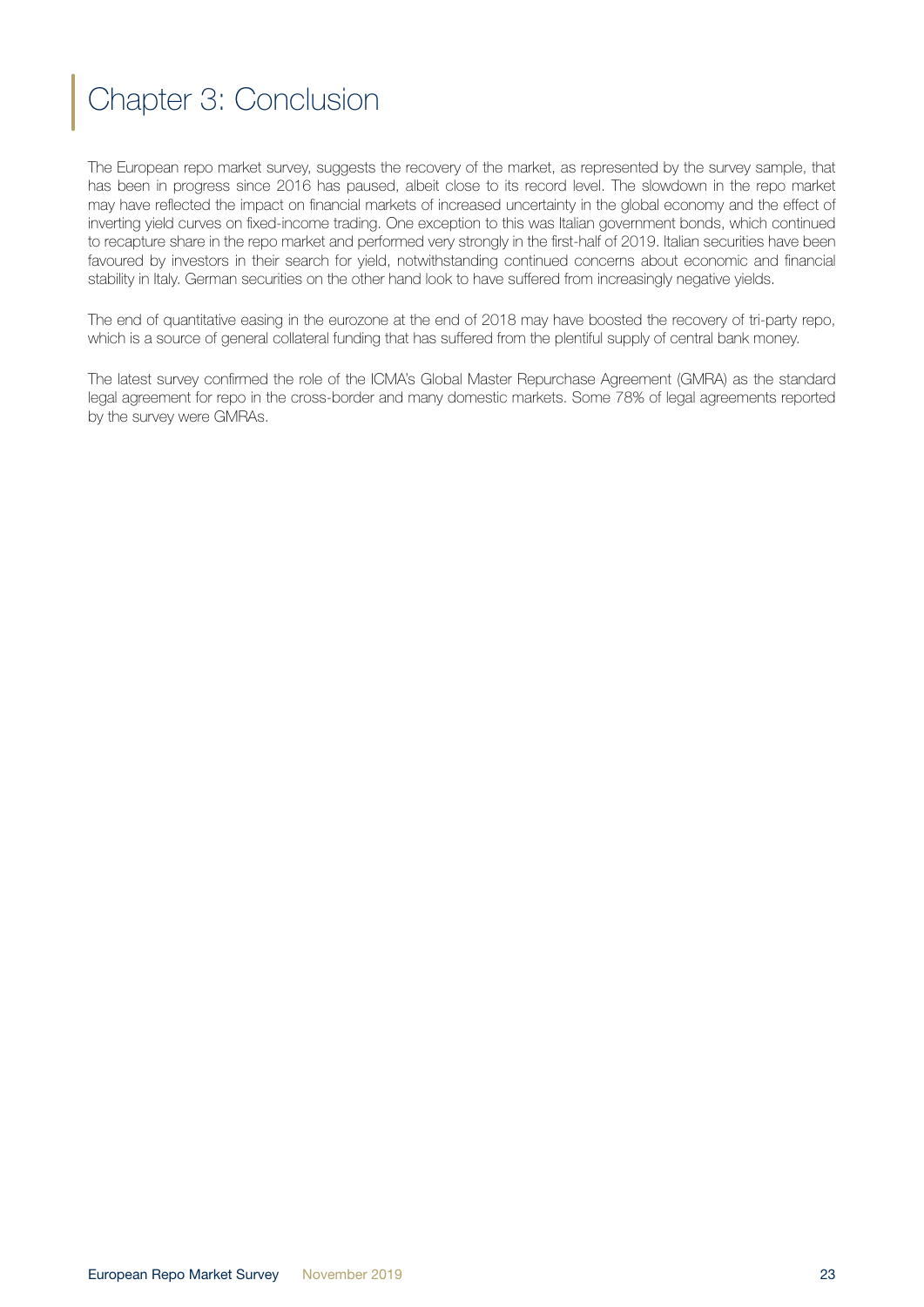# <span id="page-23-0"></span>About the Author

This report was compiled by Richard Comotto, who is a Senior Visiting Fellow at the ICMA Centre at the University of Reading in England. He is also a Senior Consultant to the ICMA's financial crisis, he has been advising the ICMA's European, author of the ICMA's 'Guide to Best Practice in the European Repo Market' and its Repo FAQs, Course Director of the ICMA Professional Repo Market Course and of the ICMA-ISLA GMRA-GMSLA Workshop, and a lead in the ICMA's work on SFTR.

The author acts as an independent consultant providing research, advice and training on the international money, securities and derivatives markets to professional market associations, government agencies, regulatory authorities, international financial institutions, banks, brokers and financial information services. This includes advising technical assistance missions by the IMF, World Bank, other multilateral development banks and other organizations to build repo markets in emerging economies.

The author has written a number of books and articles on a range of financial topics, including the foreign exchange and money markets, swaps and electronic trading systems. He takes particular interest in the impact of electronic trading systems on the bond and repo markets. Following the financial crisis, he has been advising the ICMA's European Repo and Collateral Council on regulatory initiatives and has produced a series of papers: in July 2010, a 'White paper on the operation of the European repo market, the role of short-selling, the problem of settlement failures and the need for reform of the market infrastructure'; in September 2011, 'Interconnectivity of central and commercial bank money in the clearing and settlement of the European repo market'; in February 2012, 'Haircuts and Initial Margins in the Repo Market'; in March 2012, 'Shadow Banking and Repo'; and in 'Collateral damage: the impact of the Financial Transaction Tax on the European repo market' in April 2013.

The author served for ten years at the Bank of England, within its Foreign Exchange Division and on secondment to the International Monetary Fund in Washington DC.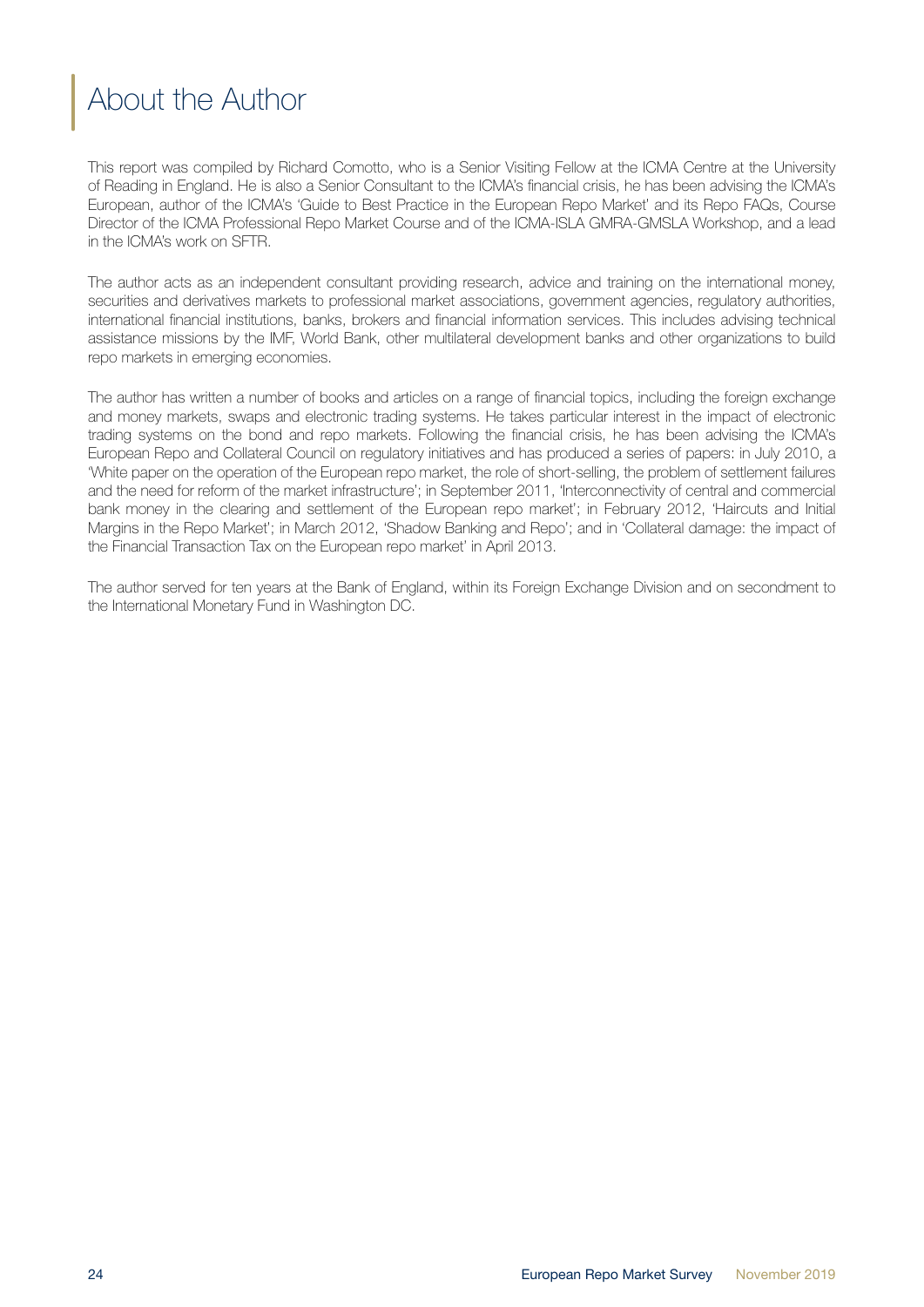# <span id="page-24-0"></span>Appendix A: Survey Guidance Notes

The following extract is based on the Guidance Notes issued to participants in conjunction with the survey that took place on Wednesday, June 5, 2019.

The data required by this survey are: the total value of the repos and reverse repos booked by your repo desk that are still outstanding at close of business on Wednesday, June 5, 2019, and various breakdowns of these amounts, as well as the total value of all repos and reverse repos turned over the six months since the previous survey (which was on December 5, 2018).

Branches of your bank in other countries in Europe may be asked to complete separate returns. If your repo transactions are booked at *another branch*, please forward the survey form to that branch. If branches of your bank in *other countries* run their own repo books, please copy the survey form to these branches, so that they can also participate in the survey. Please feel free to copy the survey form to other banks, if you discover that they have not received it directly.

#### Guidance Notes

#### General guidance

- a) Please fill in as much of the form as possible. For each question that you answer, you will receive back your ranking in that category.
- b) If your institution does not transact a certain type of repo business, please enter 'N/A' in the relevant fields. On the other hand, if your institution does that type of business but is not providing the data requested by the survey, please do not enter anything into the relevant field. If your institution does that type of business but has no transactions outstanding, please enter zero into the relevant field.
- c) You only need to give figures to the *nearest million*. However, if you give figures with *decimal points*, please use full stops as the symbols for the decimal points, *not* commas. For *nil returns*, please use zeros, *not* dashes or text.
- d) Please do not re-format the survey form, ie change its lay-out, and do not leave formulae in the cells of the underlying spreadsheet.
- e) Include all varieties of repos, ie repurchase transactions (classic repos and pensions livrées) and sell/buy-backs (e.g. simultaneas and PCT). There is a separate question (see question 2) on securities lending and borrowing transactions (including securities lending and borrowing against cash collateral).
- f) Exclude repo transactions undertaken with central banks as part of their official money market operations. Other repo transactions with central banks, e.g. as part of their reserve management operations, should be included.
- g) Give the value of the *cash* which is due to be repaid on all repo and reverse repo contracts (*not* the market value or nominal value of the collateral) that are still *outstanding at close of business on Wednesday, June 5, 2019*. This means the value of transactions at their repurchase prices.
- h) "Outstanding" means repos and reverse repos with a repurchase date, or which will roll over, on or after Thursday, June 6, 2019. You should include all *open repos and reverse repos* that have been rolled over from Wednesday, June 5, 2019, to a later date and all f*orward-forward repos and reverse repos* that are still outstanding as forward contracts at close on Wednesday, June 5, 2019.
- i) Give separate totals for (a) repos plus sell/buy-backs and (b) reverse repos plus buy/sell-backs.
- j) The survey seeks to measure the value of repos and reverse repos on a *transaction date basis*, rather than a purchase date basis. This means that you should include all repo and reverse repo contracts that have been agreed **before** close of business on Wednesday, June 5, 2019, even if their purchase dates are later. An unavoidable consequence of using the transaction date is that tom/next and spot/next transactions that are rolled over will be counted more than once, eg a tom/next repo transacted on the day before the survey date and rolled over on the survey date will feature twice.
- k) Give *gross* figures, i.e. do *not* net opposite transactions with the same counterparty. If this is not possible, please indicate that your figures are net.
- l) In the case of equity repo, for synthetic structures, please give the value of the cash payment.
- m) You should include *intra-group* transactions between different legal entities or between foreign branches and the parent company.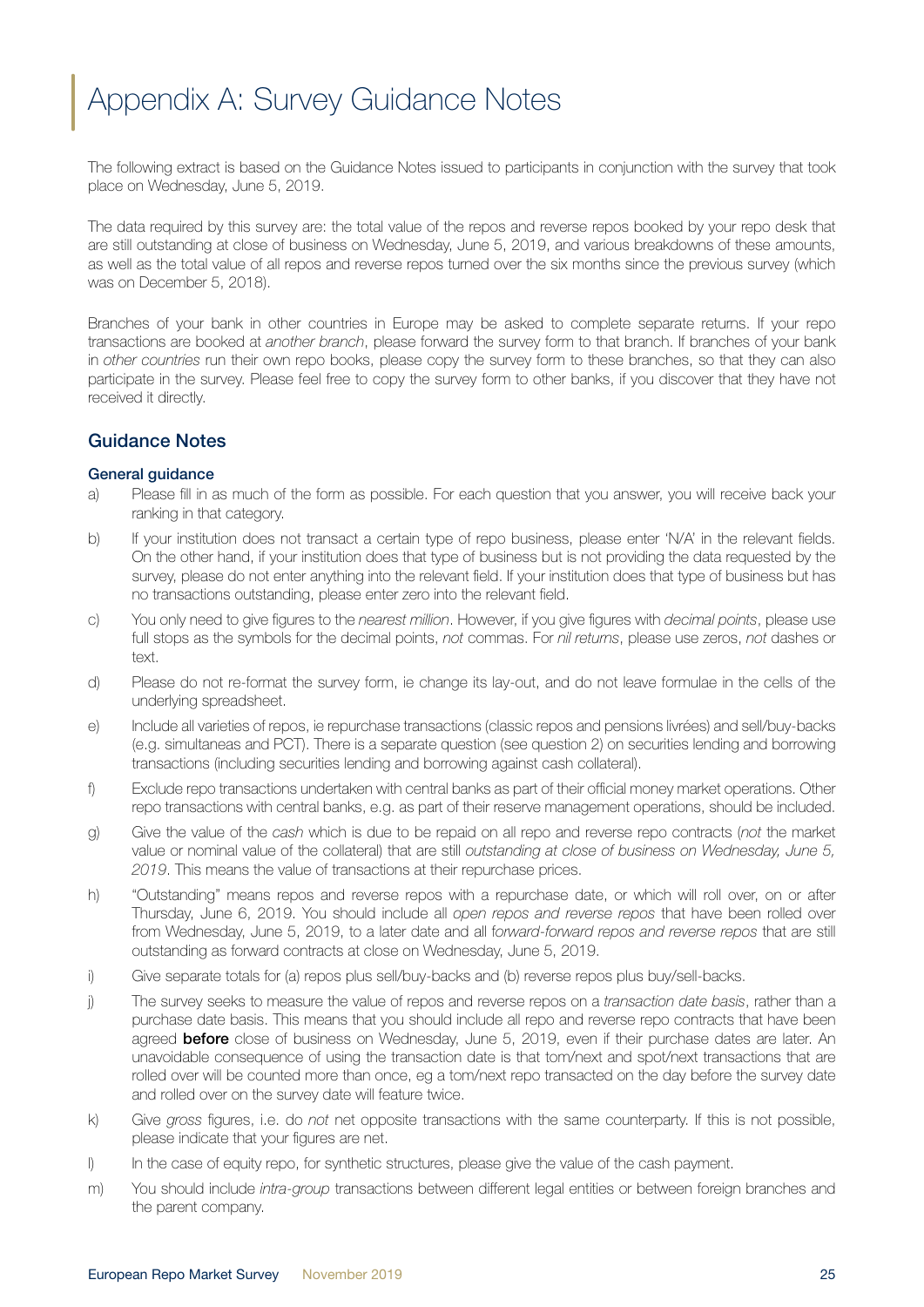#### Guidance on specific questions in the survey form

- 1.1 Transactions (1.1.1) direct with counterparties or (1.1.2) through voice-brokers should *exclude* all repos transacted over an ATS (see below). These should be recorded under (1.1.3).
	- (1.1.2) Transactions through voice-brokers should be broken down in terms of the location of the counterparties, rather than the location of the voice-brokers.
	- (1.1.3) "ATSs" are automatic trading systems (e.g. BrokerTec, Eurex Repo and MTS, but not voice-assisted electronic systems used by voice-brokers or automated systems such as Bloomberg). Transactions through voice-assisted systems should be included in (1.1.2). Anonymous transactions through an ATS with a central counterparty (e.g. CC&G, LCH, MEFF and Eurex Clearing) should be recorded in either (1.1.3.4) or (1.1.3.5). (1.1.3.4) is for GC financing systems. These are ATS that are connected to a CCP and a tri-party repo service. Examples include Eurex Euro GC Pooling (EGCP) and LCH's €GCPlus. They do not include GC basket trading on ATS in which the seller selects the securities to be delivered from a list prescribed by the ATS. This activity may be cleared across a CCP but does not involve a tri-party service, and should be recorded in (1.1.3.5).
- 1.2 This item includes all the transactions recorded in (1.1.3) plus any transactions executed directly with counterparties and via voice-brokers which are then registered with and cleared through a central counterparty.
- 1.5 "Repurchase transactions" (also known as "classic repos") include transactions documented under the Global Master Repurchase Agreement (GMRA) 1995, the Global Master Repurchase Agreement (GMRA) 2000 or the Global Master Repurchase Agreement (GMRA) 2011 *without* reference to the Buy/Sell-Back Annexes, and transactions documented under other master agreements. "Sell/buy-backs" are therefore taken to include all transactions that are not documented. Repurchase transactions are characterised by the immediate payment by the buyer to the seller of a compensatory or manufactured payment upon receipt by the buyer of a coupon or other income on the collateral held by the buyer. If a coupon or other income is paid on collateral during the term of a sell/buy-back, the buyer does not make an immediate compensatory or manufactured payment to the seller, but reinvests the income until the repurchase date of the sell/buy-back and deducts the resulting amount (including reinvestment income) from the repurchase price that would otherwise be due to be received from the seller. Sell/buy-backs may be quoted in terms of a forward price rather than a repo rate. Where sell/ buy-backs are documented (e.g. under the Buy/Sell-Back Annexes to the GMRA 1995, 2000 or 2011), periodic adjustments to the relative amounts of collateral or cash - which, for a repurchase transaction, would be performed by margin maintenance transfers or payments - are made by adjustment or re-pricing. All open repos are likely to be repurchase transactions.
- 1.6 "Open" repos are defined for the purposes of this survey as contracts that have no fixed repurchase date when negotiated but are terminable on demand by either counterparty. This item should be equal to item (1.8.3). Open repos could be regarded as floating-rate, given that rates may be updated, but this tends to be irregular, so open repos are being treated separately from floating-rate repo (1.6.2).
- 1.7 This section asks for the *remaining* term to maturity (not the original term to maturity) of repos to be broken down as follows:
	- (1.7.1.1) 1 day this means:
	- all contracts transacted prior to Wednesday, June 5, 2019, with a repurchase date on Thursday, June 6, 2019;
	- overnight, tom/next, spot/next and corporate/next contracts transacted on Wednesday, June 5, 2019.
	- (1.7.1.2) 2–7 days this means:
	- all contracts transacted prior to Wednesday, June 5, 2019, with a repurchase date on Friday, June 7, 2019, or any day thereafter up to and including Wednesday, June 12, 2019;
	- contracts transacted on Wednesday, June 5, 2019, with an original repurchase date on Friday, June 7, 2019, or any day thereafter up to and including Wednesday, June 12, 2019 (irrespective of the purchase date, which will vary).
	- (1.7.1.3) More than 7 days but no more than 1 month this means:
	- all contracts transacted prior to Wednesday, June 5, 2019, with a repurchase date on Thursday, June 13, 2019, or any day thereafter up to and including Monday, July 5, 2019;
	- contracts transacted on Wednesday, June 5, 2019, with an original repurchase date on Thursday, June 13, 2019, or any day thereafter up to and including Monday, July 5, 2019 (irrespective of the purchase date, which will vary).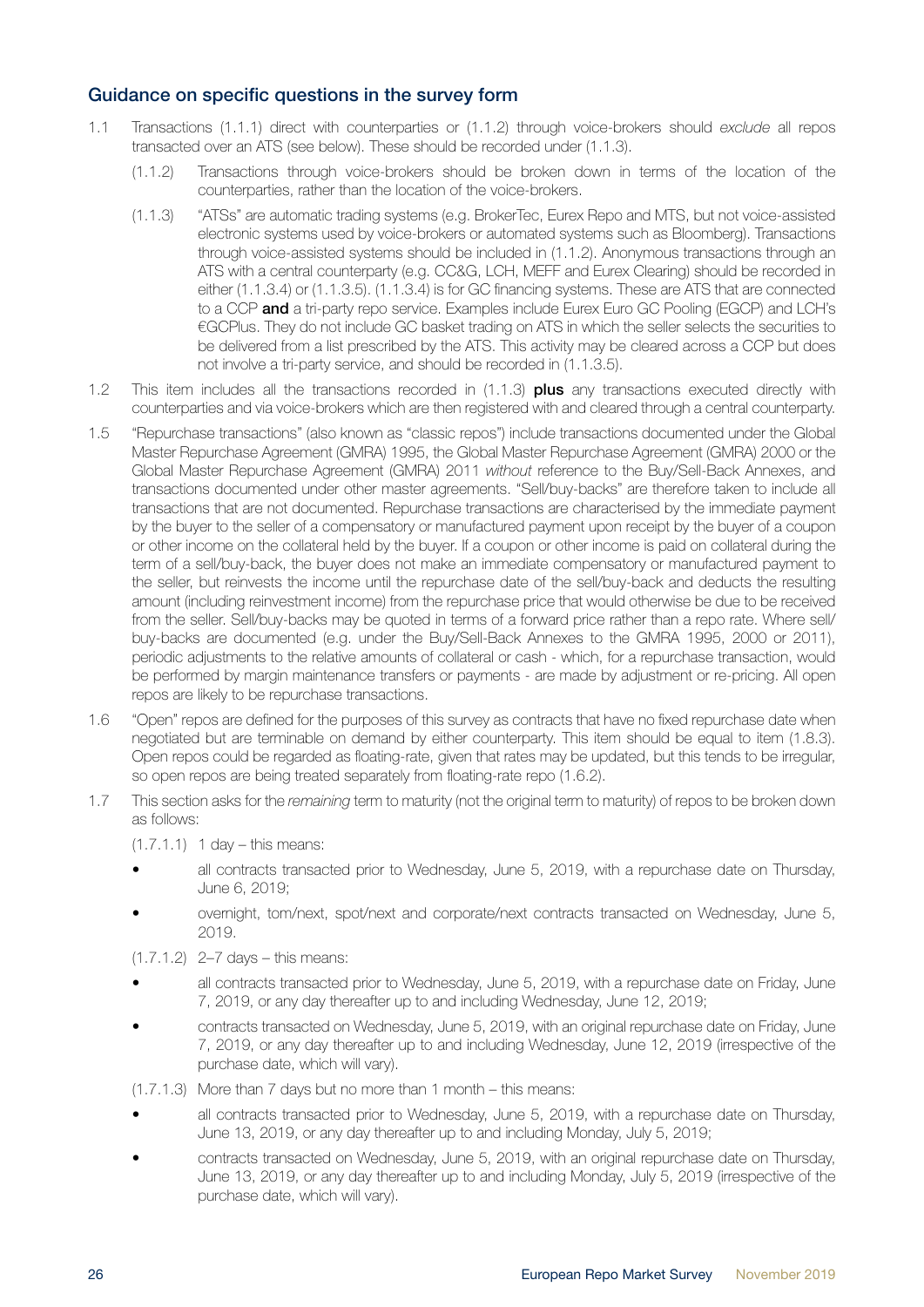- (1.7.1.4) More than 1 month but no more than 3 months this means:
- all contracts transacted prior to Wednesday, June 5, 2019, with a repurchase date on Tuesday, July 6, 2019, or any day thereafter up to and including Thursday, September 5, 2019;
- contracts transacted on Wednesday, June 5, 2019, with an original repurchase date on Tuesday, July 6, 2019, or any day thereafter up to and including Thursday, September 5 2019 (irrespective of the purchase date, which will vary).

(1.7.1.5) More than 3 months but no more than 6 months – this means:

- all contracts transacted prior to Wednesday, June 5, 2019, with a repurchase date on Friday, September 6, 2019, or any day thereafter up to and including Thursday, December 5, 2019;
- contracts transacted on Wednesday, June 5, 2019, with an original repurchase date on Friday, September 6, 2019, or any day thereafter up to and including Thursday, December 5, 2019 (irrespective of the purchase date, which will vary).
- (1.7.1.6) More than 6 months but no more than 12 months this means;
- all contracts transacted prior to Wednesday, June 5, 2019, with a repurchase date on Friday, December 6, 2019, or any day thereafter up to and including Friday, June 5, 2020;
- contracts transacted on Wednesday, June 5, 2019, with an original repurchase date on Friday, December 6, 2019, or any day thereafter up to and including Friday, June 5, 2020 (irrespective of the purchase date, which will vary).

 $(1.7.1.7)$  More than 12 months – this means:

- all contracts transacted prior to Wednesday, June 5, 2019, with a repurchase date on Monday, June 8, 2020, or any day thereafter;
- contracts transacted on Wednesday, June 5, 2019, with an original repurchase date on or after Monday, June 8, 2020 (irrespective of the purchase date, which will vary).
- (1.7.2) For repos against collateral that includes a transferable security regulated under the EU MiFID and that have been traded or which it is possible to trade on a MiFIR-regulated trading venue (regulated market, multilateral trading facility or organised trading facility), forward-forward repos are defined for the purposes of this survey as contracts with a purchase date of Monday, June 10, 2019, or later. There is therefore an overlap with corporate/next transactions. If the latter cannot be identified separately, it is accepted that they will be recorded as forward-forward repos. It does not matter than many repos may actually be traded for T+1 (ie a purchase date of Thursday, June 6, 2019). For repos transacted in the OTC market or against collateral not regulated under MiFID, the definition of forward-forward may be different.
- (1.7.3) Open repos in this field should equal open repos in item (1.6.3).
- 1.8 Please confirm whether the transactions recorded in the questions in (1.6 and 1.7) include your tri-party repo business. Some institutions do not consolidate their tri-party repo transactions with their direct or voicebrokered business because of delays in receiving reports from tri-party agents or the complexity of their tri-party business.

(1.8.1) and (1.8.2) should not include any repos transacted across GC financing systems and recorded in (1.8.3).

- 1.9 "Eurobonds" (also known as "international bonds") are defined as securities held outside national central securities depositories (CSD), usually in an ICSD such as Clearstream or Euroclear, or a custodian bank; typically with the ISIN prefix XS; often issued in a currency foreign to the place of issuance; and sold crossborder to investors outside the domestic market of the place of issuance. Eurobonds should be recorded in (1.9.30-33), except for those issues by "official international financial institutions", which should be recorded in (1.9.20). Eurobond does not mean a bond denominated in euros.
	- (1.9.20) "Official international financial institutions, including multilateral development banks" such as:

African Development Bank (AfDB)

Asian Development Bank (AsDB)

Bank for International Settlements (BIS)

Caribbean Development Bank (CDB)

Central American Bank for Economic Integration (CABEI)

Corporacion Andina de Fomento (CAF)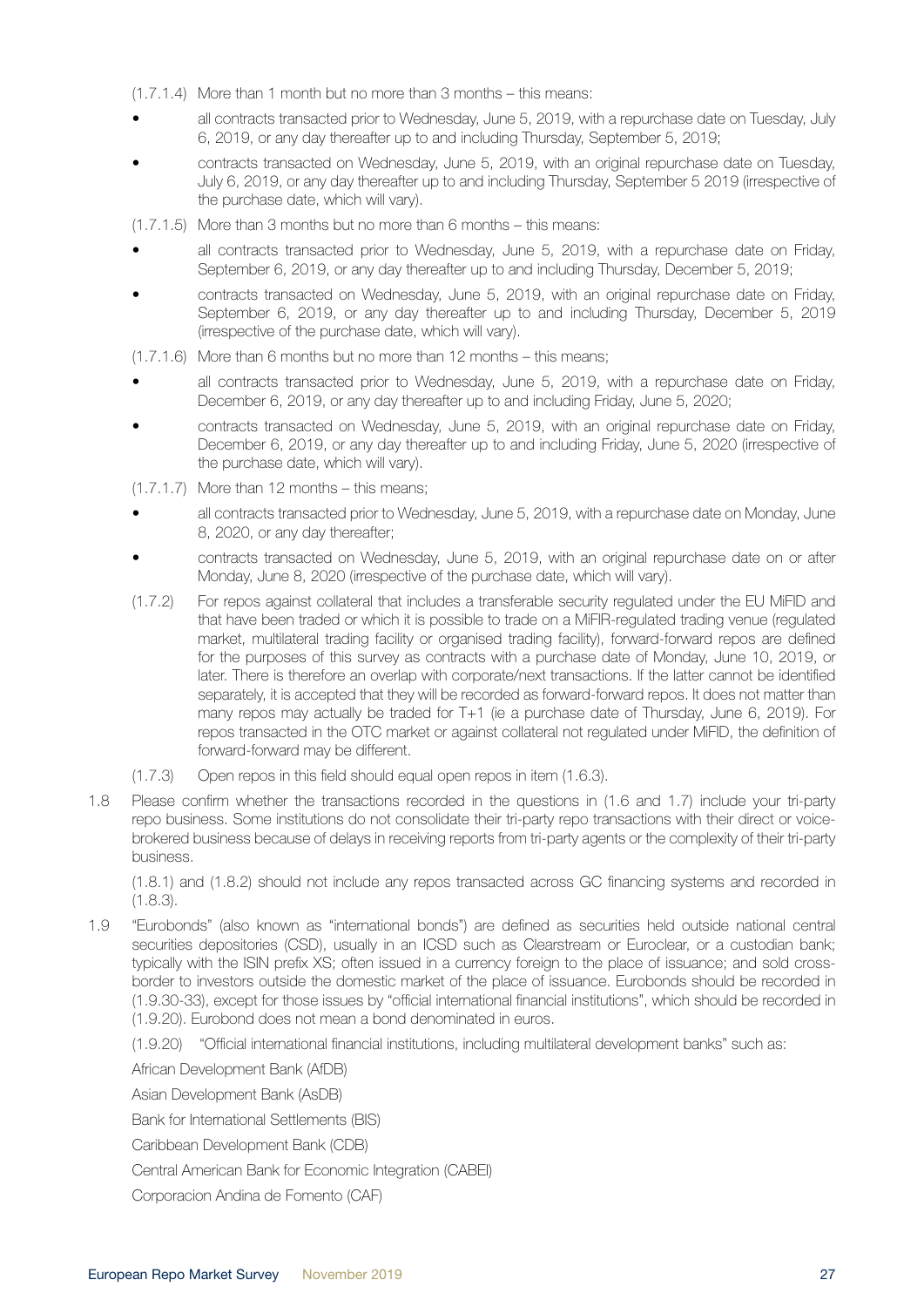<span id="page-27-0"></span>East African Development Bank (EADB)

- European Bank for Reconstruction and Development (EBRD)
- European Commission (EC)/European Financial Stability Mechanism (EFSM)
- European Financial Stability Facility (EFSF)
- European Investment Bank (EIB)
- European Stabilisation Mechanism (ESM)
- Inter-American Development Bank Group (IADB)
- International Fund for Agricultural Development (IFAD)
- Islamic Development Bank (IDB)
- Nordic Development Fund (NDF)
- Nordic Investment Bank (NIB)
- OPEC Fund for International Development (OPEC Fund)
- West African Development Bank (BOAD)
- World Bank Group (IBRD and IFC)
- In addition, securities issued by the EU should be included.
- (1.9.21) "US Treasury" includes bills, notes and bonds, including floating-rate notes, issued by the US central government but not securities guaranteed by that government, such as Agency securities.
- (1.9.23) "Japanese government" includes bills, notes and bonds issued by the Japanese central government but not securities guaranteed by that government.
- (1.9.25) "Other OECD countries" are Australia, Canada, Chile, Iceland, Israel, Korea, Mexico, New Zealand, Norway, Switzerland and Turkey.
- (1.9.26) "Other non-OECD European, Middle Eastern & African countries" should exclude any EU countries.
- (1.9.34) "Equity" includes ordinary shares, preference shares and equity-linked debt such as convertible bonds.
- 2.1 This question asks for the total gross value of transactions with a transaction date on or after December 6, 2018 (the day after the previous survey date), to and including June 5, 2019 (the latest survey date). In other words, it asks for the turnover or flow of business over the six month interval and includes all business transacted since the last survey date, even if it has matured before the survey date. This section is therefore different from the rest of the survey, which asks for the value of business outstanding on the survey date, in other words, the stock of transactions.
- 2.2 This question asks for the **number** of individual transactions with a transaction date on or after December 6, 2018 (the day after the previous survey date), to and including June 5, 2019 (the latest survey date), even if it has matured before the survey date. In other words, this is the number of tickets written.
- 3 "Total value of securities loaned and borrowed by your repo desk" includes the lending and borrowing of securities with either cash or securities collateral. Exclude any securities lending and borrowing done by desks other than your repo desk. If your repo desk does not do any securities lending and borrowing, this line will be a nil return.
- 4.1 "Active" means about once a week or more often.

# For further help and information

If, having read the Guidance Notes, you have any further queries, please e-mail the ICMA Centre at reposurvey@icmagroup.org. This survey is being conducted by the ICMA Centre, University of Reading, UK, at the request of ICMA's European Repo and Collateral Council (ERCC).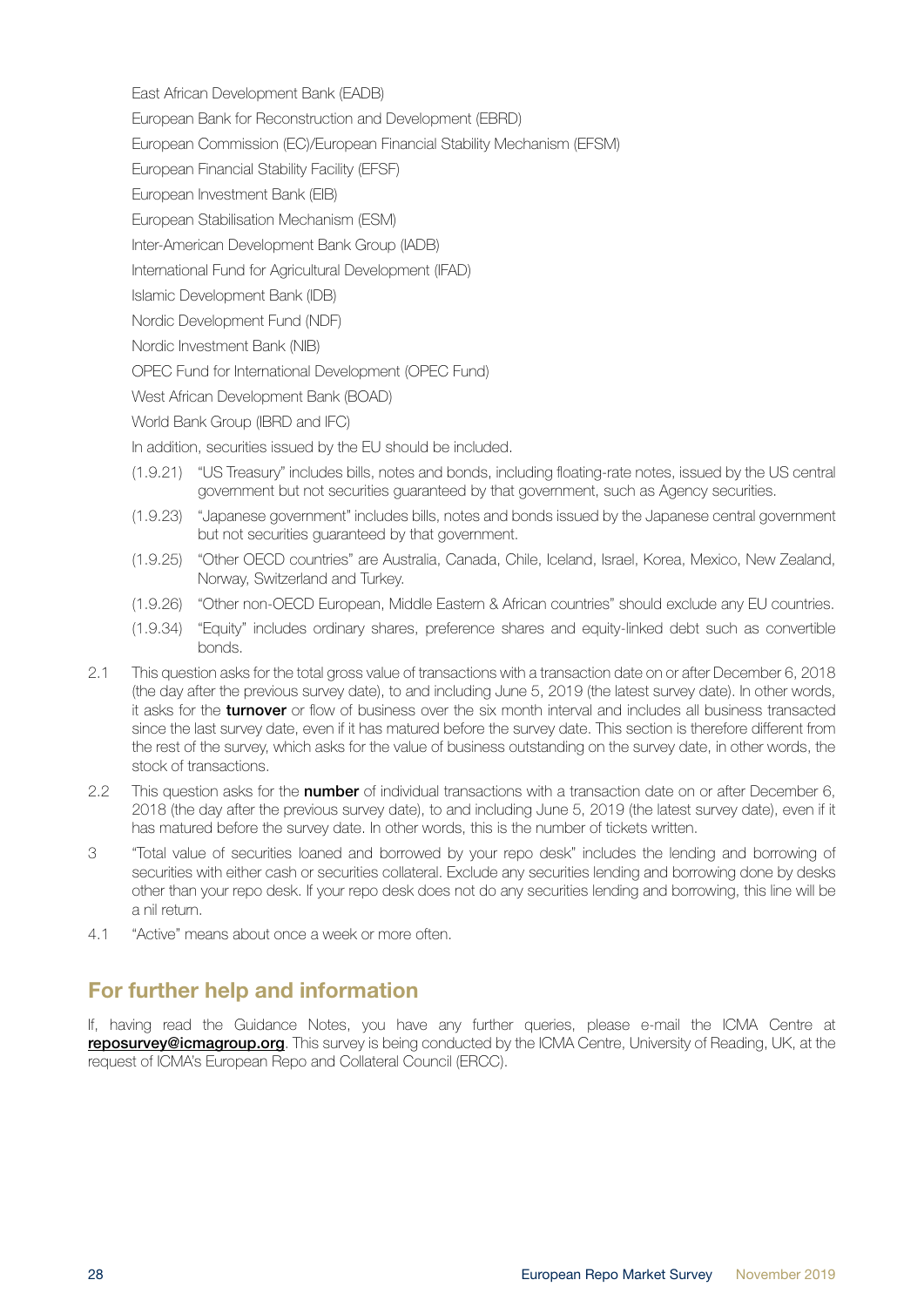# <span id="page-28-0"></span>Appendix B: Survey Participants

| <b>List of respondents</b>              | Dec<br>$-09$         | Jun  <br>-10                      | $-10$                                 | $Dec$ Jun<br>$-11$                | $-11$       | -12      | Dec Jun Dec Jun Dec<br>$-12$ | $-13$                 | $-13$                | Jun<br>$-14$                      | Dec<br>$-14$              | Jun<br>$-15$          | Dec<br>$-15$              | -16      | Jun   Dec  <br>$-16$ | Jun<br>$-17$          | Dec<br>$-17$ | Jun<br>-18            | <b>Dec</b><br>$-18$   | Jun<br>$-19$ |
|-----------------------------------------|----------------------|-----------------------------------|---------------------------------------|-----------------------------------|-------------|----------|------------------------------|-----------------------|----------------------|-----------------------------------|---------------------------|-----------------------|---------------------------|----------|----------------------|-----------------------|--------------|-----------------------|-----------------------|--------------|
| <b>ABN Amro Bank</b>                    |                      |                                   |                                       |                                   | X           | $\times$ | $\times$                     | X                     | X                    | $\times$                          | $\times$                  | X                     | $\times$                  |          |                      |                       |              |                       |                       |              |
| Algemeine Hypothekenbank                |                      |                                   |                                       |                                   |             |          |                              |                       |                      |                                   |                           |                       |                           |          |                      |                       |              |                       |                       |              |
| Rheinboden                              |                      |                                   |                                       |                                   |             |          |                              |                       |                      |                                   |                           |                       |                           |          |                      |                       |              |                       |                       |              |
| Allied Irish Banks                      | $\times$             | $\times$                          |                                       |                                   |             | $\times$ | $\times$                     | $\times$              | $\times$             | $\times$                          | $\times$                  | X                     | $\times$                  | X        | $\times$             | $\boldsymbol{\times}$ | $\times$     | $\boldsymbol{\times}$ |                       |              |
| Alpha Bank                              |                      |                                   |                                       |                                   |             |          |                              |                       |                      |                                   |                           |                       |                           |          |                      |                       |              |                       |                       |              |
| Arab Banking Corporation (Italy)        |                      |                                   |                                       |                                   |             |          |                              |                       |                      |                                   |                           |                       |                           |          |                      |                       |              |                       |                       |              |
| AXA Bank Europe                         |                      | $\times$                          | $\times$                              |                                   | $\times$    | $\times$ | $\times$                     | $\times$              | $\times$             | $\times$                          | $\times$                  | $\times$              | $\times$                  | $\times$ | $\mathsf X$          | $\boldsymbol{\times}$ |              |                       |                       |              |
| <b>Banc Sabadell</b>                    |                      |                                   |                                       |                                   |             | $\times$ | $\times$                     | $\boldsymbol{\times}$ | $\times$             | $\boldsymbol{\times}$             | $\times$                  | $\times$              | $\times$                  | $\times$ | $\times$             | $\boldsymbol{\times}$ |              | $\boldsymbol{\times}$ |                       |              |
| Banca Cassa di Risparmio                |                      |                                   |                                       |                                   |             |          |                              |                       |                      |                                   |                           |                       |                           |          |                      |                       |              |                       |                       |              |
| di Asti                                 |                      |                                   |                                       |                                   |             |          |                              |                       |                      |                                   |                           |                       |                           |          |                      |                       |              |                       |                       |              |
| Banca d'Intermediazione                 |                      |                                   |                                       |                                   |             |          |                              |                       |                      |                                   |                           |                       |                           |          |                      |                       |              |                       |                       |              |
| Mobiliare (IMI)                         |                      |                                   |                                       |                                   |             |          |                              |                       | X                    | X                                 | $\times$                  | $\times$              | $\times$                  | X        | $\times$             | $\times$              | $\times$     | X                     |                       |              |
| Banca Monte dei Paschi di               | $\times$             |                                   |                                       |                                   |             |          |                              |                       |                      |                                   |                           |                       |                           |          |                      |                       |              |                       |                       |              |
| Siena                                   |                      | $\times$                          | $\times$                              | $\times$                          | Χ           | $\times$ | $\times$                     | $\times$              | $\times$             | $\times$                          | $\times$                  | X                     | $\times$                  | $\times$ |                      |                       |              | X                     | $\times$              | X            |
| <b>Banco BPI</b>                        |                      |                                   |                                       |                                   |             |          |                              |                       | $\times$             | $\times$                          | $\times$                  | $\times$              | $\times$                  | X        | $\times$             | $\times$              | $\times$     | X                     | $\times$              | X            |
| Banco Nazional del Lavoro               |                      |                                   |                                       |                                   |             |          |                              |                       |                      |                                   |                           |                       |                           |          |                      |                       |              |                       |                       |              |
| <b>Banco Pastor</b>                     |                      |                                   |                                       |                                   |             |          |                              |                       |                      |                                   |                           |                       |                           |          |                      |                       |              |                       |                       |              |
| <b>Banco Popular Espanol</b>            |                      |                                   |                                       |                                   |             |          |                              |                       |                      |                                   |                           |                       |                           |          |                      |                       |              |                       |                       |              |
| <b>Banco Santander</b>                  | $\times$             | $\times$                          | $\times$                              | $\times$                          | $\times$    | $\times$ | $\times$                     | X                     | $\times$             | $\times$                          | $\times$                  | $\times$              | $\times$                  | X        | $\times$             | X                     | $\times$     | X                     | $\times$              | X            |
| Banco Urquijo                           |                      |                                   |                                       |                                   |             |          |                              |                       |                      |                                   |                           |                       |                           |          |                      |                       |              |                       |                       |              |
| Bank Austria (also known as             | $\times$             |                                   |                                       |                                   |             |          |                              |                       | X                    |                                   | $\times$                  | X                     | $\times$                  | X        | X                    | $\times$              | $\times$     | X                     | $\times$              | X            |
| UniCredit Bank Austria)                 |                      |                                   |                                       |                                   |             |          |                              |                       |                      |                                   |                           |                       |                           |          |                      |                       |              |                       |                       |              |
| Bank fuer Arbeit und Wirtschaft         |                      |                                   |                                       |                                   |             |          |                              |                       |                      |                                   |                           |                       |                           |          |                      |                       |              |                       |                       |              |
| und Oesterreichische                    | $\times$             | $\times$                          | X                                     | $\times$                          | Χ           | X        | $\times$                     |                       | X                    | $\times$                          | X                         | Χ                     | X                         | $\times$ | X                    | X                     | X            | X                     | X                     | Χ            |
| Postsparkasse (Bawag)                   |                      |                                   |                                       |                                   |             |          |                              |                       |                      |                                   |                           |                       |                           |          |                      |                       |              |                       |                       |              |
| Bank od Aland                           |                      |                                   |                                       |                                   |             |          |                              |                       |                      |                                   |                           |                       |                           |          |                      |                       |              |                       |                       |              |
| Bank of America (merged to              |                      |                                   |                                       |                                   |             |          |                              |                       |                      |                                   |                           |                       |                           |          |                      |                       |              |                       |                       |              |
| become Bank of America                  |                      |                                   |                                       |                                   |             |          |                              |                       |                      |                                   |                           |                       |                           |          |                      |                       |              |                       |                       |              |
| Merrill Lynch)                          |                      |                                   |                                       |                                   |             |          |                              |                       |                      |                                   |                           |                       |                           |          |                      |                       |              |                       |                       |              |
| Bank of Cyprus, Greece                  |                      |                                   |                                       |                                   |             |          |                              |                       |                      |                                   |                           |                       |                           |          |                      |                       |              |                       |                       |              |
| Bank of Ireland                         |                      | $\boldsymbol{\times}$             | $\times$                              | X                                 |             |          | $\times$                     | X                     | X                    | $\boldsymbol{\times}$             | $\times$                  | X                     | $\boldsymbol{\times}$     | $\times$ | X                    | X                     | $\times$     | X                     | $\times$              | X            |
| Bank Przemyslowo-Handlowy               |                      | $\times$                          |                                       | X                                 | Χ           | $\times$ | $\times$                     |                       |                      |                                   |                           |                       |                           |          |                      |                       |              |                       |                       |              |
| <b>SA</b>                               |                      |                                   |                                       |                                   |             |          |                              |                       |                      |                                   |                           |                       |                           |          |                      |                       |              |                       |                       |              |
| Landesbank Berlin                       | X                    | $\times$                          | $\times$                              | X                                 | X           | $\times$ | $\times$                     |                       |                      |                                   |                           |                       |                           |          |                      |                       |              |                       |                       |              |
| Banque de Luxembourg                    | $\times$             | $\mathsf X$                       | $\boldsymbol{\mathsf{X}}$             | $\times$                          | X           | $\times$ | $\mathsf X$                  | X                     | X                    | $\mathsf X$                       | $\boldsymbol{\mathsf{X}}$ | $\times$              | $\boldsymbol{\mathsf{X}}$ | $\times$ | $\times$             | $\times$              | $\times$     | X                     | $\times$              | X            |
| Banque et Caisse d'Epargne<br>de l'Etat | $\times$             | $\boldsymbol{\times}$             | X                                     | X                                 | Χ           | X        | X                            | X                     | X                    | X                                 | $\times$                  | X                     | X                         | X        | $\times$             | X                     | $\times$     | X                     | X                     | $\times$     |
| <b>Barclays Capital</b>                 |                      |                                   |                                       |                                   |             |          |                              |                       |                      |                                   |                           |                       |                           |          |                      |                       |              |                       |                       |              |
| Bayerische Landesbank                   | $\times$             | $\times$                          | $\boldsymbol{\mathsf{X}}$             | $\boldsymbol{\times}$             | X           | $\times$ | $\times$                     | X                     | $\times$             | $\boldsymbol{\times}$             | $\boldsymbol{\times}$     | $\times$              | $\boldsymbol{\times}$     | $\times$ | $\times$             | X                     | $\times$     | $\times$              | $\boldsymbol{\times}$ | X            |
| <b>BBVA</b>                             | $\times$             | $\times$                          | X                                     | $\times$                          | $\times$    | $\times$ | $\times$                     | X                     | $\times$             | $\times$<br>$\boldsymbol{\times}$ | $\boldsymbol{\times}$     | $\times$              | $\boldsymbol{\times}$     | X        | $\times$             | X                     | $\times$     | X.                    |                       | X            |
| <b>BHF-Bank</b>                         | $\times$<br>$\times$ | $\times$<br>$\times$              | $\boldsymbol{\mathsf{X}}$             | $\times$<br>$\boldsymbol{\times}$ | $\mathsf X$ | $\times$ | $\times$<br>$\mathsf X$      | $\times$              | $\times$<br>$\times$ |                                   | $\times$                  | $\times$              | $\times$                  | $\times$ | $\times$             | X                     | $\times$     | X                     | $\times$              | X            |
| <b>BHF-Bank International</b>           | $\times$             |                                   | $\boldsymbol{\mathsf{X}}$<br>$\times$ | $\boldsymbol{\times}$             | $\times$    | $\times$ | $\times$                     |                       |                      |                                   |                           |                       |                           |          |                      |                       |              |                       |                       |              |
| <b>BNP Paribas</b>                      | $\times$             | $\times$<br>$\boldsymbol{\times}$ | $\boldsymbol{\times}$                 | $\times$                          | $\mathsf X$ | $\times$ | $\mathsf X$                  | $\times$              | $\times$             | $\times$                          | $\times$                  | $\boldsymbol{\times}$ | $\times$                  | $\times$ | $\times$             | $\mathsf X$           | $\times$     | X                     | $\times$              | $\times$     |
| <b>Bundesrepublik Deutschland</b>       |                      |                                   |                                       |                                   |             |          |                              |                       |                      |                                   |                           |                       |                           |          |                      |                       |              |                       |                       |              |
| Finanzagentur                           | $\times$             | X                                 | Χ                                     | $\times$                          | Χ           | X        | $\times$                     | Χ                     | X                    | X                                 | X                         | Χ                     | X                         | X        | X                    | Χ                     | X            | X                     | X                     | X.           |
| <b>BW-Bank</b>                          |                      |                                   |                                       |                                   |             |          |                              |                       |                      |                                   |                           |                       |                           |          |                      |                       |              |                       |                       |              |
| Caixa Bank                              |                      |                                   |                                       |                                   | $\times$    | $\times$ | $\times$                     | $\times$              | $\times$             | $\boldsymbol{\times}$             | $\boldsymbol{\times}$     | $\times$              | $\boldsymbol{\times}$     | $\times$ | $\times$             | $\boldsymbol{\times}$ | $\times$     | $\mathsf X$           | $\mathsf X$           |              |
| Caixa d'Estalvis de Catalunya           | $\times$             |                                   | $\boldsymbol{\mathsf{X}}$             | $\times$                          | $\mathsf X$ | $\times$ | $\mathsf X$                  | X                     | $\times$             | $\times$                          |                           | $\times$              | $\times$                  |          |                      |                       |              |                       |                       |              |
| Caixa Geral de Depositos                |                      |                                   |                                       |                                   |             |          |                              |                       |                      |                                   |                           |                       |                           |          |                      |                       |              |                       |                       |              |
| Bankia SA (formerly Caja de             |                      |                                   |                                       |                                   |             |          |                              |                       |                      |                                   |                           |                       |                           |          |                      |                       |              |                       |                       |              |
| Ahorros y Monte de Piedad de            | $\times$             | $\times$                          | $\times$                              | $\times$                          | X           | $\times$ | $\times$                     | X                     | $\times$             | $\times$                          | X                         | $\times$              | $\times$                  | $\times$ | $\times$             | X                     | $\times$     | X                     | $\times$              | X            |
| Madrid (Caja Madrid))                   |                      |                                   |                                       |                                   |             |          |                              |                       |                      |                                   |                           |                       |                           |          |                      |                       |              |                       |                       |              |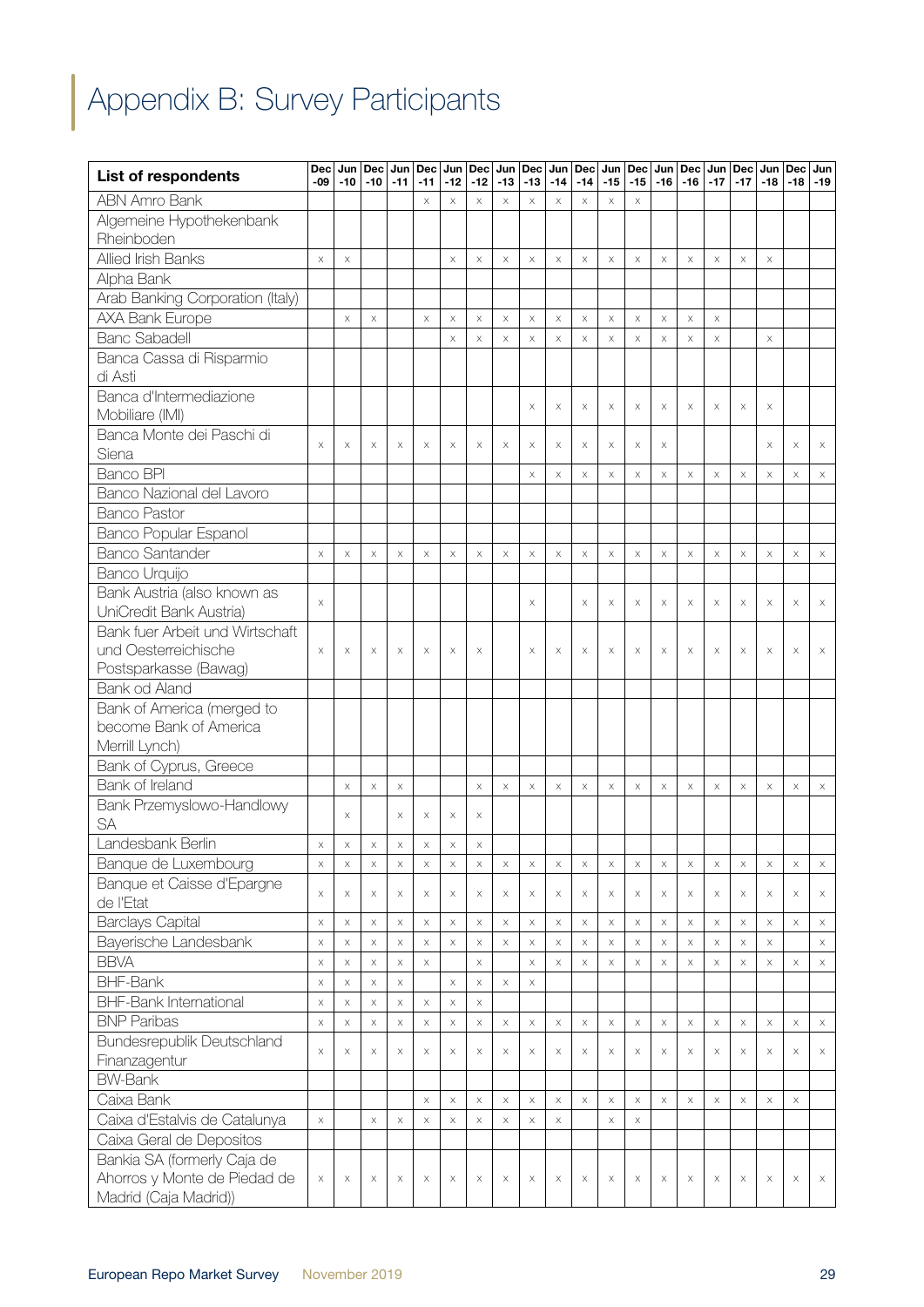| <b>List of respondents</b>       | <b>Dec</b><br>-09 | Jun<br>$-10$ | <b>Dec</b><br>$-10$   | Jun<br>$-11$ | <b>Dec</b><br>$-11$   | $-12$    | $-12$    | Jun Dec Jun<br>$-13$ | Dec<br>$-13$ | Jun<br>$-14$ | <b>Dec</b><br>$-14$ | Jun<br>$-15$          | Dec<br>$-15$          | $-16$    | Jun Dec<br>$-16$ | Jun<br>$-17$          | <b>Dec</b><br>$-17$ | Jun<br>$-18$          | <b>Dec</b><br>$-18$   | Jun<br>$-19$          |
|----------------------------------|-------------------|--------------|-----------------------|--------------|-----------------------|----------|----------|----------------------|--------------|--------------|---------------------|-----------------------|-----------------------|----------|------------------|-----------------------|---------------------|-----------------------|-----------------------|-----------------------|
| CA-CIB (formerly Calyon)         | $\times$          | $\times$     | $\times$              | $\times$     | $\times$              | $\times$ | $\times$ | $\times$             | $\times$     | $\times$     | $\times$            | $\times$              | $\times$              | $\times$ | $\times$         | $\times$              | $\times$            | $\times$              | $\times$              | $\boldsymbol{\times}$ |
| Capitalia                        |                   |              |                       |              |                       |          |          |                      |              |              |                     |                       |                       |          |                  |                       |                     |                       |                       |                       |
| NATIXIS Zweigniederlassung       |                   |              |                       |              |                       |          |          |                      |              |              |                     |                       |                       |          |                  |                       |                     |                       |                       |                       |
| Deutschland                      |                   |              |                       |              |                       |          |          |                      |              |              |                     |                       |                       |          |                  |                       |                     |                       |                       |                       |
| Citigroup Global Markets Ltd     | $\times$          | $\times$     | $\mathsf X$           | $\times$     | $\boldsymbol{\times}$ | $\times$ | $\times$ | $\times$             | $\mathsf X$  | $\times$     | $\times$            | $\boldsymbol{\times}$ | $\times$              | $\times$ | $\mathsf X$      | $\times$              | $\times$            | $\mathsf X$           | $\boldsymbol{\times}$ | $\boldsymbol{\times}$ |
| Commerzbank                      | $\times$          | $\mathsf X$  | $\times$              | $\times$     | $\times$              | $\times$ | $\times$ | $\times$             | $\times$     | $\times$     | $\times$            | $\times$              | $\times$              | $\times$ | $\times$         | $\times$              | $\times$            | $\mathsf X$           | $\times$              | $\boldsymbol{\times}$ |
| Canadian Imperial Bank of        |                   |              |                       |              |                       |          |          |                      |              |              |                     |                       |                       |          |                  |                       |                     |                       |                       |                       |
| Commerce and Credit (CIBC)       |                   | X            | $\times$              |              | $\times$              | $\times$ | $\times$ | $\mathsf X$          | $\times$     | $\times$     | $\mathsf X$         | $\times$              | X                     |          | $\times$         | $\times$              | $\times$            |                       | X                     | $\times$              |
| Confederación Española de        |                   |              |                       |              |                       |          |          |                      |              |              |                     |                       |                       |          |                  |                       |                     |                       |                       |                       |
| Cajas de Ahorros (CECA)          | $\times$          | X            | $\times$              | $\times$     | $\times$              | $\times$ | $\times$ | $\times$             | X            | X            | $\times$            | $\times$              | X                     | $\times$ | $\times$         | $\times$              | X                   | $\times$              | X                     | $\times$              |
| Credito Valtellinese             |                   |              |                       |              |                       |          |          |                      |              |              |                     |                       |                       |          |                  |                       |                     |                       |                       |                       |
| Croatian National Bank           |                   |              |                       |              |                       |          |          |                      |              |              |                     |                       |                       |          |                  |                       |                     |                       |                       |                       |
| <b>Credit Suisse Securities</b>  |                   |              |                       |              |                       |          |          |                      |              |              |                     |                       |                       |          |                  |                       |                     |                       |                       |                       |
| (Europe) Ltd                     | X                 | X            | $\times$              | $\times$     | X                     | X        | X        | $\times$             | X            | X            | $\times$            | X                     | X                     | $\times$ | X                | $\times$              | X                   | X                     | X                     | $\times$              |
| Danske Bank                      | $\times$          | $\times$     | $\mathsf X$           | $\times$     | $\mathsf X$           | $\times$ | $\times$ | $\times$             | $\times$     | $\times$     | X                   | $\times$              | $\times$              | $\times$ | $\times$         | $\times$              | $\times$            | $\boldsymbol{\times}$ | $\times$              | $\times$              |
| Daiwa Securities SMBC            |                   |              |                       |              |                       |          |          |                      |              |              |                     |                       |                       |          |                  |                       |                     |                       |                       |                       |
| Europe                           | $\times$          | X            | X                     | $\times$     | Χ                     | $\times$ | X        | X                    | X            | X            | X                   | $\boldsymbol{\times}$ | X                     |          |                  |                       |                     |                       |                       |                       |
| Dekabank Deutsche                |                   |              |                       |              |                       |          |          |                      |              |              |                     |                       |                       |          |                  |                       |                     |                       |                       |                       |
| Girozentrale                     |                   |              |                       |              |                       |          | $\times$ | $\times$             | $\times$     | X            | $\times$            | $\times$              | X                     | $\times$ | $\times$         | $\times$              | $\times$            | $\boldsymbol{\times}$ | $\times$              | $\times$              |
| Delta Lloyd Securities           |                   |              |                       |              |                       |          |          |                      |              |              |                     |                       |                       |          |                  |                       |                     |                       |                       |                       |
| <b>DNB Bank ASA</b>              |                   |              |                       |              |                       |          |          |                      |              |              |                     |                       | $\boldsymbol{\times}$ | $\times$ | X                | $\times$              | $\times$            | $\boldsymbol{\times}$ | $\times$              | $\times$              |
| DePfa ACS                        |                   |              |                       |              |                       |          |          |                      |              |              |                     |                       |                       |          |                  |                       |                     |                       |                       |                       |
| DePfa Bank                       |                   |              |                       |              |                       |          |          |                      |              |              |                     |                       |                       |          |                  |                       |                     |                       |                       |                       |
| Deutsche Bank                    | $\times$          | $\times$     | $\times$              | $\times$     | $\boldsymbol{\times}$ | $\times$ | $\times$ | $\times$             | $\mathsf X$  | $\times$     | $\times$            | $\boldsymbol{\times}$ | $\boldsymbol{\times}$ | $\times$ | $\times$         | $\times$              | $\times$            | $\times$              | $\times$              | $\boldsymbol{\times}$ |
| Deutsche Postbank                | $\times$          | $\mathsf X$  | $\mathsf X$           | $\times$     | $\times$              | $\times$ | $\times$ | $\times$             | $\mathsf X$  | $\times$     | $\mathsf X$         | $\boldsymbol{\times}$ | $\times$              | $\times$ | $\times$         | $\boldsymbol{\times}$ | $\times$            | $\mathsf X$           |                       |                       |
| Belfius Bank (formerly Dexia)    | $\times$          | $\mathsf X$  | $\times$              | $\times$     | $\boldsymbol{\times}$ | $\times$ | $\times$ | $\times$             | $\mathsf X$  | $\times$     | $\times$            | $\boldsymbol{\times}$ | $\boldsymbol{\times}$ | $\times$ | $\mathsf X$      | $\boldsymbol{\times}$ | $\times$            | $\mathsf X$           | $\times$              | $\times$              |
| Banque Internationale            |                   |              |                       |              |                       |          |          |                      |              |              |                     |                       |                       |          |                  |                       |                     |                       |                       |                       |
| Luxembourg (formerly Dexia       |                   |              |                       |              |                       |          |          |                      |              |              |                     |                       |                       |          | X                | X                     |                     | X                     |                       |                       |
| BIL)                             |                   |              |                       |              |                       |          |          |                      |              |              |                     |                       |                       |          |                  |                       |                     |                       |                       |                       |
| Dexia Kommunal Bank              | $\times$          | X            |                       | $\times$     |                       | $\times$ | $\times$ |                      |              |              |                     |                       |                       |          |                  |                       |                     |                       |                       |                       |
| Deutschland                      |                   |              |                       |              |                       |          |          |                      |              |              |                     |                       |                       |          |                  |                       |                     |                       |                       |                       |
| Dresdner Bank                    |                   |              |                       |              |                       |          |          |                      |              |              |                     |                       |                       |          |                  |                       |                     |                       |                       |                       |
| DZ Bank                          | X                 | $\times$     | X                     | $\times$     | X                     | $\times$ | X        | $\times$             | X            | X            | X                   | $\times$              | X                     | $\times$ | $\times$         | $\times$              | X                   | $\times$              | X                     | $\times$              |
| <b>EFG Eurobank Ergasias</b>     | $\times$          |              | $\times$              | $\times$     | X                     | $\times$ | $\times$ | $\mathsf X$          | $\times$     | $\times$     | X                   |                       | $\times$              | $\times$ | $\times$         | $\mathsf X$           | $\times$            | $\times$              | $\times$              | $\mathsf X$           |
| Egnatia Bank                     |                   |              |                       |              |                       |          |          |                      |              |              |                     |                       |                       |          |                  |                       |                     |                       |                       |                       |
| Erste Bank der                   | X                 | X            | X                     | X            | X                     | X        | X        | $\times$             | X            | X            | $\times$            | X                     | X                     | $\times$ | X                | $\times$              | X                   | X                     | X                     | X                     |
| Oesterreichischen Sparkassen     |                   |              |                       |              |                       |          |          |                      |              |              |                     |                       |                       |          |                  |                       |                     |                       |                       |                       |
| Euroclear Bank                   | $\times$          | $\times$     | $\boldsymbol{\times}$ | $\times$     | $\boldsymbol{\times}$ | $\times$ | $\times$ | $\times$             | $\mathsf X$  | $\times$     | $\times$            | $\times$              | X                     | $\times$ | $\times$         | $\boldsymbol{\times}$ | $\times$            | $\mathsf X$           | X                     |                       |
| Eurohypo                         |                   |              |                       |              |                       |          |          |                      |              |              |                     |                       |                       |          |                  |                       |                     |                       |                       |                       |
| Hypothekenbank Frankfurt         |                   |              |                       |              |                       |          |          |                      |              |              |                     |                       |                       |          |                  |                       |                     |                       |                       |                       |
| International (formerly Eurohypo | $\times$          | $\times$     | X                     | $\times$     | Χ                     | $\times$ | X        | X                    | X            | X            |                     |                       |                       |          |                  |                       |                     |                       |                       |                       |
| Europäische Hypothekenbank)      |                   |              |                       |              |                       |          |          |                      |              |              |                     |                       |                       |          |                  |                       |                     |                       |                       |                       |
| European Investment Bank         |                   |              |                       |              |                       |          |          |                      |              |              |                     |                       |                       |          |                  |                       |                     |                       |                       |                       |
| Fortis Bank                      | $\times$          | $\times$     | $\mathsf X$           | $\times$     | $\boldsymbol{\times}$ | $\times$ | $\times$ | $\times$             | $\times$     | $\times$     | $\times$            | $\boldsymbol{\times}$ | $\times$              | $\times$ | $\times$         | $\times$              | $\times$            | $\boldsymbol{\times}$ | $\times$              | $\mathsf X$           |
| General Bank of Greece           |                   |              |                       |              |                       |          |          |                      |              |              |                     |                       |                       |          |                  |                       |                     |                       |                       |                       |
| Goldman Sachs                    | $\times$          | $\times$     | $\mathsf X$           | $\times$     | X                     | $\times$ | $\times$ | $\times$             | $\times$     | $\times$     | $\times$            | $\boldsymbol{\times}$ | $\times$              | $\times$ | $\times$         | $\times$              | $\times$            | $\boldsymbol{\times}$ | $\times$              | $\boldsymbol{\times}$ |
| Halifax Bank of Scotland         |                   |              |                       |              |                       |          |          |                      |              |              |                     |                       |                       |          |                  |                       |                     |                       |                       |                       |
| <b>HSBC</b>                      | $\times$          |              |                       |              |                       |          |          |                      |              |              |                     |                       |                       |          |                  |                       |                     |                       |                       |                       |
| <b>HSBC Athens</b>               |                   | X            | $\times$              | $\times$     | $\times$              | $\times$ | $\times$ | $\times$             | X            | X            | $\times$            | $\times$              | X                     | $\times$ | $\times$         | $\times$              | $\times$            | $\times$              | $\times$              | $\times$              |
| <b>HSBC France</b>               | $\times$          |              |                       |              |                       |          |          |                      |              |              |                     |                       |                       |          |                  |                       |                     |                       |                       |                       |
|                                  |                   |              |                       |              |                       |          |          |                      |              |              |                     |                       |                       |          |                  |                       |                     |                       |                       |                       |
| <b>HSH Nordbank</b>              |                   |              |                       |              |                       |          |          |                      |              |              |                     |                       | X                     |          |                  |                       |                     |                       |                       |                       |
| Bayerische Hypo-und-             |                   |              |                       |              |                       |          |          |                      |              |              |                     |                       |                       |          |                  |                       |                     |                       |                       |                       |
| Vereinsbank                      | X                 | X            | X                     | X            | X                     | X        | X        | X                    | X            | Χ            | $\times$            | X                     | X                     | $\times$ | X                | $\times$              | X                   | X                     | X                     | X                     |
| <b>ICBC Standard Bank</b>        |                   |              |                       |              |                       |          |          |                      |              |              |                     |                       | $\boldsymbol{\times}$ | $\times$ | $\times$         |                       |                     |                       |                       |                       |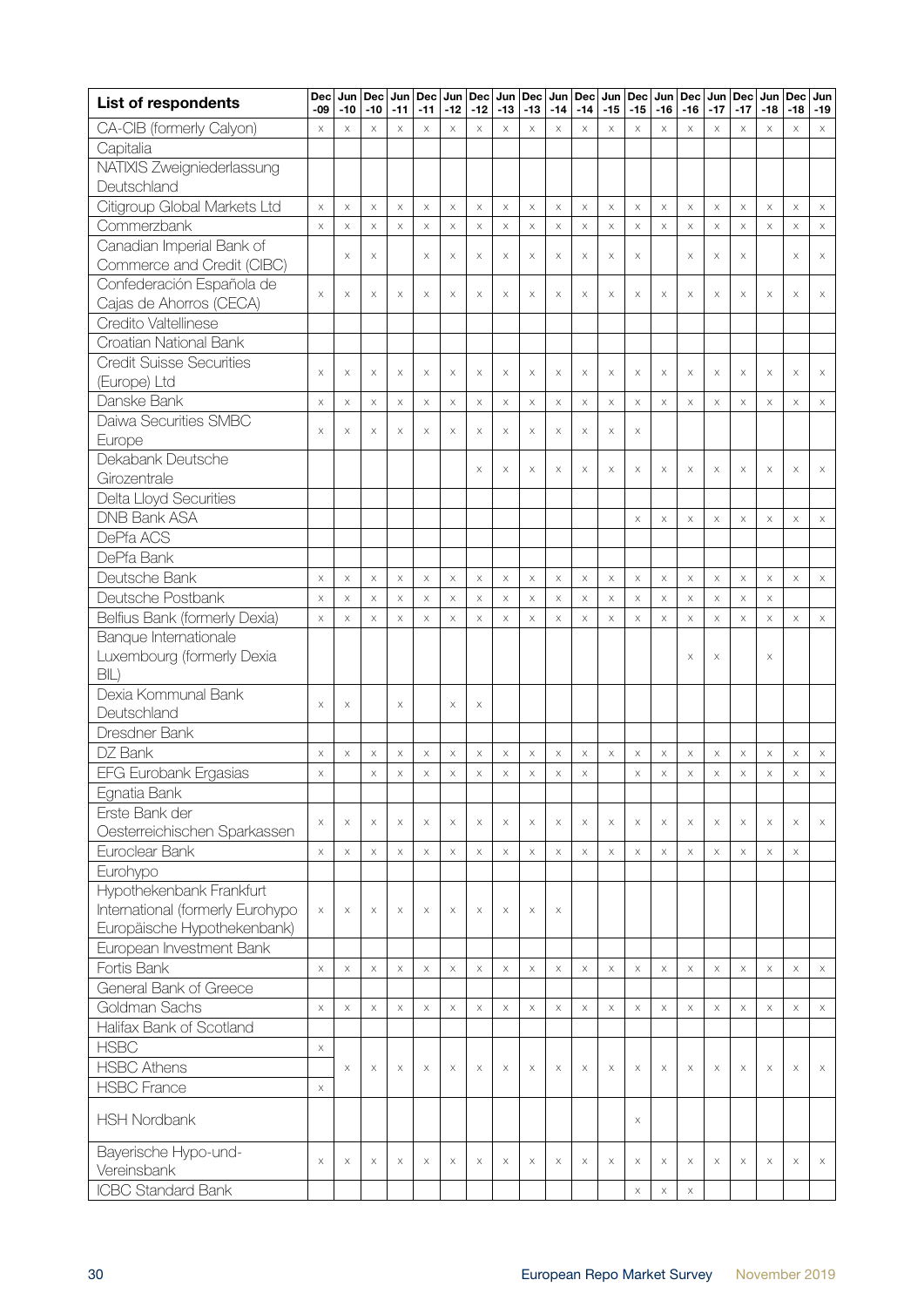| <b>IIB Bank</b><br><b>ING Bank</b><br>$\times$<br>$\times$<br>X<br>$\times$<br>X<br>$\times$<br>$\times$<br>$\times$<br>$\mathsf X$<br>$\times$<br>$\times$<br>$\times$<br>$\times$<br>X<br><b>ING Belgium</b><br>Intesa SanPaolo<br>$\times$<br>$\times$<br>$\times$<br>$\times$<br>$\times$<br>$\times$<br>$\times$<br>$\times$<br>$\mathsf X$<br>$\times$<br>$\times$<br>$\times$<br>$\times$<br>$\times$<br>$\times$<br>$\boldsymbol{\times}$<br>$\times$<br>$\boldsymbol{\times}$<br>X<br>X<br>Jefferies International Ltd<br>$\mathsf X$<br>$\mathsf X$<br>$\times$<br>$\times$<br>$\times$<br>$\mathsf X$<br>$\times$<br>$\times$<br>$\times$<br>$\mathsf X$<br>$\boldsymbol{\times}$<br>$\times$<br>$\times$<br>$\times$<br>$\times$<br>JP Morgan<br>$\boldsymbol{\times}$<br>$\mathsf X$<br>$\boldsymbol{\times}$<br>$\times$<br>X<br>$\times$<br>$\times$<br>$\times$<br>$\times$<br>$\times$<br>$\times$<br>$\mathsf X$<br>$\times$<br>$\times$<br>$\times$<br>$\times$<br>$\times$<br>$\times$<br>$\times$<br>$\times$<br>Jyske Bank<br>$\times$<br><b>KBC</b><br>$\boldsymbol{\times}$<br>$\times$<br>$\boldsymbol{\times}$<br>$\boldsymbol{\times}$<br>$\mathsf X$<br>$\times$<br>$\times$<br>$\boldsymbol{\times}$<br>$\boldsymbol{\times}$<br>$\mathsf X$<br>$\boldsymbol{\times}$<br>$\times$<br>$\boldsymbol{\times}$<br>$\times$<br>$\times$<br>$\boldsymbol{\times}$<br>$\times$<br>KfW<br>$\bar{\mathsf{X}}$<br>$\bar{\mathsf{X}}$<br>$\mathsf X$<br>$\mathsf X$<br>$\times$<br>$\times$<br>$\times$<br>$\mathsf X$<br>$\times$<br>$\mathsf X$<br>$\times$<br>$\mathsf X$<br>$\times$<br>$\times$<br>$\times$<br>$\times$<br>Kingdom of Belgium Federal<br>$\times$<br>$\times$<br>$\times$<br>$\times$<br>$\times$<br>$\times$<br>$\times$<br>$\times$<br>$\times$<br>$\times$<br>X<br>$\times$<br>$\times$<br>X<br>$\times$<br>X<br>$\times$<br>$\times$<br>X<br>Public Service Debt Agency<br>Landesbank Baden-<br>$\times$<br>$\times$<br>$\times$<br>$\times$<br>$\boldsymbol{\times}$<br>X<br>X<br>$\times$<br>X<br>$\times$<br>$\times$<br>X<br>$\times$<br>X<br>$\times$<br>$\times$<br>X<br>X<br>$\times$<br>Württemberg, Stuttgart<br>Landesbank Hessen-Thüringen<br>$\times$<br>$\boldsymbol{\times}$<br>$\times$<br>$\times$<br>X<br>X<br>$\times$<br>X<br>X<br>$\times$<br>$\times$<br>X<br>$\times$<br>X<br>X<br>X<br>-Girozentrale (Helaba)<br>Landesbank Rheinland Pfalz<br>Landesbank Sachsen<br>Girozentrale<br>Lehman Brothers<br>Lloyds Bank<br>$\mathsf X$<br>$\mathsf X$<br>$\boldsymbol{\times}$<br>$\times$<br>$\times$<br>Macquarie Bank<br>$\times$<br>$\times$<br>$\times$<br>$\mathsf X$<br>$\times$<br>$\times$<br>$\times$<br>$\times$<br>$\times$<br>$\times$<br>$\times$<br>$\times$<br>X<br>$\times$<br>X<br>X<br>Maple Bank<br>Bank of America Merrill Lynch<br>$\boldsymbol{\times}$<br>$\boldsymbol{\times}$<br>$\boldsymbol{\times}$<br>$\times$<br>$\times$<br>$\times$<br>$\times$<br>$\times$<br>$\times$<br>$\times$<br>$\times$<br>$\boldsymbol{\times}$<br>$\boldsymbol{\times}$<br>$\boldsymbol{\times}$<br>$\times$<br>$\times$<br>$\times$<br>$\mathsf X$<br>$\times$<br>$\times$<br>Mitsubishi Securities<br>$\times$<br>$\times$<br>X<br>$\times$<br>$\times$<br>X<br>$\times$<br>X<br>$\boldsymbol{\times}$<br>X<br>$\times$<br>$\times$<br>X<br>$\times$<br>X<br>X<br>X<br>$\times$<br>International<br>Mizuho International<br>$\boldsymbol{\times}$<br>$\boldsymbol{\times}$<br>$\times$<br>$\times$<br>$\boldsymbol{\times}$<br>$\boldsymbol{\times}$<br>$\times$<br>$\times$<br>$\times$<br>$\times$<br>X<br>$\times$<br>$\times$<br>$\mathsf X$<br>$\boldsymbol{\times}$<br>$\times$<br>$\boldsymbol{\times}$<br>$\times$<br>$\times$<br>Morgan Stanley<br>$\times$<br>$\boldsymbol{\times}$<br>$\times$<br>$\times$<br>$\times$<br>$\times$<br>$\times$<br>$\times$<br>$\times$<br>$\boldsymbol{\times}$<br>$\mathsf X$<br>$\times$<br>$\times$<br>$\times$<br>$\times$<br>$\times$<br>$\times$<br>$\times$<br>$\times$<br>Natexis Banques Populaires<br>National Australia Bank<br>X<br>National Bank of Greece<br>$\mathsf X$<br>$\times$<br>Newedge<br>$\times$<br>$\mathsf X$<br>$\times$<br>Nomura International<br>$\times$<br>$\times$<br>$\times$<br>$\times$<br>$\mathsf X$<br>$\times$<br>$\times$<br>$\times$<br>$\times$<br>$\times$<br>$\times$<br>$\times$<br>$\times$<br>$\times$<br>$\times$<br>$\times$<br>$\times$<br>X<br>X<br>$\times$<br>Norddeutsche Landesbank<br>$\times$<br>$\times$<br>X<br>$\times$<br>X<br>$\times$<br>$\times$<br>X<br>X<br>Χ<br>$\times$<br>X<br>X<br>Girozentrale<br>Nordea Markets<br>$\times$<br>$\times$<br>$\times$<br>$\times$<br>$\times$<br>$\times$<br>$\mathsf X$<br>$\times$<br>$\times$<br>$\times$<br>$\times$<br>X<br>X<br>$\times$<br>X<br>X<br>X<br>$\times$<br>$\times$<br>Norinchukin Bank<br>$\boldsymbol{\times}$<br>$\times$<br>$\boldsymbol{\times}$<br>$\times$<br>$\times$<br>$\times$<br>$\times$<br>$\times$<br>$\times$<br>$\times$<br>$\boldsymbol{\times}$<br>$\times$<br>$\times$<br>$\times$<br>$\times$<br>$\mathsf X$<br>$\times$<br>$\boldsymbol{\times}$<br>$\times$<br>$\mathsf X$<br>Nova Ljubljanska Banka d.d.<br>$\times$<br>$\times$<br>$\times$<br>$\times$<br>$\mathsf X$<br>$\times$<br>$\times$<br>$\times$<br>$\times$<br>$\times$<br>$\boldsymbol{\times}$<br>$\times$<br>$\mathsf X$<br>$\times$<br>$\times$<br>$\times$<br>Omega Bank<br>Piraeus Bank<br>$\times$<br>$\times$<br>$\times$<br>$\times$<br>Rabobank<br>$\times$<br>$\times$<br>$\mathsf X$<br>$\boldsymbol{\times}$<br>$\boldsymbol{\times}$<br>$\times$<br>$\boldsymbol{\times}$<br>$\times$<br>$\times$<br>$\times$<br>$\times$<br>$\times$<br>$\boldsymbol{\times}$<br>$\times$<br>$\boldsymbol{\times}$<br>$\boldsymbol{\times}$<br>$\boldsymbol{\times}$<br>$\boldsymbol{\times}$<br>$\mathsf X$<br>$\times$<br>Royal Bank of Canada<br>$\mathsf X$<br>$\times$<br>$\times$<br>$\times$<br>$\times$<br>$\times$<br>$\times$<br>$\times$<br>$\mathsf X$<br>$\times$<br>$\times$<br>$\mathsf X$<br>$\mathsf X$<br>NatWest Markets (formerly<br>$\times$<br>$\times$<br>$\times$<br>X<br>$\times$<br>$\times$<br>$\times$<br>X<br>$\boldsymbol{\mathsf{X}}$<br>$\times$<br>$\times$<br>X<br>$\times$<br>X<br>$\times$<br>$\times$<br>X<br>X<br>X<br>X<br>Royal Bank of Scotland)<br><b>RBI</b><br>$\times$<br>X<br>X<br>X<br>X<br>Sal. Oppenheim Jr.<br>Sampo Bank<br><b>SEB</b><br>Société Générale<br>$\times$<br>$\times$<br>$\times$<br>$\times$<br>$\times$<br>$\times$<br>$\times$<br>$\times$<br>$\times$<br>$\boldsymbol{\times}$<br>$\times$<br>$\boldsymbol{\times}$<br>$\times$<br>$\times$<br>$\times$<br>$\times$<br>$\times$<br>X<br>X<br>X<br>Toronto Dominion Bank<br>$\mathsf X$<br>$\times$<br>$\boldsymbol{\times}$<br>$\times$<br>$\times$<br>$\times$<br>$\times$<br>$\mathsf X$<br>$\times$<br>$\times$<br>X<br><b>UBS</b><br>$\times$<br>$\times$<br>$\times$<br>$\times$<br>$\times$<br>$\boldsymbol{\mathsf{X}}$<br>$\times$<br>$\times$<br>$\times$<br>$\times$<br>$\times$<br>$\times$<br>$\boldsymbol{\times}$<br>$\times$<br>$\boldsymbol{\mathsf{X}}$<br>$\times$<br>$\mathsf X$<br>$\times$<br>$\times$<br>$\times$<br>Ulster Bank<br>UniCredit/Bayerische Hypo-un-<br>X<br>$\times$<br>$\times$<br>X<br>$\times$<br>X<br>X<br>$\times$<br>$\times$<br>X<br>$\times$<br>X<br>X<br>X<br>X<br>X<br>X<br>X<br>Χ<br>X<br>Vereinsbank Milano Branch<br>UniCredito Italiano Bank<br>(Ireland) | <b>List of respondents</b> | Dec<br>-09 | $-10$ | Jun   Dec  <br>$-10$ | Jun<br>$-11$ | Dec<br>$-11$ | $-12$ | Jun Dec Jun Dec<br>$-12$ | $-13$ | $-13$ | $-14$ | $-14$ | Jun   Dec   Jun   Dec  <br>$-15$ | $-15$ | Jun   Dec   Jun   Dec  <br>$-16$ | $-16$ | $-17$ | $-17$ | $-18$ | Jun   Dec   Jun<br>$-18$ | $-19$ |
|--------------------------------------------------------------------------------------------------------------------------------------------------------------------------------------------------------------------------------------------------------------------------------------------------------------------------------------------------------------------------------------------------------------------------------------------------------------------------------------------------------------------------------------------------------------------------------------------------------------------------------------------------------------------------------------------------------------------------------------------------------------------------------------------------------------------------------------------------------------------------------------------------------------------------------------------------------------------------------------------------------------------------------------------------------------------------------------------------------------------------------------------------------------------------------------------------------------------------------------------------------------------------------------------------------------------------------------------------------------------------------------------------------------------------------------------------------------------------------------------------------------------------------------------------------------------------------------------------------------------------------------------------------------------------------------------------------------------------------------------------------------------------------------------------------------------------------------------------------------------------------------------------------------------------------------------------------------------------------------------------------------------------------------------------------------------------------------------------------------------------------------------------------------------------------------------------------------------------------------------------------------------------------------------------------------------------------------------------------------------------------------------------------------------------------------------------------------------------------------------------------------------------------------------------------------------------------------------------------------------------------------------------------------------------------------------------------------------------------------------------------------------------------------------------------------------------------------------------------------------------------------------------------------------------------------------------------------------------------------------------------------------------------------------------------------------------------------------------------------------------------------------------------------------------------------------------------------------------------------------------------------------------------------------------------------------------------------------------------------------------------------------------------------------------------------------------------------------------------------------------------------------------------------------------------------------------------------------------------------------------------------------------------------------------------------------------------------------------------------------------------------------------------------------------------------------------------------------------------------------------------------------------------------------------------------------------------------------------------------------------------------------------------------------------------------------------------------------------------------------------------------------------------------------------------------------------------------------------------------------------------------------------------------------------------------------------------------------------------------------------------------------------------------------------------------------------------------------------------------------------------------------------------------------------------------------------------------------------------------------------------------------------------------------------------------------------------------------------------------------------------------------------------------------------------------------------------------------------------------------------------------------------------------------------------------------------------------------------------------------------------------------------------------------------------------------------------------------------------------------------------------------------------------------------------------------------------------------------------------------------------------------------------------------------------------------------------------------------------------------------------------------------------------------------------------------------------------------------------------------------------------------------------------------------------------------------------------------------------------------------------------------------------------------------------------------------------------------------------------------------------------------------------------------------------------------------------------------------------------------------------------------------------------------------------------------------------------------------------------------------------------------------------------------------------------------------------------------------------------------------------------------------------------------------------------------------------------------------------------------------------------------------------------------------------------------------------------------------------------------------------------------------------------------------------------------------------------------------------------------------------------------------------------------------------------------------------------------------------------------------------------------------------------------------------------------------------------------------------------------------------------------------------------------------------------------------------------------------------------------------------------------------------------------------------------------------------------------------------------------------------------------------------------------------------------------------------------------------------------------------------------------------------------------------------------------------------------------------------------------------------------------------------------------------------------------------------------------------------------------------------------------------------------------------------------------------------------------|----------------------------|------------|-------|----------------------|--------------|--------------|-------|--------------------------|-------|-------|-------|-------|----------------------------------|-------|----------------------------------|-------|-------|-------|-------|--------------------------|-------|
|                                                                                                                                                                                                                                                                                                                                                                                                                                                                                                                                                                                                                                                                                                                                                                                                                                                                                                                                                                                                                                                                                                                                                                                                                                                                                                                                                                                                                                                                                                                                                                                                                                                                                                                                                                                                                                                                                                                                                                                                                                                                                                                                                                                                                                                                                                                                                                                                                                                                                                                                                                                                                                                                                                                                                                                                                                                                                                                                                                                                                                                                                                                                                                                                                                                                                                                                                                                                                                                                                                                                                                                                                                                                                                                                                                                                                                                                                                                                                                                                                                                                                                                                                                                                                                                                                                                                                                                                                                                                                                                                                                                                                                                                                                                                                                                                                                                                                                                                                                                                                                                                                                                                                                                                                                                                                                                                                                                                                                                                                                                                                                                                                                                                                                                                                                                                                                                                                                                                                                                                                                                                                                                                                                                                                                                                                                                                                                                                                                                                                                                                                                                                                                                                                                                                                                                                                                                                                                                                                                                                                                                                                                                                                                                                                                                                                                                                                                                                                                                                    |                            |            |       |                      |              |              |       |                          |       |       |       |       |                                  |       |                                  |       |       |       |       |                          |       |
|                                                                                                                                                                                                                                                                                                                                                                                                                                                                                                                                                                                                                                                                                                                                                                                                                                                                                                                                                                                                                                                                                                                                                                                                                                                                                                                                                                                                                                                                                                                                                                                                                                                                                                                                                                                                                                                                                                                                                                                                                                                                                                                                                                                                                                                                                                                                                                                                                                                                                                                                                                                                                                                                                                                                                                                                                                                                                                                                                                                                                                                                                                                                                                                                                                                                                                                                                                                                                                                                                                                                                                                                                                                                                                                                                                                                                                                                                                                                                                                                                                                                                                                                                                                                                                                                                                                                                                                                                                                                                                                                                                                                                                                                                                                                                                                                                                                                                                                                                                                                                                                                                                                                                                                                                                                                                                                                                                                                                                                                                                                                                                                                                                                                                                                                                                                                                                                                                                                                                                                                                                                                                                                                                                                                                                                                                                                                                                                                                                                                                                                                                                                                                                                                                                                                                                                                                                                                                                                                                                                                                                                                                                                                                                                                                                                                                                                                                                                                                                                                    |                            |            |       |                      |              |              |       |                          |       |       |       |       |                                  |       |                                  |       |       |       |       |                          |       |
|                                                                                                                                                                                                                                                                                                                                                                                                                                                                                                                                                                                                                                                                                                                                                                                                                                                                                                                                                                                                                                                                                                                                                                                                                                                                                                                                                                                                                                                                                                                                                                                                                                                                                                                                                                                                                                                                                                                                                                                                                                                                                                                                                                                                                                                                                                                                                                                                                                                                                                                                                                                                                                                                                                                                                                                                                                                                                                                                                                                                                                                                                                                                                                                                                                                                                                                                                                                                                                                                                                                                                                                                                                                                                                                                                                                                                                                                                                                                                                                                                                                                                                                                                                                                                                                                                                                                                                                                                                                                                                                                                                                                                                                                                                                                                                                                                                                                                                                                                                                                                                                                                                                                                                                                                                                                                                                                                                                                                                                                                                                                                                                                                                                                                                                                                                                                                                                                                                                                                                                                                                                                                                                                                                                                                                                                                                                                                                                                                                                                                                                                                                                                                                                                                                                                                                                                                                                                                                                                                                                                                                                                                                                                                                                                                                                                                                                                                                                                                                                                    |                            |            |       |                      |              |              |       |                          |       |       |       |       |                                  |       |                                  |       |       |       |       |                          |       |
|                                                                                                                                                                                                                                                                                                                                                                                                                                                                                                                                                                                                                                                                                                                                                                                                                                                                                                                                                                                                                                                                                                                                                                                                                                                                                                                                                                                                                                                                                                                                                                                                                                                                                                                                                                                                                                                                                                                                                                                                                                                                                                                                                                                                                                                                                                                                                                                                                                                                                                                                                                                                                                                                                                                                                                                                                                                                                                                                                                                                                                                                                                                                                                                                                                                                                                                                                                                                                                                                                                                                                                                                                                                                                                                                                                                                                                                                                                                                                                                                                                                                                                                                                                                                                                                                                                                                                                                                                                                                                                                                                                                                                                                                                                                                                                                                                                                                                                                                                                                                                                                                                                                                                                                                                                                                                                                                                                                                                                                                                                                                                                                                                                                                                                                                                                                                                                                                                                                                                                                                                                                                                                                                                                                                                                                                                                                                                                                                                                                                                                                                                                                                                                                                                                                                                                                                                                                                                                                                                                                                                                                                                                                                                                                                                                                                                                                                                                                                                                                                    |                            |            |       |                      |              |              |       |                          |       |       |       |       |                                  |       |                                  |       |       |       |       |                          |       |
|                                                                                                                                                                                                                                                                                                                                                                                                                                                                                                                                                                                                                                                                                                                                                                                                                                                                                                                                                                                                                                                                                                                                                                                                                                                                                                                                                                                                                                                                                                                                                                                                                                                                                                                                                                                                                                                                                                                                                                                                                                                                                                                                                                                                                                                                                                                                                                                                                                                                                                                                                                                                                                                                                                                                                                                                                                                                                                                                                                                                                                                                                                                                                                                                                                                                                                                                                                                                                                                                                                                                                                                                                                                                                                                                                                                                                                                                                                                                                                                                                                                                                                                                                                                                                                                                                                                                                                                                                                                                                                                                                                                                                                                                                                                                                                                                                                                                                                                                                                                                                                                                                                                                                                                                                                                                                                                                                                                                                                                                                                                                                                                                                                                                                                                                                                                                                                                                                                                                                                                                                                                                                                                                                                                                                                                                                                                                                                                                                                                                                                                                                                                                                                                                                                                                                                                                                                                                                                                                                                                                                                                                                                                                                                                                                                                                                                                                                                                                                                                                    |                            |            |       |                      |              |              |       |                          |       |       |       |       |                                  |       |                                  |       |       |       |       |                          |       |
|                                                                                                                                                                                                                                                                                                                                                                                                                                                                                                                                                                                                                                                                                                                                                                                                                                                                                                                                                                                                                                                                                                                                                                                                                                                                                                                                                                                                                                                                                                                                                                                                                                                                                                                                                                                                                                                                                                                                                                                                                                                                                                                                                                                                                                                                                                                                                                                                                                                                                                                                                                                                                                                                                                                                                                                                                                                                                                                                                                                                                                                                                                                                                                                                                                                                                                                                                                                                                                                                                                                                                                                                                                                                                                                                                                                                                                                                                                                                                                                                                                                                                                                                                                                                                                                                                                                                                                                                                                                                                                                                                                                                                                                                                                                                                                                                                                                                                                                                                                                                                                                                                                                                                                                                                                                                                                                                                                                                                                                                                                                                                                                                                                                                                                                                                                                                                                                                                                                                                                                                                                                                                                                                                                                                                                                                                                                                                                                                                                                                                                                                                                                                                                                                                                                                                                                                                                                                                                                                                                                                                                                                                                                                                                                                                                                                                                                                                                                                                                                                    |                            |            |       |                      |              |              |       |                          |       |       |       |       |                                  |       |                                  |       |       |       |       |                          |       |
|                                                                                                                                                                                                                                                                                                                                                                                                                                                                                                                                                                                                                                                                                                                                                                                                                                                                                                                                                                                                                                                                                                                                                                                                                                                                                                                                                                                                                                                                                                                                                                                                                                                                                                                                                                                                                                                                                                                                                                                                                                                                                                                                                                                                                                                                                                                                                                                                                                                                                                                                                                                                                                                                                                                                                                                                                                                                                                                                                                                                                                                                                                                                                                                                                                                                                                                                                                                                                                                                                                                                                                                                                                                                                                                                                                                                                                                                                                                                                                                                                                                                                                                                                                                                                                                                                                                                                                                                                                                                                                                                                                                                                                                                                                                                                                                                                                                                                                                                                                                                                                                                                                                                                                                                                                                                                                                                                                                                                                                                                                                                                                                                                                                                                                                                                                                                                                                                                                                                                                                                                                                                                                                                                                                                                                                                                                                                                                                                                                                                                                                                                                                                                                                                                                                                                                                                                                                                                                                                                                                                                                                                                                                                                                                                                                                                                                                                                                                                                                                                    |                            |            |       |                      |              |              |       |                          |       |       |       |       |                                  |       |                                  |       |       |       |       |                          |       |
|                                                                                                                                                                                                                                                                                                                                                                                                                                                                                                                                                                                                                                                                                                                                                                                                                                                                                                                                                                                                                                                                                                                                                                                                                                                                                                                                                                                                                                                                                                                                                                                                                                                                                                                                                                                                                                                                                                                                                                                                                                                                                                                                                                                                                                                                                                                                                                                                                                                                                                                                                                                                                                                                                                                                                                                                                                                                                                                                                                                                                                                                                                                                                                                                                                                                                                                                                                                                                                                                                                                                                                                                                                                                                                                                                                                                                                                                                                                                                                                                                                                                                                                                                                                                                                                                                                                                                                                                                                                                                                                                                                                                                                                                                                                                                                                                                                                                                                                                                                                                                                                                                                                                                                                                                                                                                                                                                                                                                                                                                                                                                                                                                                                                                                                                                                                                                                                                                                                                                                                                                                                                                                                                                                                                                                                                                                                                                                                                                                                                                                                                                                                                                                                                                                                                                                                                                                                                                                                                                                                                                                                                                                                                                                                                                                                                                                                                                                                                                                                                    |                            |            |       |                      |              |              |       |                          |       |       |       |       |                                  |       |                                  |       |       |       |       |                          |       |
|                                                                                                                                                                                                                                                                                                                                                                                                                                                                                                                                                                                                                                                                                                                                                                                                                                                                                                                                                                                                                                                                                                                                                                                                                                                                                                                                                                                                                                                                                                                                                                                                                                                                                                                                                                                                                                                                                                                                                                                                                                                                                                                                                                                                                                                                                                                                                                                                                                                                                                                                                                                                                                                                                                                                                                                                                                                                                                                                                                                                                                                                                                                                                                                                                                                                                                                                                                                                                                                                                                                                                                                                                                                                                                                                                                                                                                                                                                                                                                                                                                                                                                                                                                                                                                                                                                                                                                                                                                                                                                                                                                                                                                                                                                                                                                                                                                                                                                                                                                                                                                                                                                                                                                                                                                                                                                                                                                                                                                                                                                                                                                                                                                                                                                                                                                                                                                                                                                                                                                                                                                                                                                                                                                                                                                                                                                                                                                                                                                                                                                                                                                                                                                                                                                                                                                                                                                                                                                                                                                                                                                                                                                                                                                                                                                                                                                                                                                                                                                                                    |                            |            |       |                      |              |              |       |                          |       |       |       |       |                                  |       |                                  |       |       |       |       |                          |       |
|                                                                                                                                                                                                                                                                                                                                                                                                                                                                                                                                                                                                                                                                                                                                                                                                                                                                                                                                                                                                                                                                                                                                                                                                                                                                                                                                                                                                                                                                                                                                                                                                                                                                                                                                                                                                                                                                                                                                                                                                                                                                                                                                                                                                                                                                                                                                                                                                                                                                                                                                                                                                                                                                                                                                                                                                                                                                                                                                                                                                                                                                                                                                                                                                                                                                                                                                                                                                                                                                                                                                                                                                                                                                                                                                                                                                                                                                                                                                                                                                                                                                                                                                                                                                                                                                                                                                                                                                                                                                                                                                                                                                                                                                                                                                                                                                                                                                                                                                                                                                                                                                                                                                                                                                                                                                                                                                                                                                                                                                                                                                                                                                                                                                                                                                                                                                                                                                                                                                                                                                                                                                                                                                                                                                                                                                                                                                                                                                                                                                                                                                                                                                                                                                                                                                                                                                                                                                                                                                                                                                                                                                                                                                                                                                                                                                                                                                                                                                                                                                    |                            |            |       |                      |              |              |       |                          |       |       |       |       |                                  |       |                                  |       |       |       |       |                          |       |
|                                                                                                                                                                                                                                                                                                                                                                                                                                                                                                                                                                                                                                                                                                                                                                                                                                                                                                                                                                                                                                                                                                                                                                                                                                                                                                                                                                                                                                                                                                                                                                                                                                                                                                                                                                                                                                                                                                                                                                                                                                                                                                                                                                                                                                                                                                                                                                                                                                                                                                                                                                                                                                                                                                                                                                                                                                                                                                                                                                                                                                                                                                                                                                                                                                                                                                                                                                                                                                                                                                                                                                                                                                                                                                                                                                                                                                                                                                                                                                                                                                                                                                                                                                                                                                                                                                                                                                                                                                                                                                                                                                                                                                                                                                                                                                                                                                                                                                                                                                                                                                                                                                                                                                                                                                                                                                                                                                                                                                                                                                                                                                                                                                                                                                                                                                                                                                                                                                                                                                                                                                                                                                                                                                                                                                                                                                                                                                                                                                                                                                                                                                                                                                                                                                                                                                                                                                                                                                                                                                                                                                                                                                                                                                                                                                                                                                                                                                                                                                                                    |                            |            |       |                      |              |              |       |                          |       |       |       |       |                                  |       |                                  |       |       |       |       |                          |       |
|                                                                                                                                                                                                                                                                                                                                                                                                                                                                                                                                                                                                                                                                                                                                                                                                                                                                                                                                                                                                                                                                                                                                                                                                                                                                                                                                                                                                                                                                                                                                                                                                                                                                                                                                                                                                                                                                                                                                                                                                                                                                                                                                                                                                                                                                                                                                                                                                                                                                                                                                                                                                                                                                                                                                                                                                                                                                                                                                                                                                                                                                                                                                                                                                                                                                                                                                                                                                                                                                                                                                                                                                                                                                                                                                                                                                                                                                                                                                                                                                                                                                                                                                                                                                                                                                                                                                                                                                                                                                                                                                                                                                                                                                                                                                                                                                                                                                                                                                                                                                                                                                                                                                                                                                                                                                                                                                                                                                                                                                                                                                                                                                                                                                                                                                                                                                                                                                                                                                                                                                                                                                                                                                                                                                                                                                                                                                                                                                                                                                                                                                                                                                                                                                                                                                                                                                                                                                                                                                                                                                                                                                                                                                                                                                                                                                                                                                                                                                                                                                    |                            |            |       |                      |              |              |       |                          |       |       |       |       |                                  |       |                                  |       |       |       |       |                          |       |
|                                                                                                                                                                                                                                                                                                                                                                                                                                                                                                                                                                                                                                                                                                                                                                                                                                                                                                                                                                                                                                                                                                                                                                                                                                                                                                                                                                                                                                                                                                                                                                                                                                                                                                                                                                                                                                                                                                                                                                                                                                                                                                                                                                                                                                                                                                                                                                                                                                                                                                                                                                                                                                                                                                                                                                                                                                                                                                                                                                                                                                                                                                                                                                                                                                                                                                                                                                                                                                                                                                                                                                                                                                                                                                                                                                                                                                                                                                                                                                                                                                                                                                                                                                                                                                                                                                                                                                                                                                                                                                                                                                                                                                                                                                                                                                                                                                                                                                                                                                                                                                                                                                                                                                                                                                                                                                                                                                                                                                                                                                                                                                                                                                                                                                                                                                                                                                                                                                                                                                                                                                                                                                                                                                                                                                                                                                                                                                                                                                                                                                                                                                                                                                                                                                                                                                                                                                                                                                                                                                                                                                                                                                                                                                                                                                                                                                                                                                                                                                                                    |                            |            |       |                      |              |              |       |                          |       |       |       |       |                                  |       |                                  |       |       |       |       |                          |       |
|                                                                                                                                                                                                                                                                                                                                                                                                                                                                                                                                                                                                                                                                                                                                                                                                                                                                                                                                                                                                                                                                                                                                                                                                                                                                                                                                                                                                                                                                                                                                                                                                                                                                                                                                                                                                                                                                                                                                                                                                                                                                                                                                                                                                                                                                                                                                                                                                                                                                                                                                                                                                                                                                                                                                                                                                                                                                                                                                                                                                                                                                                                                                                                                                                                                                                                                                                                                                                                                                                                                                                                                                                                                                                                                                                                                                                                                                                                                                                                                                                                                                                                                                                                                                                                                                                                                                                                                                                                                                                                                                                                                                                                                                                                                                                                                                                                                                                                                                                                                                                                                                                                                                                                                                                                                                                                                                                                                                                                                                                                                                                                                                                                                                                                                                                                                                                                                                                                                                                                                                                                                                                                                                                                                                                                                                                                                                                                                                                                                                                                                                                                                                                                                                                                                                                                                                                                                                                                                                                                                                                                                                                                                                                                                                                                                                                                                                                                                                                                                                    |                            |            |       |                      |              |              |       |                          |       |       |       |       |                                  |       |                                  |       |       |       |       |                          |       |
|                                                                                                                                                                                                                                                                                                                                                                                                                                                                                                                                                                                                                                                                                                                                                                                                                                                                                                                                                                                                                                                                                                                                                                                                                                                                                                                                                                                                                                                                                                                                                                                                                                                                                                                                                                                                                                                                                                                                                                                                                                                                                                                                                                                                                                                                                                                                                                                                                                                                                                                                                                                                                                                                                                                                                                                                                                                                                                                                                                                                                                                                                                                                                                                                                                                                                                                                                                                                                                                                                                                                                                                                                                                                                                                                                                                                                                                                                                                                                                                                                                                                                                                                                                                                                                                                                                                                                                                                                                                                                                                                                                                                                                                                                                                                                                                                                                                                                                                                                                                                                                                                                                                                                                                                                                                                                                                                                                                                                                                                                                                                                                                                                                                                                                                                                                                                                                                                                                                                                                                                                                                                                                                                                                                                                                                                                                                                                                                                                                                                                                                                                                                                                                                                                                                                                                                                                                                                                                                                                                                                                                                                                                                                                                                                                                                                                                                                                                                                                                                                    |                            |            |       |                      |              |              |       |                          |       |       |       |       |                                  |       |                                  |       |       |       |       |                          |       |
|                                                                                                                                                                                                                                                                                                                                                                                                                                                                                                                                                                                                                                                                                                                                                                                                                                                                                                                                                                                                                                                                                                                                                                                                                                                                                                                                                                                                                                                                                                                                                                                                                                                                                                                                                                                                                                                                                                                                                                                                                                                                                                                                                                                                                                                                                                                                                                                                                                                                                                                                                                                                                                                                                                                                                                                                                                                                                                                                                                                                                                                                                                                                                                                                                                                                                                                                                                                                                                                                                                                                                                                                                                                                                                                                                                                                                                                                                                                                                                                                                                                                                                                                                                                                                                                                                                                                                                                                                                                                                                                                                                                                                                                                                                                                                                                                                                                                                                                                                                                                                                                                                                                                                                                                                                                                                                                                                                                                                                                                                                                                                                                                                                                                                                                                                                                                                                                                                                                                                                                                                                                                                                                                                                                                                                                                                                                                                                                                                                                                                                                                                                                                                                                                                                                                                                                                                                                                                                                                                                                                                                                                                                                                                                                                                                                                                                                                                                                                                                                                    |                            |            |       |                      |              |              |       |                          |       |       |       |       |                                  |       |                                  |       |       |       |       |                          |       |
|                                                                                                                                                                                                                                                                                                                                                                                                                                                                                                                                                                                                                                                                                                                                                                                                                                                                                                                                                                                                                                                                                                                                                                                                                                                                                                                                                                                                                                                                                                                                                                                                                                                                                                                                                                                                                                                                                                                                                                                                                                                                                                                                                                                                                                                                                                                                                                                                                                                                                                                                                                                                                                                                                                                                                                                                                                                                                                                                                                                                                                                                                                                                                                                                                                                                                                                                                                                                                                                                                                                                                                                                                                                                                                                                                                                                                                                                                                                                                                                                                                                                                                                                                                                                                                                                                                                                                                                                                                                                                                                                                                                                                                                                                                                                                                                                                                                                                                                                                                                                                                                                                                                                                                                                                                                                                                                                                                                                                                                                                                                                                                                                                                                                                                                                                                                                                                                                                                                                                                                                                                                                                                                                                                                                                                                                                                                                                                                                                                                                                                                                                                                                                                                                                                                                                                                                                                                                                                                                                                                                                                                                                                                                                                                                                                                                                                                                                                                                                                                                    |                            |            |       |                      |              |              |       |                          |       |       |       |       |                                  |       |                                  |       |       |       |       |                          |       |
|                                                                                                                                                                                                                                                                                                                                                                                                                                                                                                                                                                                                                                                                                                                                                                                                                                                                                                                                                                                                                                                                                                                                                                                                                                                                                                                                                                                                                                                                                                                                                                                                                                                                                                                                                                                                                                                                                                                                                                                                                                                                                                                                                                                                                                                                                                                                                                                                                                                                                                                                                                                                                                                                                                                                                                                                                                                                                                                                                                                                                                                                                                                                                                                                                                                                                                                                                                                                                                                                                                                                                                                                                                                                                                                                                                                                                                                                                                                                                                                                                                                                                                                                                                                                                                                                                                                                                                                                                                                                                                                                                                                                                                                                                                                                                                                                                                                                                                                                                                                                                                                                                                                                                                                                                                                                                                                                                                                                                                                                                                                                                                                                                                                                                                                                                                                                                                                                                                                                                                                                                                                                                                                                                                                                                                                                                                                                                                                                                                                                                                                                                                                                                                                                                                                                                                                                                                                                                                                                                                                                                                                                                                                                                                                                                                                                                                                                                                                                                                                                    |                            |            |       |                      |              |              |       |                          |       |       |       |       |                                  |       |                                  |       |       |       |       |                          |       |
|                                                                                                                                                                                                                                                                                                                                                                                                                                                                                                                                                                                                                                                                                                                                                                                                                                                                                                                                                                                                                                                                                                                                                                                                                                                                                                                                                                                                                                                                                                                                                                                                                                                                                                                                                                                                                                                                                                                                                                                                                                                                                                                                                                                                                                                                                                                                                                                                                                                                                                                                                                                                                                                                                                                                                                                                                                                                                                                                                                                                                                                                                                                                                                                                                                                                                                                                                                                                                                                                                                                                                                                                                                                                                                                                                                                                                                                                                                                                                                                                                                                                                                                                                                                                                                                                                                                                                                                                                                                                                                                                                                                                                                                                                                                                                                                                                                                                                                                                                                                                                                                                                                                                                                                                                                                                                                                                                                                                                                                                                                                                                                                                                                                                                                                                                                                                                                                                                                                                                                                                                                                                                                                                                                                                                                                                                                                                                                                                                                                                                                                                                                                                                                                                                                                                                                                                                                                                                                                                                                                                                                                                                                                                                                                                                                                                                                                                                                                                                                                                    |                            |            |       |                      |              |              |       |                          |       |       |       |       |                                  |       |                                  |       |       |       |       |                          |       |
|                                                                                                                                                                                                                                                                                                                                                                                                                                                                                                                                                                                                                                                                                                                                                                                                                                                                                                                                                                                                                                                                                                                                                                                                                                                                                                                                                                                                                                                                                                                                                                                                                                                                                                                                                                                                                                                                                                                                                                                                                                                                                                                                                                                                                                                                                                                                                                                                                                                                                                                                                                                                                                                                                                                                                                                                                                                                                                                                                                                                                                                                                                                                                                                                                                                                                                                                                                                                                                                                                                                                                                                                                                                                                                                                                                                                                                                                                                                                                                                                                                                                                                                                                                                                                                                                                                                                                                                                                                                                                                                                                                                                                                                                                                                                                                                                                                                                                                                                                                                                                                                                                                                                                                                                                                                                                                                                                                                                                                                                                                                                                                                                                                                                                                                                                                                                                                                                                                                                                                                                                                                                                                                                                                                                                                                                                                                                                                                                                                                                                                                                                                                                                                                                                                                                                                                                                                                                                                                                                                                                                                                                                                                                                                                                                                                                                                                                                                                                                                                                    |                            |            |       |                      |              |              |       |                          |       |       |       |       |                                  |       |                                  |       |       |       |       |                          |       |
|                                                                                                                                                                                                                                                                                                                                                                                                                                                                                                                                                                                                                                                                                                                                                                                                                                                                                                                                                                                                                                                                                                                                                                                                                                                                                                                                                                                                                                                                                                                                                                                                                                                                                                                                                                                                                                                                                                                                                                                                                                                                                                                                                                                                                                                                                                                                                                                                                                                                                                                                                                                                                                                                                                                                                                                                                                                                                                                                                                                                                                                                                                                                                                                                                                                                                                                                                                                                                                                                                                                                                                                                                                                                                                                                                                                                                                                                                                                                                                                                                                                                                                                                                                                                                                                                                                                                                                                                                                                                                                                                                                                                                                                                                                                                                                                                                                                                                                                                                                                                                                                                                                                                                                                                                                                                                                                                                                                                                                                                                                                                                                                                                                                                                                                                                                                                                                                                                                                                                                                                                                                                                                                                                                                                                                                                                                                                                                                                                                                                                                                                                                                                                                                                                                                                                                                                                                                                                                                                                                                                                                                                                                                                                                                                                                                                                                                                                                                                                                                                    |                            |            |       |                      |              |              |       |                          |       |       |       |       |                                  |       |                                  |       |       |       |       |                          |       |
|                                                                                                                                                                                                                                                                                                                                                                                                                                                                                                                                                                                                                                                                                                                                                                                                                                                                                                                                                                                                                                                                                                                                                                                                                                                                                                                                                                                                                                                                                                                                                                                                                                                                                                                                                                                                                                                                                                                                                                                                                                                                                                                                                                                                                                                                                                                                                                                                                                                                                                                                                                                                                                                                                                                                                                                                                                                                                                                                                                                                                                                                                                                                                                                                                                                                                                                                                                                                                                                                                                                                                                                                                                                                                                                                                                                                                                                                                                                                                                                                                                                                                                                                                                                                                                                                                                                                                                                                                                                                                                                                                                                                                                                                                                                                                                                                                                                                                                                                                                                                                                                                                                                                                                                                                                                                                                                                                                                                                                                                                                                                                                                                                                                                                                                                                                                                                                                                                                                                                                                                                                                                                                                                                                                                                                                                                                                                                                                                                                                                                                                                                                                                                                                                                                                                                                                                                                                                                                                                                                                                                                                                                                                                                                                                                                                                                                                                                                                                                                                                    |                            |            |       |                      |              |              |       |                          |       |       |       |       |                                  |       |                                  |       |       |       |       |                          |       |
|                                                                                                                                                                                                                                                                                                                                                                                                                                                                                                                                                                                                                                                                                                                                                                                                                                                                                                                                                                                                                                                                                                                                                                                                                                                                                                                                                                                                                                                                                                                                                                                                                                                                                                                                                                                                                                                                                                                                                                                                                                                                                                                                                                                                                                                                                                                                                                                                                                                                                                                                                                                                                                                                                                                                                                                                                                                                                                                                                                                                                                                                                                                                                                                                                                                                                                                                                                                                                                                                                                                                                                                                                                                                                                                                                                                                                                                                                                                                                                                                                                                                                                                                                                                                                                                                                                                                                                                                                                                                                                                                                                                                                                                                                                                                                                                                                                                                                                                                                                                                                                                                                                                                                                                                                                                                                                                                                                                                                                                                                                                                                                                                                                                                                                                                                                                                                                                                                                                                                                                                                                                                                                                                                                                                                                                                                                                                                                                                                                                                                                                                                                                                                                                                                                                                                                                                                                                                                                                                                                                                                                                                                                                                                                                                                                                                                                                                                                                                                                                                    |                            |            |       |                      |              |              |       |                          |       |       |       |       |                                  |       |                                  |       |       |       |       |                          |       |
|                                                                                                                                                                                                                                                                                                                                                                                                                                                                                                                                                                                                                                                                                                                                                                                                                                                                                                                                                                                                                                                                                                                                                                                                                                                                                                                                                                                                                                                                                                                                                                                                                                                                                                                                                                                                                                                                                                                                                                                                                                                                                                                                                                                                                                                                                                                                                                                                                                                                                                                                                                                                                                                                                                                                                                                                                                                                                                                                                                                                                                                                                                                                                                                                                                                                                                                                                                                                                                                                                                                                                                                                                                                                                                                                                                                                                                                                                                                                                                                                                                                                                                                                                                                                                                                                                                                                                                                                                                                                                                                                                                                                                                                                                                                                                                                                                                                                                                                                                                                                                                                                                                                                                                                                                                                                                                                                                                                                                                                                                                                                                                                                                                                                                                                                                                                                                                                                                                                                                                                                                                                                                                                                                                                                                                                                                                                                                                                                                                                                                                                                                                                                                                                                                                                                                                                                                                                                                                                                                                                                                                                                                                                                                                                                                                                                                                                                                                                                                                                                    |                            |            |       |                      |              |              |       |                          |       |       |       |       |                                  |       |                                  |       |       |       |       |                          |       |
|                                                                                                                                                                                                                                                                                                                                                                                                                                                                                                                                                                                                                                                                                                                                                                                                                                                                                                                                                                                                                                                                                                                                                                                                                                                                                                                                                                                                                                                                                                                                                                                                                                                                                                                                                                                                                                                                                                                                                                                                                                                                                                                                                                                                                                                                                                                                                                                                                                                                                                                                                                                                                                                                                                                                                                                                                                                                                                                                                                                                                                                                                                                                                                                                                                                                                                                                                                                                                                                                                                                                                                                                                                                                                                                                                                                                                                                                                                                                                                                                                                                                                                                                                                                                                                                                                                                                                                                                                                                                                                                                                                                                                                                                                                                                                                                                                                                                                                                                                                                                                                                                                                                                                                                                                                                                                                                                                                                                                                                                                                                                                                                                                                                                                                                                                                                                                                                                                                                                                                                                                                                                                                                                                                                                                                                                                                                                                                                                                                                                                                                                                                                                                                                                                                                                                                                                                                                                                                                                                                                                                                                                                                                                                                                                                                                                                                                                                                                                                                                                    |                            |            |       |                      |              |              |       |                          |       |       |       |       |                                  |       |                                  |       |       |       |       |                          |       |
|                                                                                                                                                                                                                                                                                                                                                                                                                                                                                                                                                                                                                                                                                                                                                                                                                                                                                                                                                                                                                                                                                                                                                                                                                                                                                                                                                                                                                                                                                                                                                                                                                                                                                                                                                                                                                                                                                                                                                                                                                                                                                                                                                                                                                                                                                                                                                                                                                                                                                                                                                                                                                                                                                                                                                                                                                                                                                                                                                                                                                                                                                                                                                                                                                                                                                                                                                                                                                                                                                                                                                                                                                                                                                                                                                                                                                                                                                                                                                                                                                                                                                                                                                                                                                                                                                                                                                                                                                                                                                                                                                                                                                                                                                                                                                                                                                                                                                                                                                                                                                                                                                                                                                                                                                                                                                                                                                                                                                                                                                                                                                                                                                                                                                                                                                                                                                                                                                                                                                                                                                                                                                                                                                                                                                                                                                                                                                                                                                                                                                                                                                                                                                                                                                                                                                                                                                                                                                                                                                                                                                                                                                                                                                                                                                                                                                                                                                                                                                                                                    |                            |            |       |                      |              |              |       |                          |       |       |       |       |                                  |       |                                  |       |       |       |       |                          |       |
|                                                                                                                                                                                                                                                                                                                                                                                                                                                                                                                                                                                                                                                                                                                                                                                                                                                                                                                                                                                                                                                                                                                                                                                                                                                                                                                                                                                                                                                                                                                                                                                                                                                                                                                                                                                                                                                                                                                                                                                                                                                                                                                                                                                                                                                                                                                                                                                                                                                                                                                                                                                                                                                                                                                                                                                                                                                                                                                                                                                                                                                                                                                                                                                                                                                                                                                                                                                                                                                                                                                                                                                                                                                                                                                                                                                                                                                                                                                                                                                                                                                                                                                                                                                                                                                                                                                                                                                                                                                                                                                                                                                                                                                                                                                                                                                                                                                                                                                                                                                                                                                                                                                                                                                                                                                                                                                                                                                                                                                                                                                                                                                                                                                                                                                                                                                                                                                                                                                                                                                                                                                                                                                                                                                                                                                                                                                                                                                                                                                                                                                                                                                                                                                                                                                                                                                                                                                                                                                                                                                                                                                                                                                                                                                                                                                                                                                                                                                                                                                                    |                            |            |       |                      |              |              |       |                          |       |       |       |       |                                  |       |                                  |       |       |       |       |                          |       |
|                                                                                                                                                                                                                                                                                                                                                                                                                                                                                                                                                                                                                                                                                                                                                                                                                                                                                                                                                                                                                                                                                                                                                                                                                                                                                                                                                                                                                                                                                                                                                                                                                                                                                                                                                                                                                                                                                                                                                                                                                                                                                                                                                                                                                                                                                                                                                                                                                                                                                                                                                                                                                                                                                                                                                                                                                                                                                                                                                                                                                                                                                                                                                                                                                                                                                                                                                                                                                                                                                                                                                                                                                                                                                                                                                                                                                                                                                                                                                                                                                                                                                                                                                                                                                                                                                                                                                                                                                                                                                                                                                                                                                                                                                                                                                                                                                                                                                                                                                                                                                                                                                                                                                                                                                                                                                                                                                                                                                                                                                                                                                                                                                                                                                                                                                                                                                                                                                                                                                                                                                                                                                                                                                                                                                                                                                                                                                                                                                                                                                                                                                                                                                                                                                                                                                                                                                                                                                                                                                                                                                                                                                                                                                                                                                                                                                                                                                                                                                                                                    |                            |            |       |                      |              |              |       |                          |       |       |       |       |                                  |       |                                  |       |       |       |       |                          |       |
|                                                                                                                                                                                                                                                                                                                                                                                                                                                                                                                                                                                                                                                                                                                                                                                                                                                                                                                                                                                                                                                                                                                                                                                                                                                                                                                                                                                                                                                                                                                                                                                                                                                                                                                                                                                                                                                                                                                                                                                                                                                                                                                                                                                                                                                                                                                                                                                                                                                                                                                                                                                                                                                                                                                                                                                                                                                                                                                                                                                                                                                                                                                                                                                                                                                                                                                                                                                                                                                                                                                                                                                                                                                                                                                                                                                                                                                                                                                                                                                                                                                                                                                                                                                                                                                                                                                                                                                                                                                                                                                                                                                                                                                                                                                                                                                                                                                                                                                                                                                                                                                                                                                                                                                                                                                                                                                                                                                                                                                                                                                                                                                                                                                                                                                                                                                                                                                                                                                                                                                                                                                                                                                                                                                                                                                                                                                                                                                                                                                                                                                                                                                                                                                                                                                                                                                                                                                                                                                                                                                                                                                                                                                                                                                                                                                                                                                                                                                                                                                                    |                            |            |       |                      |              |              |       |                          |       |       |       |       |                                  |       |                                  |       |       |       |       |                          |       |
|                                                                                                                                                                                                                                                                                                                                                                                                                                                                                                                                                                                                                                                                                                                                                                                                                                                                                                                                                                                                                                                                                                                                                                                                                                                                                                                                                                                                                                                                                                                                                                                                                                                                                                                                                                                                                                                                                                                                                                                                                                                                                                                                                                                                                                                                                                                                                                                                                                                                                                                                                                                                                                                                                                                                                                                                                                                                                                                                                                                                                                                                                                                                                                                                                                                                                                                                                                                                                                                                                                                                                                                                                                                                                                                                                                                                                                                                                                                                                                                                                                                                                                                                                                                                                                                                                                                                                                                                                                                                                                                                                                                                                                                                                                                                                                                                                                                                                                                                                                                                                                                                                                                                                                                                                                                                                                                                                                                                                                                                                                                                                                                                                                                                                                                                                                                                                                                                                                                                                                                                                                                                                                                                                                                                                                                                                                                                                                                                                                                                                                                                                                                                                                                                                                                                                                                                                                                                                                                                                                                                                                                                                                                                                                                                                                                                                                                                                                                                                                                                    |                            |            |       |                      |              |              |       |                          |       |       |       |       |                                  |       |                                  |       |       |       |       |                          |       |
|                                                                                                                                                                                                                                                                                                                                                                                                                                                                                                                                                                                                                                                                                                                                                                                                                                                                                                                                                                                                                                                                                                                                                                                                                                                                                                                                                                                                                                                                                                                                                                                                                                                                                                                                                                                                                                                                                                                                                                                                                                                                                                                                                                                                                                                                                                                                                                                                                                                                                                                                                                                                                                                                                                                                                                                                                                                                                                                                                                                                                                                                                                                                                                                                                                                                                                                                                                                                                                                                                                                                                                                                                                                                                                                                                                                                                                                                                                                                                                                                                                                                                                                                                                                                                                                                                                                                                                                                                                                                                                                                                                                                                                                                                                                                                                                                                                                                                                                                                                                                                                                                                                                                                                                                                                                                                                                                                                                                                                                                                                                                                                                                                                                                                                                                                                                                                                                                                                                                                                                                                                                                                                                                                                                                                                                                                                                                                                                                                                                                                                                                                                                                                                                                                                                                                                                                                                                                                                                                                                                                                                                                                                                                                                                                                                                                                                                                                                                                                                                                    |                            |            |       |                      |              |              |       |                          |       |       |       |       |                                  |       |                                  |       |       |       |       |                          |       |
|                                                                                                                                                                                                                                                                                                                                                                                                                                                                                                                                                                                                                                                                                                                                                                                                                                                                                                                                                                                                                                                                                                                                                                                                                                                                                                                                                                                                                                                                                                                                                                                                                                                                                                                                                                                                                                                                                                                                                                                                                                                                                                                                                                                                                                                                                                                                                                                                                                                                                                                                                                                                                                                                                                                                                                                                                                                                                                                                                                                                                                                                                                                                                                                                                                                                                                                                                                                                                                                                                                                                                                                                                                                                                                                                                                                                                                                                                                                                                                                                                                                                                                                                                                                                                                                                                                                                                                                                                                                                                                                                                                                                                                                                                                                                                                                                                                                                                                                                                                                                                                                                                                                                                                                                                                                                                                                                                                                                                                                                                                                                                                                                                                                                                                                                                                                                                                                                                                                                                                                                                                                                                                                                                                                                                                                                                                                                                                                                                                                                                                                                                                                                                                                                                                                                                                                                                                                                                                                                                                                                                                                                                                                                                                                                                                                                                                                                                                                                                                                                    |                            |            |       |                      |              |              |       |                          |       |       |       |       |                                  |       |                                  |       |       |       |       |                          |       |
|                                                                                                                                                                                                                                                                                                                                                                                                                                                                                                                                                                                                                                                                                                                                                                                                                                                                                                                                                                                                                                                                                                                                                                                                                                                                                                                                                                                                                                                                                                                                                                                                                                                                                                                                                                                                                                                                                                                                                                                                                                                                                                                                                                                                                                                                                                                                                                                                                                                                                                                                                                                                                                                                                                                                                                                                                                                                                                                                                                                                                                                                                                                                                                                                                                                                                                                                                                                                                                                                                                                                                                                                                                                                                                                                                                                                                                                                                                                                                                                                                                                                                                                                                                                                                                                                                                                                                                                                                                                                                                                                                                                                                                                                                                                                                                                                                                                                                                                                                                                                                                                                                                                                                                                                                                                                                                                                                                                                                                                                                                                                                                                                                                                                                                                                                                                                                                                                                                                                                                                                                                                                                                                                                                                                                                                                                                                                                                                                                                                                                                                                                                                                                                                                                                                                                                                                                                                                                                                                                                                                                                                                                                                                                                                                                                                                                                                                                                                                                                                                    |                            |            |       |                      |              |              |       |                          |       |       |       |       |                                  |       |                                  |       |       |       |       |                          |       |
|                                                                                                                                                                                                                                                                                                                                                                                                                                                                                                                                                                                                                                                                                                                                                                                                                                                                                                                                                                                                                                                                                                                                                                                                                                                                                                                                                                                                                                                                                                                                                                                                                                                                                                                                                                                                                                                                                                                                                                                                                                                                                                                                                                                                                                                                                                                                                                                                                                                                                                                                                                                                                                                                                                                                                                                                                                                                                                                                                                                                                                                                                                                                                                                                                                                                                                                                                                                                                                                                                                                                                                                                                                                                                                                                                                                                                                                                                                                                                                                                                                                                                                                                                                                                                                                                                                                                                                                                                                                                                                                                                                                                                                                                                                                                                                                                                                                                                                                                                                                                                                                                                                                                                                                                                                                                                                                                                                                                                                                                                                                                                                                                                                                                                                                                                                                                                                                                                                                                                                                                                                                                                                                                                                                                                                                                                                                                                                                                                                                                                                                                                                                                                                                                                                                                                                                                                                                                                                                                                                                                                                                                                                                                                                                                                                                                                                                                                                                                                                                                    |                            |            |       |                      |              |              |       |                          |       |       |       |       |                                  |       |                                  |       |       |       |       |                          |       |
|                                                                                                                                                                                                                                                                                                                                                                                                                                                                                                                                                                                                                                                                                                                                                                                                                                                                                                                                                                                                                                                                                                                                                                                                                                                                                                                                                                                                                                                                                                                                                                                                                                                                                                                                                                                                                                                                                                                                                                                                                                                                                                                                                                                                                                                                                                                                                                                                                                                                                                                                                                                                                                                                                                                                                                                                                                                                                                                                                                                                                                                                                                                                                                                                                                                                                                                                                                                                                                                                                                                                                                                                                                                                                                                                                                                                                                                                                                                                                                                                                                                                                                                                                                                                                                                                                                                                                                                                                                                                                                                                                                                                                                                                                                                                                                                                                                                                                                                                                                                                                                                                                                                                                                                                                                                                                                                                                                                                                                                                                                                                                                                                                                                                                                                                                                                                                                                                                                                                                                                                                                                                                                                                                                                                                                                                                                                                                                                                                                                                                                                                                                                                                                                                                                                                                                                                                                                                                                                                                                                                                                                                                                                                                                                                                                                                                                                                                                                                                                                                    |                            |            |       |                      |              |              |       |                          |       |       |       |       |                                  |       |                                  |       |       |       |       |                          |       |
|                                                                                                                                                                                                                                                                                                                                                                                                                                                                                                                                                                                                                                                                                                                                                                                                                                                                                                                                                                                                                                                                                                                                                                                                                                                                                                                                                                                                                                                                                                                                                                                                                                                                                                                                                                                                                                                                                                                                                                                                                                                                                                                                                                                                                                                                                                                                                                                                                                                                                                                                                                                                                                                                                                                                                                                                                                                                                                                                                                                                                                                                                                                                                                                                                                                                                                                                                                                                                                                                                                                                                                                                                                                                                                                                                                                                                                                                                                                                                                                                                                                                                                                                                                                                                                                                                                                                                                                                                                                                                                                                                                                                                                                                                                                                                                                                                                                                                                                                                                                                                                                                                                                                                                                                                                                                                                                                                                                                                                                                                                                                                                                                                                                                                                                                                                                                                                                                                                                                                                                                                                                                                                                                                                                                                                                                                                                                                                                                                                                                                                                                                                                                                                                                                                                                                                                                                                                                                                                                                                                                                                                                                                                                                                                                                                                                                                                                                                                                                                                                    |                            |            |       |                      |              |              |       |                          |       |       |       |       |                                  |       |                                  |       |       |       |       |                          |       |
|                                                                                                                                                                                                                                                                                                                                                                                                                                                                                                                                                                                                                                                                                                                                                                                                                                                                                                                                                                                                                                                                                                                                                                                                                                                                                                                                                                                                                                                                                                                                                                                                                                                                                                                                                                                                                                                                                                                                                                                                                                                                                                                                                                                                                                                                                                                                                                                                                                                                                                                                                                                                                                                                                                                                                                                                                                                                                                                                                                                                                                                                                                                                                                                                                                                                                                                                                                                                                                                                                                                                                                                                                                                                                                                                                                                                                                                                                                                                                                                                                                                                                                                                                                                                                                                                                                                                                                                                                                                                                                                                                                                                                                                                                                                                                                                                                                                                                                                                                                                                                                                                                                                                                                                                                                                                                                                                                                                                                                                                                                                                                                                                                                                                                                                                                                                                                                                                                                                                                                                                                                                                                                                                                                                                                                                                                                                                                                                                                                                                                                                                                                                                                                                                                                                                                                                                                                                                                                                                                                                                                                                                                                                                                                                                                                                                                                                                                                                                                                                                    |                            |            |       |                      |              |              |       |                          |       |       |       |       |                                  |       |                                  |       |       |       |       |                          |       |
|                                                                                                                                                                                                                                                                                                                                                                                                                                                                                                                                                                                                                                                                                                                                                                                                                                                                                                                                                                                                                                                                                                                                                                                                                                                                                                                                                                                                                                                                                                                                                                                                                                                                                                                                                                                                                                                                                                                                                                                                                                                                                                                                                                                                                                                                                                                                                                                                                                                                                                                                                                                                                                                                                                                                                                                                                                                                                                                                                                                                                                                                                                                                                                                                                                                                                                                                                                                                                                                                                                                                                                                                                                                                                                                                                                                                                                                                                                                                                                                                                                                                                                                                                                                                                                                                                                                                                                                                                                                                                                                                                                                                                                                                                                                                                                                                                                                                                                                                                                                                                                                                                                                                                                                                                                                                                                                                                                                                                                                                                                                                                                                                                                                                                                                                                                                                                                                                                                                                                                                                                                                                                                                                                                                                                                                                                                                                                                                                                                                                                                                                                                                                                                                                                                                                                                                                                                                                                                                                                                                                                                                                                                                                                                                                                                                                                                                                                                                                                                                                    |                            |            |       |                      |              |              |       |                          |       |       |       |       |                                  |       |                                  |       |       |       |       |                          |       |
|                                                                                                                                                                                                                                                                                                                                                                                                                                                                                                                                                                                                                                                                                                                                                                                                                                                                                                                                                                                                                                                                                                                                                                                                                                                                                                                                                                                                                                                                                                                                                                                                                                                                                                                                                                                                                                                                                                                                                                                                                                                                                                                                                                                                                                                                                                                                                                                                                                                                                                                                                                                                                                                                                                                                                                                                                                                                                                                                                                                                                                                                                                                                                                                                                                                                                                                                                                                                                                                                                                                                                                                                                                                                                                                                                                                                                                                                                                                                                                                                                                                                                                                                                                                                                                                                                                                                                                                                                                                                                                                                                                                                                                                                                                                                                                                                                                                                                                                                                                                                                                                                                                                                                                                                                                                                                                                                                                                                                                                                                                                                                                                                                                                                                                                                                                                                                                                                                                                                                                                                                                                                                                                                                                                                                                                                                                                                                                                                                                                                                                                                                                                                                                                                                                                                                                                                                                                                                                                                                                                                                                                                                                                                                                                                                                                                                                                                                                                                                                                                    |                            |            |       |                      |              |              |       |                          |       |       |       |       |                                  |       |                                  |       |       |       |       |                          |       |
|                                                                                                                                                                                                                                                                                                                                                                                                                                                                                                                                                                                                                                                                                                                                                                                                                                                                                                                                                                                                                                                                                                                                                                                                                                                                                                                                                                                                                                                                                                                                                                                                                                                                                                                                                                                                                                                                                                                                                                                                                                                                                                                                                                                                                                                                                                                                                                                                                                                                                                                                                                                                                                                                                                                                                                                                                                                                                                                                                                                                                                                                                                                                                                                                                                                                                                                                                                                                                                                                                                                                                                                                                                                                                                                                                                                                                                                                                                                                                                                                                                                                                                                                                                                                                                                                                                                                                                                                                                                                                                                                                                                                                                                                                                                                                                                                                                                                                                                                                                                                                                                                                                                                                                                                                                                                                                                                                                                                                                                                                                                                                                                                                                                                                                                                                                                                                                                                                                                                                                                                                                                                                                                                                                                                                                                                                                                                                                                                                                                                                                                                                                                                                                                                                                                                                                                                                                                                                                                                                                                                                                                                                                                                                                                                                                                                                                                                                                                                                                                                    |                            |            |       |                      |              |              |       |                          |       |       |       |       |                                  |       |                                  |       |       |       |       |                          |       |
|                                                                                                                                                                                                                                                                                                                                                                                                                                                                                                                                                                                                                                                                                                                                                                                                                                                                                                                                                                                                                                                                                                                                                                                                                                                                                                                                                                                                                                                                                                                                                                                                                                                                                                                                                                                                                                                                                                                                                                                                                                                                                                                                                                                                                                                                                                                                                                                                                                                                                                                                                                                                                                                                                                                                                                                                                                                                                                                                                                                                                                                                                                                                                                                                                                                                                                                                                                                                                                                                                                                                                                                                                                                                                                                                                                                                                                                                                                                                                                                                                                                                                                                                                                                                                                                                                                                                                                                                                                                                                                                                                                                                                                                                                                                                                                                                                                                                                                                                                                                                                                                                                                                                                                                                                                                                                                                                                                                                                                                                                                                                                                                                                                                                                                                                                                                                                                                                                                                                                                                                                                                                                                                                                                                                                                                                                                                                                                                                                                                                                                                                                                                                                                                                                                                                                                                                                                                                                                                                                                                                                                                                                                                                                                                                                                                                                                                                                                                                                                                                    |                            |            |       |                      |              |              |       |                          |       |       |       |       |                                  |       |                                  |       |       |       |       |                          |       |
|                                                                                                                                                                                                                                                                                                                                                                                                                                                                                                                                                                                                                                                                                                                                                                                                                                                                                                                                                                                                                                                                                                                                                                                                                                                                                                                                                                                                                                                                                                                                                                                                                                                                                                                                                                                                                                                                                                                                                                                                                                                                                                                                                                                                                                                                                                                                                                                                                                                                                                                                                                                                                                                                                                                                                                                                                                                                                                                                                                                                                                                                                                                                                                                                                                                                                                                                                                                                                                                                                                                                                                                                                                                                                                                                                                                                                                                                                                                                                                                                                                                                                                                                                                                                                                                                                                                                                                                                                                                                                                                                                                                                                                                                                                                                                                                                                                                                                                                                                                                                                                                                                                                                                                                                                                                                                                                                                                                                                                                                                                                                                                                                                                                                                                                                                                                                                                                                                                                                                                                                                                                                                                                                                                                                                                                                                                                                                                                                                                                                                                                                                                                                                                                                                                                                                                                                                                                                                                                                                                                                                                                                                                                                                                                                                                                                                                                                                                                                                                                                    |                            |            |       |                      |              |              |       |                          |       |       |       |       |                                  |       |                                  |       |       |       |       |                          |       |
|                                                                                                                                                                                                                                                                                                                                                                                                                                                                                                                                                                                                                                                                                                                                                                                                                                                                                                                                                                                                                                                                                                                                                                                                                                                                                                                                                                                                                                                                                                                                                                                                                                                                                                                                                                                                                                                                                                                                                                                                                                                                                                                                                                                                                                                                                                                                                                                                                                                                                                                                                                                                                                                                                                                                                                                                                                                                                                                                                                                                                                                                                                                                                                                                                                                                                                                                                                                                                                                                                                                                                                                                                                                                                                                                                                                                                                                                                                                                                                                                                                                                                                                                                                                                                                                                                                                                                                                                                                                                                                                                                                                                                                                                                                                                                                                                                                                                                                                                                                                                                                                                                                                                                                                                                                                                                                                                                                                                                                                                                                                                                                                                                                                                                                                                                                                                                                                                                                                                                                                                                                                                                                                                                                                                                                                                                                                                                                                                                                                                                                                                                                                                                                                                                                                                                                                                                                                                                                                                                                                                                                                                                                                                                                                                                                                                                                                                                                                                                                                                    |                            |            |       |                      |              |              |       |                          |       |       |       |       |                                  |       |                                  |       |       |       |       |                          |       |
|                                                                                                                                                                                                                                                                                                                                                                                                                                                                                                                                                                                                                                                                                                                                                                                                                                                                                                                                                                                                                                                                                                                                                                                                                                                                                                                                                                                                                                                                                                                                                                                                                                                                                                                                                                                                                                                                                                                                                                                                                                                                                                                                                                                                                                                                                                                                                                                                                                                                                                                                                                                                                                                                                                                                                                                                                                                                                                                                                                                                                                                                                                                                                                                                                                                                                                                                                                                                                                                                                                                                                                                                                                                                                                                                                                                                                                                                                                                                                                                                                                                                                                                                                                                                                                                                                                                                                                                                                                                                                                                                                                                                                                                                                                                                                                                                                                                                                                                                                                                                                                                                                                                                                                                                                                                                                                                                                                                                                                                                                                                                                                                                                                                                                                                                                                                                                                                                                                                                                                                                                                                                                                                                                                                                                                                                                                                                                                                                                                                                                                                                                                                                                                                                                                                                                                                                                                                                                                                                                                                                                                                                                                                                                                                                                                                                                                                                                                                                                                                                    |                            |            |       |                      |              |              |       |                          |       |       |       |       |                                  |       |                                  |       |       |       |       |                          |       |
|                                                                                                                                                                                                                                                                                                                                                                                                                                                                                                                                                                                                                                                                                                                                                                                                                                                                                                                                                                                                                                                                                                                                                                                                                                                                                                                                                                                                                                                                                                                                                                                                                                                                                                                                                                                                                                                                                                                                                                                                                                                                                                                                                                                                                                                                                                                                                                                                                                                                                                                                                                                                                                                                                                                                                                                                                                                                                                                                                                                                                                                                                                                                                                                                                                                                                                                                                                                                                                                                                                                                                                                                                                                                                                                                                                                                                                                                                                                                                                                                                                                                                                                                                                                                                                                                                                                                                                                                                                                                                                                                                                                                                                                                                                                                                                                                                                                                                                                                                                                                                                                                                                                                                                                                                                                                                                                                                                                                                                                                                                                                                                                                                                                                                                                                                                                                                                                                                                                                                                                                                                                                                                                                                                                                                                                                                                                                                                                                                                                                                                                                                                                                                                                                                                                                                                                                                                                                                                                                                                                                                                                                                                                                                                                                                                                                                                                                                                                                                                                                    |                            |            |       |                      |              |              |       |                          |       |       |       |       |                                  |       |                                  |       |       |       |       |                          |       |
|                                                                                                                                                                                                                                                                                                                                                                                                                                                                                                                                                                                                                                                                                                                                                                                                                                                                                                                                                                                                                                                                                                                                                                                                                                                                                                                                                                                                                                                                                                                                                                                                                                                                                                                                                                                                                                                                                                                                                                                                                                                                                                                                                                                                                                                                                                                                                                                                                                                                                                                                                                                                                                                                                                                                                                                                                                                                                                                                                                                                                                                                                                                                                                                                                                                                                                                                                                                                                                                                                                                                                                                                                                                                                                                                                                                                                                                                                                                                                                                                                                                                                                                                                                                                                                                                                                                                                                                                                                                                                                                                                                                                                                                                                                                                                                                                                                                                                                                                                                                                                                                                                                                                                                                                                                                                                                                                                                                                                                                                                                                                                                                                                                                                                                                                                                                                                                                                                                                                                                                                                                                                                                                                                                                                                                                                                                                                                                                                                                                                                                                                                                                                                                                                                                                                                                                                                                                                                                                                                                                                                                                                                                                                                                                                                                                                                                                                                                                                                                                                    |                            |            |       |                      |              |              |       |                          |       |       |       |       |                                  |       |                                  |       |       |       |       |                          |       |
|                                                                                                                                                                                                                                                                                                                                                                                                                                                                                                                                                                                                                                                                                                                                                                                                                                                                                                                                                                                                                                                                                                                                                                                                                                                                                                                                                                                                                                                                                                                                                                                                                                                                                                                                                                                                                                                                                                                                                                                                                                                                                                                                                                                                                                                                                                                                                                                                                                                                                                                                                                                                                                                                                                                                                                                                                                                                                                                                                                                                                                                                                                                                                                                                                                                                                                                                                                                                                                                                                                                                                                                                                                                                                                                                                                                                                                                                                                                                                                                                                                                                                                                                                                                                                                                                                                                                                                                                                                                                                                                                                                                                                                                                                                                                                                                                                                                                                                                                                                                                                                                                                                                                                                                                                                                                                                                                                                                                                                                                                                                                                                                                                                                                                                                                                                                                                                                                                                                                                                                                                                                                                                                                                                                                                                                                                                                                                                                                                                                                                                                                                                                                                                                                                                                                                                                                                                                                                                                                                                                                                                                                                                                                                                                                                                                                                                                                                                                                                                                                    |                            |            |       |                      |              |              |       |                          |       |       |       |       |                                  |       |                                  |       |       |       |       |                          |       |
|                                                                                                                                                                                                                                                                                                                                                                                                                                                                                                                                                                                                                                                                                                                                                                                                                                                                                                                                                                                                                                                                                                                                                                                                                                                                                                                                                                                                                                                                                                                                                                                                                                                                                                                                                                                                                                                                                                                                                                                                                                                                                                                                                                                                                                                                                                                                                                                                                                                                                                                                                                                                                                                                                                                                                                                                                                                                                                                                                                                                                                                                                                                                                                                                                                                                                                                                                                                                                                                                                                                                                                                                                                                                                                                                                                                                                                                                                                                                                                                                                                                                                                                                                                                                                                                                                                                                                                                                                                                                                                                                                                                                                                                                                                                                                                                                                                                                                                                                                                                                                                                                                                                                                                                                                                                                                                                                                                                                                                                                                                                                                                                                                                                                                                                                                                                                                                                                                                                                                                                                                                                                                                                                                                                                                                                                                                                                                                                                                                                                                                                                                                                                                                                                                                                                                                                                                                                                                                                                                                                                                                                                                                                                                                                                                                                                                                                                                                                                                                                                    |                            |            |       |                      |              |              |       |                          |       |       |       |       |                                  |       |                                  |       |       |       |       |                          |       |
|                                                                                                                                                                                                                                                                                                                                                                                                                                                                                                                                                                                                                                                                                                                                                                                                                                                                                                                                                                                                                                                                                                                                                                                                                                                                                                                                                                                                                                                                                                                                                                                                                                                                                                                                                                                                                                                                                                                                                                                                                                                                                                                                                                                                                                                                                                                                                                                                                                                                                                                                                                                                                                                                                                                                                                                                                                                                                                                                                                                                                                                                                                                                                                                                                                                                                                                                                                                                                                                                                                                                                                                                                                                                                                                                                                                                                                                                                                                                                                                                                                                                                                                                                                                                                                                                                                                                                                                                                                                                                                                                                                                                                                                                                                                                                                                                                                                                                                                                                                                                                                                                                                                                                                                                                                                                                                                                                                                                                                                                                                                                                                                                                                                                                                                                                                                                                                                                                                                                                                                                                                                                                                                                                                                                                                                                                                                                                                                                                                                                                                                                                                                                                                                                                                                                                                                                                                                                                                                                                                                                                                                                                                                                                                                                                                                                                                                                                                                                                                                                    |                            |            |       |                      |              |              |       |                          |       |       |       |       |                                  |       |                                  |       |       |       |       |                          |       |
|                                                                                                                                                                                                                                                                                                                                                                                                                                                                                                                                                                                                                                                                                                                                                                                                                                                                                                                                                                                                                                                                                                                                                                                                                                                                                                                                                                                                                                                                                                                                                                                                                                                                                                                                                                                                                                                                                                                                                                                                                                                                                                                                                                                                                                                                                                                                                                                                                                                                                                                                                                                                                                                                                                                                                                                                                                                                                                                                                                                                                                                                                                                                                                                                                                                                                                                                                                                                                                                                                                                                                                                                                                                                                                                                                                                                                                                                                                                                                                                                                                                                                                                                                                                                                                                                                                                                                                                                                                                                                                                                                                                                                                                                                                                                                                                                                                                                                                                                                                                                                                                                                                                                                                                                                                                                                                                                                                                                                                                                                                                                                                                                                                                                                                                                                                                                                                                                                                                                                                                                                                                                                                                                                                                                                                                                                                                                                                                                                                                                                                                                                                                                                                                                                                                                                                                                                                                                                                                                                                                                                                                                                                                                                                                                                                                                                                                                                                                                                                                                    |                            |            |       |                      |              |              |       |                          |       |       |       |       |                                  |       |                                  |       |       |       |       |                          |       |
|                                                                                                                                                                                                                                                                                                                                                                                                                                                                                                                                                                                                                                                                                                                                                                                                                                                                                                                                                                                                                                                                                                                                                                                                                                                                                                                                                                                                                                                                                                                                                                                                                                                                                                                                                                                                                                                                                                                                                                                                                                                                                                                                                                                                                                                                                                                                                                                                                                                                                                                                                                                                                                                                                                                                                                                                                                                                                                                                                                                                                                                                                                                                                                                                                                                                                                                                                                                                                                                                                                                                                                                                                                                                                                                                                                                                                                                                                                                                                                                                                                                                                                                                                                                                                                                                                                                                                                                                                                                                                                                                                                                                                                                                                                                                                                                                                                                                                                                                                                                                                                                                                                                                                                                                                                                                                                                                                                                                                                                                                                                                                                                                                                                                                                                                                                                                                                                                                                                                                                                                                                                                                                                                                                                                                                                                                                                                                                                                                                                                                                                                                                                                                                                                                                                                                                                                                                                                                                                                                                                                                                                                                                                                                                                                                                                                                                                                                                                                                                                                    |                            |            |       |                      |              |              |       |                          |       |       |       |       |                                  |       |                                  |       |       |       |       |                          |       |
|                                                                                                                                                                                                                                                                                                                                                                                                                                                                                                                                                                                                                                                                                                                                                                                                                                                                                                                                                                                                                                                                                                                                                                                                                                                                                                                                                                                                                                                                                                                                                                                                                                                                                                                                                                                                                                                                                                                                                                                                                                                                                                                                                                                                                                                                                                                                                                                                                                                                                                                                                                                                                                                                                                                                                                                                                                                                                                                                                                                                                                                                                                                                                                                                                                                                                                                                                                                                                                                                                                                                                                                                                                                                                                                                                                                                                                                                                                                                                                                                                                                                                                                                                                                                                                                                                                                                                                                                                                                                                                                                                                                                                                                                                                                                                                                                                                                                                                                                                                                                                                                                                                                                                                                                                                                                                                                                                                                                                                                                                                                                                                                                                                                                                                                                                                                                                                                                                                                                                                                                                                                                                                                                                                                                                                                                                                                                                                                                                                                                                                                                                                                                                                                                                                                                                                                                                                                                                                                                                                                                                                                                                                                                                                                                                                                                                                                                                                                                                                                                    |                            |            |       |                      |              |              |       |                          |       |       |       |       |                                  |       |                                  |       |       |       |       |                          |       |
|                                                                                                                                                                                                                                                                                                                                                                                                                                                                                                                                                                                                                                                                                                                                                                                                                                                                                                                                                                                                                                                                                                                                                                                                                                                                                                                                                                                                                                                                                                                                                                                                                                                                                                                                                                                                                                                                                                                                                                                                                                                                                                                                                                                                                                                                                                                                                                                                                                                                                                                                                                                                                                                                                                                                                                                                                                                                                                                                                                                                                                                                                                                                                                                                                                                                                                                                                                                                                                                                                                                                                                                                                                                                                                                                                                                                                                                                                                                                                                                                                                                                                                                                                                                                                                                                                                                                                                                                                                                                                                                                                                                                                                                                                                                                                                                                                                                                                                                                                                                                                                                                                                                                                                                                                                                                                                                                                                                                                                                                                                                                                                                                                                                                                                                                                                                                                                                                                                                                                                                                                                                                                                                                                                                                                                                                                                                                                                                                                                                                                                                                                                                                                                                                                                                                                                                                                                                                                                                                                                                                                                                                                                                                                                                                                                                                                                                                                                                                                                                                    |                            |            |       |                      |              |              |       |                          |       |       |       |       |                                  |       |                                  |       |       |       |       |                          |       |
|                                                                                                                                                                                                                                                                                                                                                                                                                                                                                                                                                                                                                                                                                                                                                                                                                                                                                                                                                                                                                                                                                                                                                                                                                                                                                                                                                                                                                                                                                                                                                                                                                                                                                                                                                                                                                                                                                                                                                                                                                                                                                                                                                                                                                                                                                                                                                                                                                                                                                                                                                                                                                                                                                                                                                                                                                                                                                                                                                                                                                                                                                                                                                                                                                                                                                                                                                                                                                                                                                                                                                                                                                                                                                                                                                                                                                                                                                                                                                                                                                                                                                                                                                                                                                                                                                                                                                                                                                                                                                                                                                                                                                                                                                                                                                                                                                                                                                                                                                                                                                                                                                                                                                                                                                                                                                                                                                                                                                                                                                                                                                                                                                                                                                                                                                                                                                                                                                                                                                                                                                                                                                                                                                                                                                                                                                                                                                                                                                                                                                                                                                                                                                                                                                                                                                                                                                                                                                                                                                                                                                                                                                                                                                                                                                                                                                                                                                                                                                                                                    |                            |            |       |                      |              |              |       |                          |       |       |       |       |                                  |       |                                  |       |       |       |       |                          |       |
|                                                                                                                                                                                                                                                                                                                                                                                                                                                                                                                                                                                                                                                                                                                                                                                                                                                                                                                                                                                                                                                                                                                                                                                                                                                                                                                                                                                                                                                                                                                                                                                                                                                                                                                                                                                                                                                                                                                                                                                                                                                                                                                                                                                                                                                                                                                                                                                                                                                                                                                                                                                                                                                                                                                                                                                                                                                                                                                                                                                                                                                                                                                                                                                                                                                                                                                                                                                                                                                                                                                                                                                                                                                                                                                                                                                                                                                                                                                                                                                                                                                                                                                                                                                                                                                                                                                                                                                                                                                                                                                                                                                                                                                                                                                                                                                                                                                                                                                                                                                                                                                                                                                                                                                                                                                                                                                                                                                                                                                                                                                                                                                                                                                                                                                                                                                                                                                                                                                                                                                                                                                                                                                                                                                                                                                                                                                                                                                                                                                                                                                                                                                                                                                                                                                                                                                                                                                                                                                                                                                                                                                                                                                                                                                                                                                                                                                                                                                                                                                                    |                            |            |       |                      |              |              |       |                          |       |       |       |       |                                  |       |                                  |       |       |       |       |                          |       |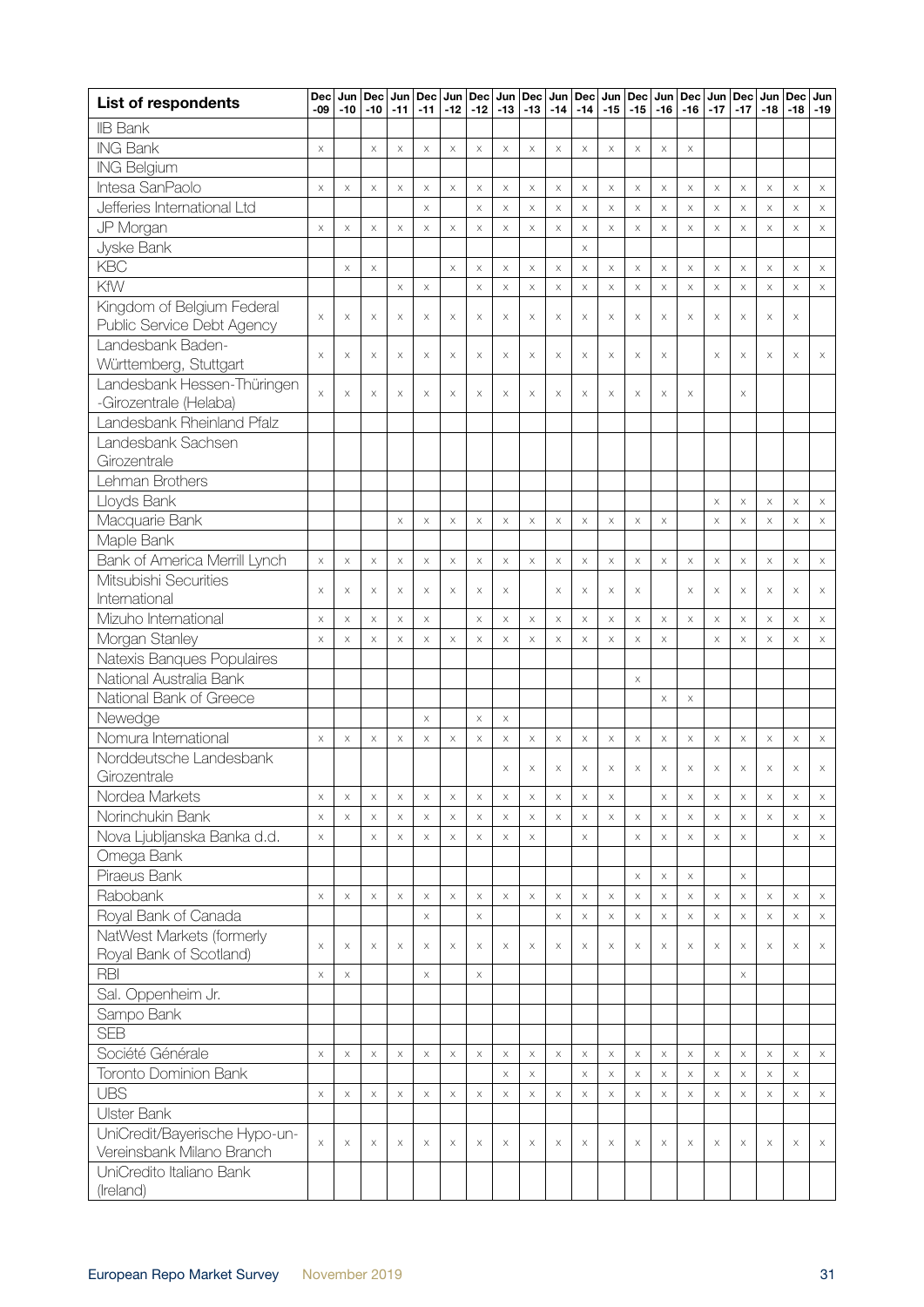| List of respondents                     | <b>Dec</b><br>-09 | -10 | -10 | $-11$    | $-11$           |                | $-12$ $-12$ $ $ |               |                |                | Jun   Dec   Jun   Dec   Jun   Dec   Jun   Dec   Jun   Dec   Jun   Dec   Jun   Dec   Jun   Dec   Jun   Dec  <br>$-13$ $-13$ $-14$ $-14$ $-15$ $-15$ $-16$ $-16$ $-17$ $-17$ |                |    |    |                |    |    |    | ∣ -18 ∣ -18 ∣  | Jun<br>-19 |
|-----------------------------------------|-------------------|-----|-----|----------|-----------------|----------------|-----------------|---------------|----------------|----------------|----------------------------------------------------------------------------------------------------------------------------------------------------------------------------|----------------|----|----|----------------|----|----|----|----------------|------------|
| Vereins und Westbank                    |                   |     |     |          |                 |                |                 |               |                |                |                                                                                                                                                                            |                |    |    |                |    |    |    |                |            |
| Westdeutsche Immobilien<br>Bank         |                   |     |     |          |                 |                |                 |               |                |                |                                                                                                                                                                            |                |    |    |                |    |    |    |                |            |
| Westdeutsche Landesbank<br>Girozentrale |                   |     |     | $\times$ |                 |                |                 |               |                |                |                                                                                                                                                                            |                |    |    |                |    |    |    |                |            |
| Zagrabacka Banka                        |                   |     |     |          |                 |                |                 |               |                |                |                                                                                                                                                                            |                |    |    |                |    |    |    |                |            |
|                                         |                   |     |     |          |                 |                |                 |               |                |                |                                                                                                                                                                            |                |    |    |                |    |    |    |                |            |
|                                         |                   |     |     |          |                 |                |                 |               |                |                |                                                                                                                                                                            |                |    |    |                |    |    |    |                |            |
| entry                                   | 2                 | 5   | 3   | 5        | 10 <sup>2</sup> | 5              | 9               | 8             | 4              | $\overline{2}$ | $\overline{4}$                                                                                                                                                             | $\bigcirc$     | ⇁  |    | $\overline{2}$ | 4  | 3  | 3  | $\overline{2}$ | $\bigcirc$ |
| exit                                    | 5                 | 6   | 3   | 4        | 4               | $\overline{z}$ | 0               | $\mathcal{P}$ | $\overline{2}$ | 4              | $\overline{2}$                                                                                                                                                             | $\overline{c}$ |    | 6  | 3              | 5  | 3  | 5  | 6              | 3          |
|                                         | 58                | 57  | 57  | 58       | 64              | 62             | 71              | 65            | 67             | 65             | 67                                                                                                                                                                         | 65             | 72 | 67 | 65             | 64 | 64 | 62 | 58             | 55         |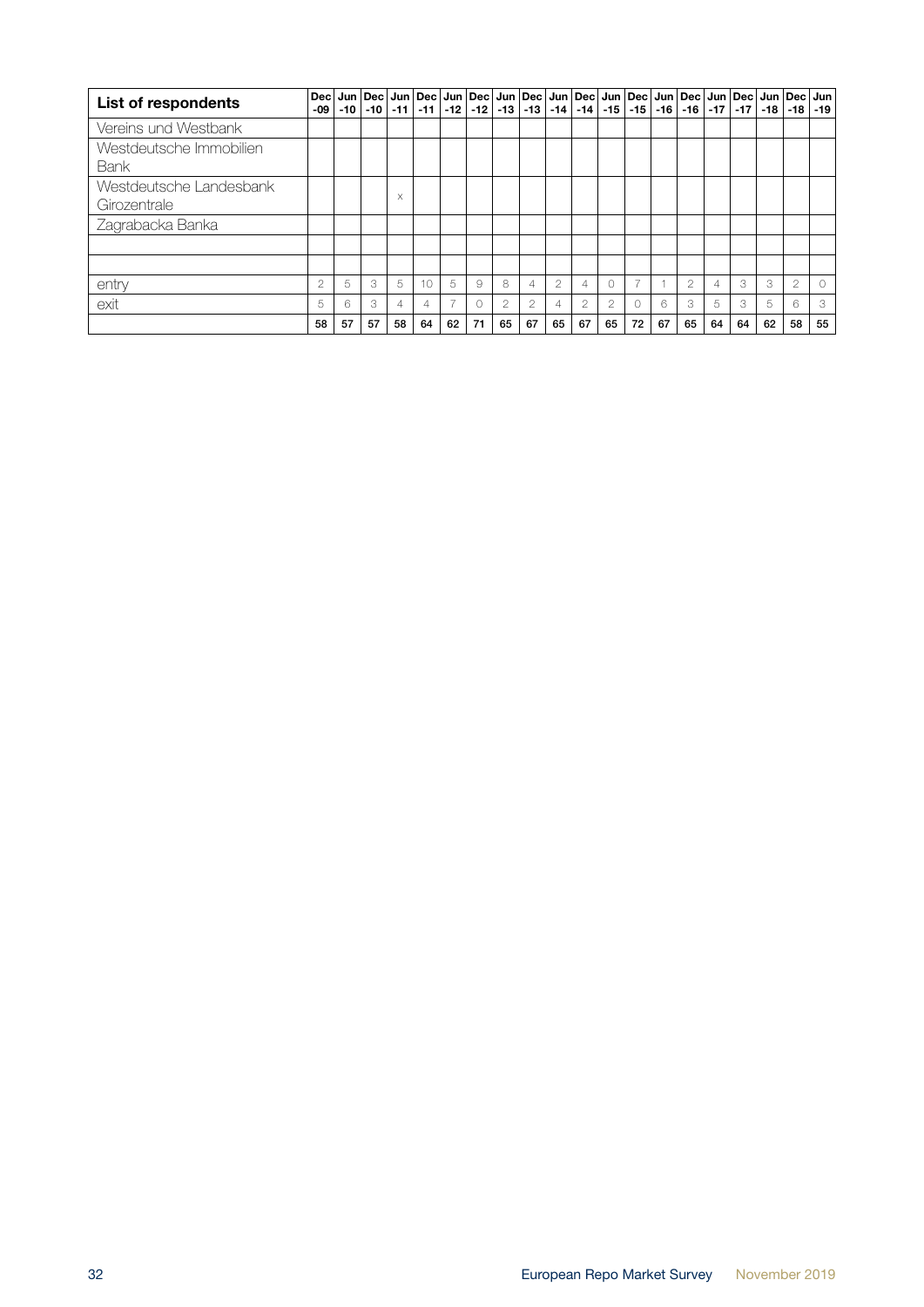# <span id="page-32-0"></span>Appendix C: Summary Of Survey Results

|                                                                                                                                                                                | <b>Jun-15</b> | <b>Jun-16</b> | <b>Jun-17</b> | <b>Jun-18</b> | <b>Dec-18</b> | <b>Jun-19</b> |
|--------------------------------------------------------------------------------------------------------------------------------------------------------------------------------|---------------|---------------|---------------|---------------|---------------|---------------|
| Q1 What are the total gross values<br>of cash due to be repaid by<br>you and repaid to you on repo<br>transactions maturing after<br>survey date? (figures in EUR<br>billions) | 5,612         | 5,379         | 6,455         | 7,351         | 7,846         | 7,761         |
| Of the amounts given in response<br>to question (1) above:                                                                                                                     |               |               |               |               |               |               |
| 1.1 How much was transacted:                                                                                                                                                   |               |               |               |               |               |               |
| <b>direct</b> with counterparties                                                                                                                                              |               |               |               |               |               |               |
| • in the same country as you                                                                                                                                                   | 14.2%         | 13.9%         | 14.3%         | 15.0%         | 16.5%         | 17.2%         |
| • cross-border in (other) eurozone<br>countries                                                                                                                                | 13.8%         | 11.9%         | 12.4%         | 11.9%         | 10.3%         | 12.0%         |
| <b>• cross-border in non-eurozone</b><br>countries                                                                                                                             | 29.6%         | 30.1%         | 35.7%         | 33.7%         | 32.9%         | 32.3%         |
| through voice-brokers                                                                                                                                                          |               |               |               |               |               |               |
| • in the same country as you                                                                                                                                                   | 5.1%          | 5.2%          | 5.4%          | 5.8%          | 4.7%          | 4.0%          |
| • cross-border in (other) eurozone<br>countries                                                                                                                                | 3.2%          | 3.1%          | 2.9%          | 2.6%          | 3.3%          | 3.1%          |
| <b>•</b> cross-border in <b>non-eurozone</b> countries                                                                                                                         | 3.5%          | 2.8%          | 2.7%          | 3.0%          | 2.8%          | 1.0%          |
| on ATSs with counterparties                                                                                                                                                    |               |               |               |               |               |               |
| • in the same country as you                                                                                                                                                   | 4.1%          | 4.0%          | 4.0%          | 4.7%          | 5.4%          | 4.2%          |
| • cross-border in (other) eurozone<br>countries                                                                                                                                | 4.2%          | 3.2%          | 1.6%          | 1.1%          | 1.9%          | 1.9%          |
| • cross border-border in non-eurozone<br>countries                                                                                                                             | 1.0%          | 0.9%          | 1.3%          | 1.9%          | 2.0%          | 1.9%          |
| • anonymously across a GC financing<br>system                                                                                                                                  | 4.1%          | 3.5%          | 1.1%          | 1.0%          | 1.1%          | 1.1%          |
| · anonymously across a central clearing<br>counterparty but not GC financing                                                                                                   | 17.2%         | 21.4%         | 18.6%         | 19.3%         | 19.3%         | 21.1%         |
| · total through a central clearing counterparty                                                                                                                                | 27.2%         | 32.4%         | 28.0%         | 27.6%         | 27.2%         | 25.9%         |
| 1.2 How much of the cash is<br>denominated in:                                                                                                                                 |               |               |               |               |               |               |
| $\bullet$ EUR                                                                                                                                                                  | 63.4%         | 61.3%         | 61.9%         | 65.3%         | 60.5%         | 62.0%         |
| $\bullet$ GBP                                                                                                                                                                  | 11.3%         | 11.6%         | 12.2%         | 12.8%         | 12.4%         | 13.3%         |
| $\bullet$ USD                                                                                                                                                                  | 16.4%         | 17.1%         | 16.9%         | 13.7%         | 19.4%         | 17.0%         |
| $\bullet$ SEK, DKK                                                                                                                                                             | 2.4%          | 2.6%          | 2.7%          | 1.9%          | 1.6%          | 1.7%          |
| $\bullet$ JPY                                                                                                                                                                  | 5.3%          | 5.2%          | 4.5%          | 4.6%          | 4.5%          | 4.5%          |
| $\bullet$ CHF                                                                                                                                                                  | 0.1%          | 0.0%          | 0.0%          | 0.0%          | 0.0%          | 0.0%          |
| · other Asian and Pacific currencies                                                                                                                                           |               | 0.5%          | 0.7%          | 0.7%          | 0.6%          | 0.4%          |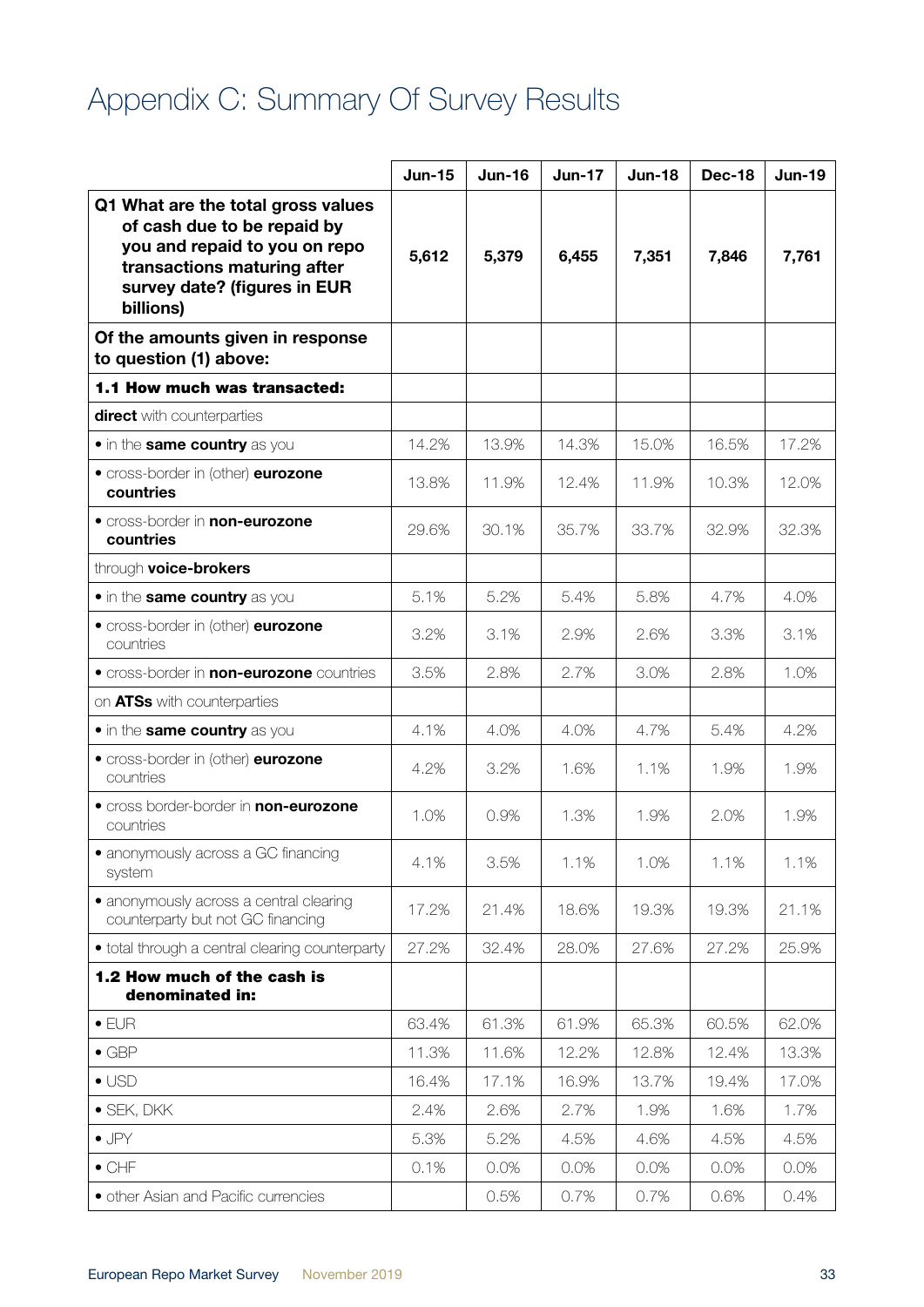|                                                                                                                                       | <b>Jun-15</b> | <b>Jun-16</b> | <b>Jun-17</b> | <b>Jun-18</b> | Dec-18 | <b>Jun-19</b> |
|---------------------------------------------------------------------------------------------------------------------------------------|---------------|---------------|---------------|---------------|--------|---------------|
| • other currencies                                                                                                                    | 1.1%          | 1.6%          | 1.0%          | 1.0%          | 1.0%   | 1.0%          |
| 1.3 How much is cross-currency?                                                                                                       | 2.6%          | 1.5%          | 0.0%          | 1.7%          | 2.5%   | 1.5%          |
| 1.4 How much is:                                                                                                                      |               |               |               |               |        |               |
| · classic repo                                                                                                                        | 84.0%         | 82.6%         | 85.7%         | 92.4%         | 93.1%  | 92.4%         |
| · documented sell/buy-backs                                                                                                           | 15.0%         | 15.5%         | 12.9%         | 7.3%          | 6.7%   | 7.3%          |
| · undocumented sell/buy-backs                                                                                                         | 1.0%          | 1.9%          | 1.4%          | 0.3%          | 0.2%   | 0.2%          |
| 1.5 How much is:                                                                                                                      |               |               |               |               |        |               |
| $\bullet$ fixed rate                                                                                                                  | 81.9%         | 82.5%         | 80.9%         | 72.5%         | 80.7%  | 79.0%         |
| • floating rate                                                                                                                       | 11.5%         | 10.8%         | 12.7%         | 21.1%         | 13.1%  | 14.1%         |
| $\bullet$ open                                                                                                                        | 6.5%          | 6.7%          | 6.4%          | 6.4%          | 6.1%   | 6.9%          |
| 1.6 How much fixed and floating<br>rate repo is (1.6.1) for value<br>before (survey date) and has a<br>remaining term to maturity of: |               |               |               |               |        |               |
| $\bullet$ 1 day                                                                                                                       | 20.2%         | 21.6%         | 18.4%         | 18.9%         | 18.9%  | 17.1%         |
| $\bullet$ 2 - 7 days                                                                                                                  | 20.1%         | 22.4%         | 22.3%         | 21.7%         | 17.5%  | 18.4%         |
| . more than <b>7 days</b> but no more than 1<br>month                                                                                 | 19.9%         | 17.2%         | 20.0%         | 16.9%         | 14.6%  | 18.0%         |
| • more than 1 month but no more than<br>3 months                                                                                      | 13.0%         | 13.1%         | 12.6%         | 11.2%         | 16.1%  | 11.1%         |
| • more than 3 months but no more than<br>6 months                                                                                     | 5.3%          | 4.5%          | 4.9%          | 4.3%          | 3.6%   | 4.6%          |
| • more than 6 months                                                                                                                  | 3.6%          | 2.7%          | 3.2%          | 3.3%          | 2.5%   | 3.2%          |
| • more than 12 months                                                                                                                 | 1.4%          | 1.4%          | 1.5%          | 1.3%          | 1.4%   | 2.5%          |
| • forward-forward repos                                                                                                               | 10.0%         | 9.8%          | 10.5%         | 16.1%         | 19.3%  | 18.5%         |
| • open                                                                                                                                | 6.5%          | 7.3%          | 6.6%          | 6.3%          | 6.0%   | 6.6%          |
| 1.7 How much is tri-party repo:                                                                                                       | 9.3%          | 10.0%         | 7.8%          | 6.0%          | 6.9%   | 8.0%          |
| <b>• for fixed terms to maturity</b>                                                                                                  | 99.2%         | 91.1%         | 83.5%         | 78.9%         | 79.6%  | 82.4%         |
| • on an open basis                                                                                                                    | 8.2%          | 9.2%          | 6.0%          | 10.9%         | 8.0%   | 6.6%          |
| <b>GCF</b>                                                                                                                            |               |               | 10.5%         | 10.2%         | 12.4%  | 10.9%         |
| 1.8 How much is against collateral<br>issued in:                                                                                      |               |               |               |               |        |               |
| Austria                                                                                                                               |               |               |               |               |        |               |
| • by the central government                                                                                                           | 0.9%          | 0.7%          | 0.8%          | 0.9%          | 0.9%   | 0.8%          |
| • by other issuers                                                                                                                    | 0.1%          | 0.0%          | 0.1%          | 0.1%          | 0.1%   | 0.1%          |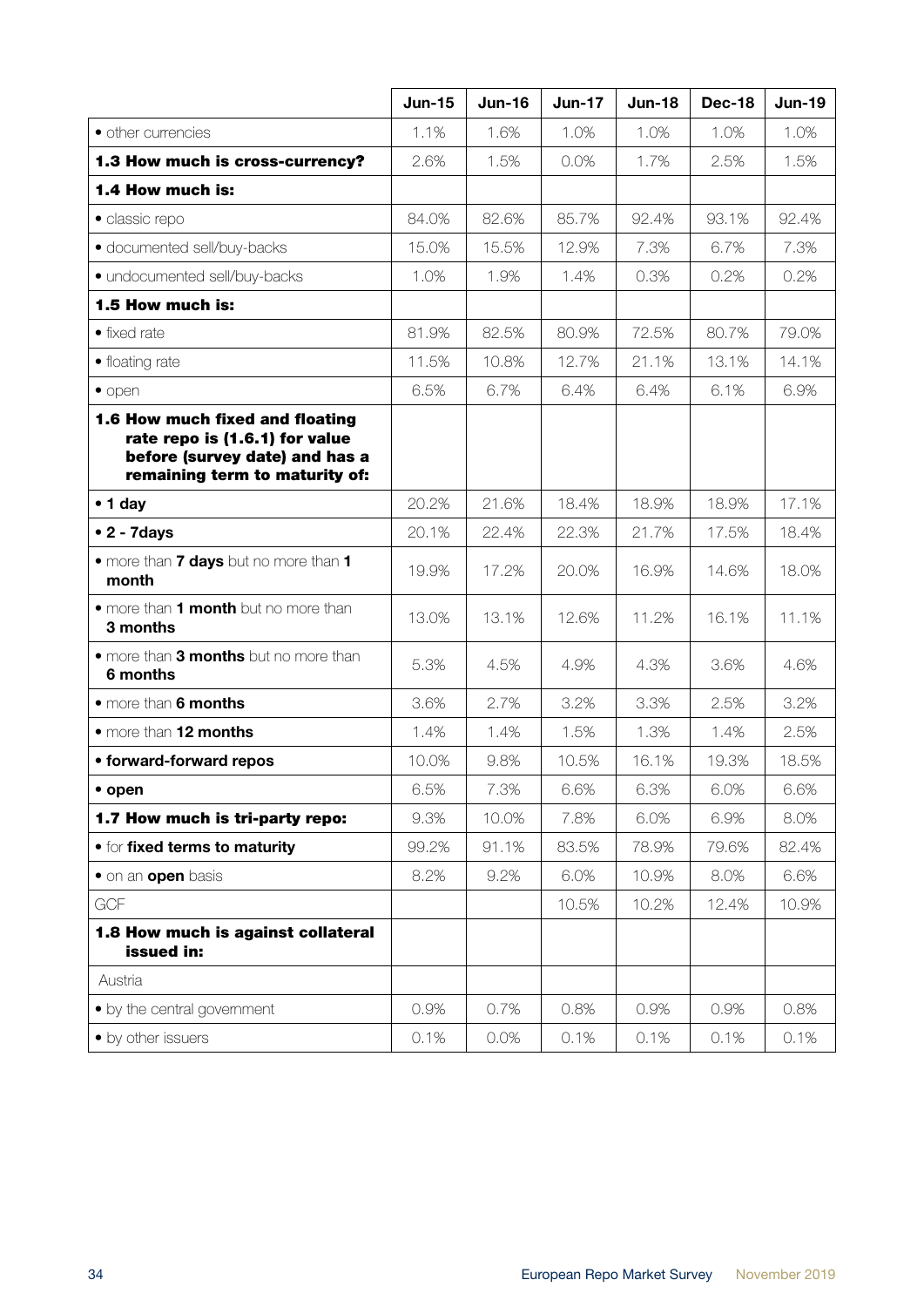|                             | <b>Jun-15</b> | <b>Jun-16</b> | <b>Jun-17</b> | <b>Jun-18</b> | <b>Dec-18</b> | <b>Jun-19</b> |
|-----------------------------|---------------|---------------|---------------|---------------|---------------|---------------|
| Belgium                     |               |               |               |               |               |               |
| • by the central government | 2.2%          | 2.0%          | 2.1%          | 2.5%          | 3.0%          | 3.1%          |
| • by other issuers          | 1.1%          | 0.7%          | 0.6%          | 0.9%          | 0.7%          | 0.4%          |
| Denmark                     |               |               |               |               |               |               |
| • by the central government | 0.5%          | 0.3%          | 0.3%          | 0.2%          | 0.2%          | 0.2%          |
| • by other issuers          | 0.9%          | 0.9%          | 0.4%          | 0.5%          | 0.4%          | 0.5%          |
| Finland                     |               |               |               |               |               |               |
| • by the central government | 0.5%          | 0.5%          | 0.4%          | 0.6%          | 0.5%          | 0.5%          |
| • by other issuers          | 0.1%          | 0.1%          | 0.0%          | 0.1%          | 0.1%          | 0.0%          |
| France                      |               |               |               |               |               |               |
| • by the central government | 9.4%          | 10.1%         | 12.5%         | 14.1%         | 12.6%         | 13.2%         |
| • by other issuers          | 1.9%          | 0.8%          | 1.1%          | 1.4%          | 1.0%          | 0.8%          |
| Germany                     |               |               |               |               |               |               |
| • by the central government | 14.8%         | 17.8%         | 18.1%         | 17.6%         | 15.2%         | 15.0%         |
| pfandbrief                  | 0.6%          | 0.2%          | 0.1%          | 1.1%          | 0.9%          | 0.1%          |
| • by other issuers          | 3.9%          | 2.3%          | 1.6%          | 1.1%          | 1.0%          | 1.3%          |
| Greece                      |               |               |               |               |               |               |
| • by the central government | 0.0%          | 0.1%          | 0.1%          | 0.2%          | 0.2%          | 0.2%          |
| • by other issuers          | 0.0%          | 0.0%          | 0.1%          | 0.2%          | 0.2%          | 0.1%          |
| Ireland                     |               |               |               |               |               |               |
| • by the central government | 0.4%          | 0.3%          | 0.1%          | 0.2%          | 0.2%          | 0.3%          |
| • by other issuers          | 0.5%          | 0.3%          | 0.2%          | 0.2%          | 0.2%          | 0.3%          |
| Italy                       |               |               |               |               |               |               |
| • by the central government | 8.6%          | 10.0%         | 11.4%         | 11.0%         | 12.2%         | 14.2%         |
| • by other issuers          | 1.1%          | 0.4%          | 0.5%          | 0.7%          | 0.8%          | 0.6%          |
| Luxembourg                  |               |               |               |               |               |               |
| • by the central government | 0.1%          | 0.0%          | 0.1%          | 0.1%          | 0.1%          | 0.1%          |
| • by other issuers          | 0.4%          | 0.3%          | 0.2%          | 0.2%          | 0.3%          | 0.1%          |
| Netherlands                 |               |               |               |               |               |               |
| • by the central government | 1.7%          | 1.8%          | 1.5%          | 1.8%          | 1.8%          | 1.7%          |
| • by other issuers          | 0.8%          | 0.5%          | 0.2%          | 0.3%          | 0.3%          | 0.2%          |
| Portugal                    |               |               |               |               |               |               |
| • by the central government | 0.5%          | 0.5%          | 0.3%          | 0.5%          | 0.5%          | 0.5%          |
| • by other issuers          | 0.1%          | 0.1%          | 0.1%          | 0.1%          | 0.1%          | 0.1%          |
| Spain                       |               |               |               |               |               |               |
| • by the central government | 4.7%          | 5.0%          | 3.8%          | 4.4%          | 4.0%          | 4.6%          |
| • by other issuers          | 1.7%          | 0.8%          | 1.2%          | 1.7%          | 1.0%          | 0.7%          |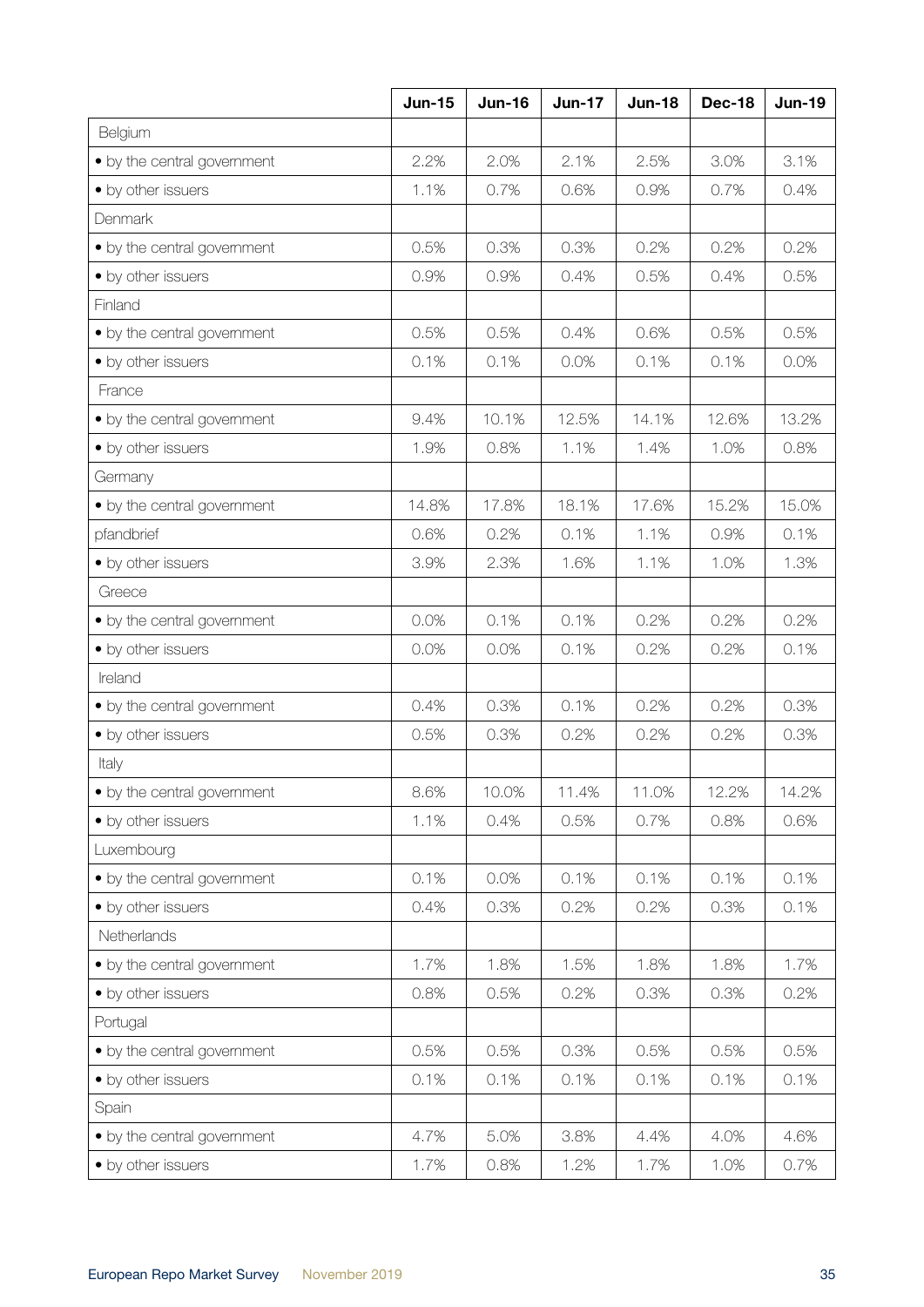|                              | <b>Jun-15</b> | <b>Jun-16</b> | <b>Jun-17</b> | <b>Jun-18</b> | <b>Dec-18</b> | <b>Jun-19</b> |
|------------------------------|---------------|---------------|---------------|---------------|---------------|---------------|
| Sweden                       |               |               |               |               |               |               |
| • by the central government  | 0.8%          | 1.1%          | 0.9%          | 0.7%          | 0.6%          | 0.6%          |
| • by other issuers           | 0.7%          | 1.0%          | 0.9%          | 0.9%          | 0.7%          | 0.7%          |
| UK                           |               |               |               |               |               |               |
| • by the central government  | 9.7%          | 10.5%         | 11.7%         | 11.1%         | 11.0%         | 11.9%         |
| • by other issuers           | 2.4%          | 1.6%          | 1.6%          | 2.1%          | 1.7%          | 1.3%          |
| US Treasury                  |               | 6.6%          | 6.5%          | 4.3%          | 8.8%          | 6.4%          |
| US other issuers             |               | 1.5%          | 2.2%          | 0.8%          | 2.6%          | 2.1%          |
| US but settled across EOC/CS | 4.6%          |               |               |               |               |               |
| other countries              |               |               |               |               |               |               |
| Bulgaria                     |               |               |               |               |               |               |
| • by the central government  | 0.1%          |               |               |               |               |               |
| • by other issuers           | 0.0%          |               |               |               |               |               |
| Cyprus                       |               |               |               |               |               |               |
| • by the central government  | 0.0%          |               |               |               |               |               |
| • by other issuers           | 0.0%          |               |               |               |               |               |
| Czech Republic               |               |               |               |               |               |               |
| • by the central government  | 0.0%          | 0.0%          | 0.2%          | 0.2%          | 0.2%          | 0.1%          |
| • by other issuers           | 0.0%          | 0.0%          | 0.0%          | 0.0%          | 0.1%          | 0.1%          |
| Estonia                      |               |               |               |               |               |               |
| • by the central government  | 0.0%          |               |               |               |               |               |
| • by other issuers           | 0.0%          |               |               |               |               |               |
| Hungary                      |               |               |               |               |               |               |
| • by the central government  | 0.0%          | 0.0%          | 0.0%          | 0.0%          | 0.0%          | 0.0%          |
| • by other issuers           | 0.0%          | 0.0%          | 0.0%          | 0.0%          | 0.0%          | 0.0%          |
| Latvia                       |               |               |               |               |               |               |
| • by the central government  | 0.0%          |               |               |               |               |               |
| • by other issuers           | 0.0%          |               |               |               |               |               |
| Lithuania                    |               |               |               |               |               |               |
| • by the central government  | 0.0%          |               |               |               |               |               |
| • by other issuers           | 0.0%          |               |               |               |               |               |
| Malta                        |               |               |               |               |               |               |
| • by the central government  | 0.0%          |               |               |               |               |               |
| • by other issuers           | 0.0%          |               |               |               |               |               |
| Poland                       |               |               |               |               |               |               |
| • by the central government  | 0.1%          | 0.1%          | 0.1%          | 0.1%          | 0.1%          | 0.1%          |
| • by other issuers           | 0.0%          | 0.0%          | 0.0%          | 0.0%          | 0.1%          | 0.0%          |
| Romania                      |               |               |               |               |               |               |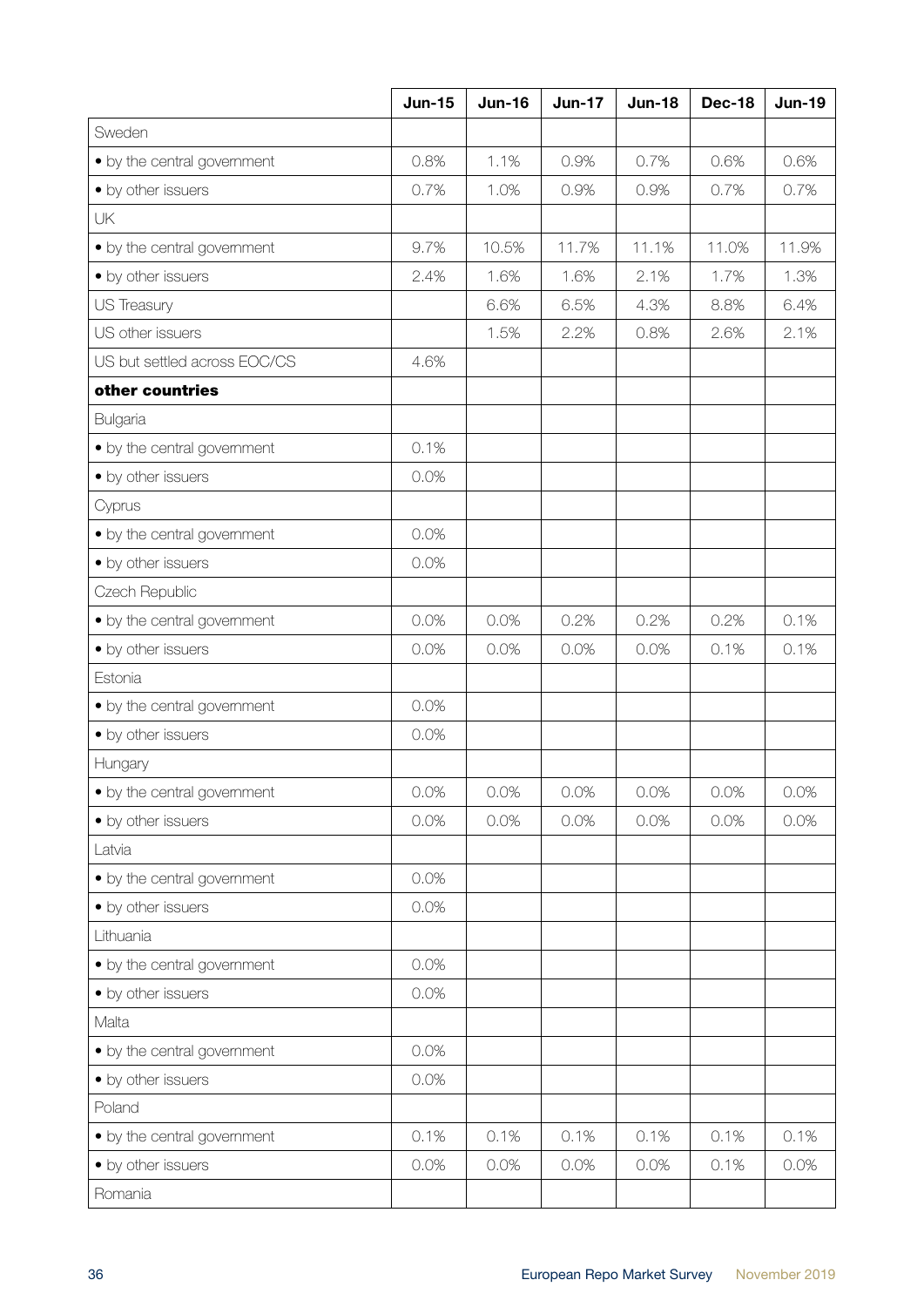|                                                                                                     | <b>Jun-15</b> | <b>Jun-16</b> | <b>Jun-17</b> | <b>Jun-18</b> | <b>Dec-18</b> | <b>Jun-19</b> |
|-----------------------------------------------------------------------------------------------------|---------------|---------------|---------------|---------------|---------------|---------------|
| • by the central government                                                                         | 0.0%          |               |               |               |               |               |
| • by other issuers                                                                                  | 0.0%          |               |               |               |               |               |
| Slovak Republic                                                                                     |               |               |               |               |               |               |
| • by the central government                                                                         | 0.0%          |               |               |               |               |               |
| • by other issuers                                                                                  | 0.0%          |               |               |               |               |               |
| Slovenia                                                                                            |               |               |               |               |               |               |
| • by the central government                                                                         | 0.0%          |               |               |               |               |               |
| • by other issuers                                                                                  | 0.0%          |               |               |               |               |               |
| Other EU members by central government                                                              |               | 0.2%          | 0.1%          | 0.2%          | 0.1%          | 0.1%          |
| Other EU members by other issuers                                                                   |               | 0.1%          | 0.0%          | 0.0%          | 0.0%          | 0.0%          |
| · by official international financial institutions                                                  | 2.1%          | 1.6%          | 1.2%          | 0.6%          | 0.7%          | 0.5%          |
| Japan                                                                                               | 4.8%          |               |               |               |               |               |
| · Japanese government                                                                               |               | 4.2%          | 3.3%          | 4.0%          | 3.4%          | 3.6%          |
| • Other Japanese issuers                                                                            |               | 0.5%          | 1.0%          | 0.9%          | 1.4%          | 0.2%          |
| Other Asian & Pacific OECD countries in<br>the form of fixed income securities, except<br>eurobonds |               | 0.5%          | 0.4%          | 0.4%          | 0.4%          | 1.8%          |
| Other OECD countries in the form of fixed<br>income securities, except eurobonds                    |               | 3.7%          | 4.3%          | 4.7%          | 4.3%          | 4.8%          |
| other OECD                                                                                          | 8.4%          |               |               |               |               |               |
| non-OECD EMEA                                                                                       | 0.6%          | 0.5%          | 0.4%          | 0.4%          | 0.5%          | 0.7%          |
| non-OECD Asian & Pacific                                                                            | 0.7%          | 0.5%          | 0.2%          | 0.5%          | 0.4%          | 0.5%          |
| non-OECD Latin America                                                                              | 0.6%          | 0.6%          | 0.4%          | 0.4%          | 0.4%          | 0.5%          |
| eurobonds issued by European entities                                                               |               | 1.2%          | 1.1%          | 1.0%          | 0.8%          | 0.8%          |
| eurobonds issued by US entities                                                                     |               | 0.8%          | 0.0%          | 0.1%          | 0.1%          | 0.1%          |
| eurobonds issued by Asian & Pacific entities                                                        |               | 0.2%          | 0.3%          | 0.4%          | 0.3%          | 0.3%          |
| eurobonds issued by other entities                                                                  |               | 0.4%          | 0.3%          | 0.2%          | 0.3%          | 0.4%          |
| equity                                                                                              | 0.7%          | 0.1%          | 0.2%          | 0.2%          | 0.2%          | 0.4%          |
| collateral of unknown origin or type                                                                | 2.5%          | 2.4%          | 1.3%          | 1.0%          | 1.0%          | 0.6%          |
| collateral in tri-party which cannot be<br>attributed to a country or issuer                        | 3.5%          | 3.6%          | 2.3%          | 2.1%          | 1.3%          | 1.5%          |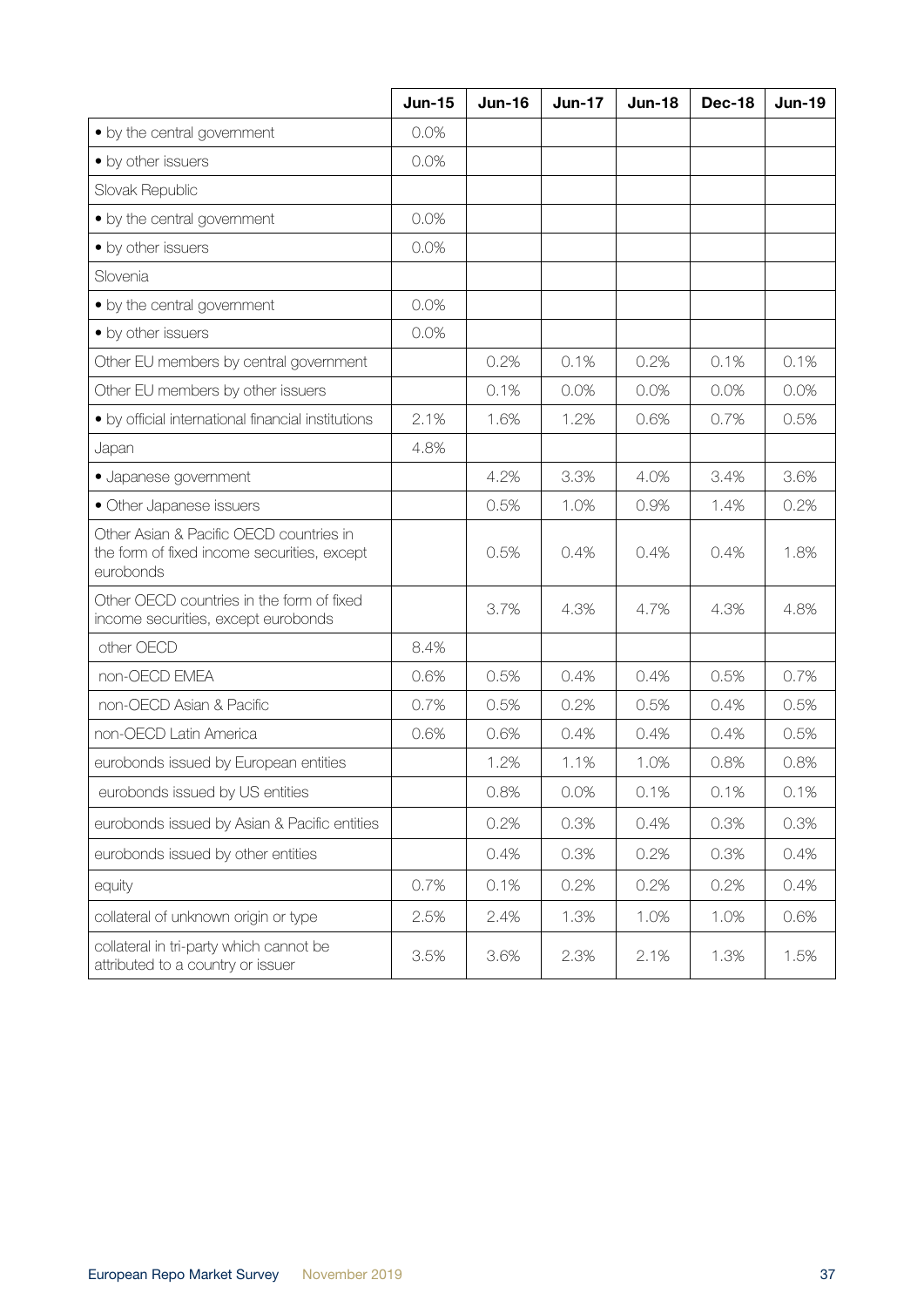|                                                                                                                        | <b>Jun-15</b> | <b>Jun-16</b> | <b>Jun-17</b> | <b>Jun-18</b> | <b>Dec-18</b> | <b>Jun-19</b> |
|------------------------------------------------------------------------------------------------------------------------|---------------|---------------|---------------|---------------|---------------|---------------|
| <b>Q2 What is the total value of</b><br>securities loaned and borrowed<br>by your repo desk: to/from<br>counterparties |               |               |               |               |               |               |
| in the <b>same country</b> as you                                                                                      |               |               |               |               |               |               |
| $\bullet$ in fixed income                                                                                              | 30.2%         | 28.2%         | 26.3%         | 26.8%         | 22.3%         | 24.3%         |
| $\bullet$ in equity                                                                                                    | 2.3%          | 0.3%          | 0.4%          | 0.2%          | 0.1%          | 0.8%          |
| • cross-border in (other) eurozone<br>countries                                                                        |               |               |               |               |               |               |
| $\bullet$ in fixed income                                                                                              | 32.5%         | 36.0%         | 32.8%         | 29.5%         | 32.1%         | 34.1%         |
| $\bullet$ in equity                                                                                                    | 2.3%          | 2.6%          | 1.9%          | 1.4%          | 1.3%          | 1.1%          |
| • cross-border in <b>non-eurozone</b> countries                                                                        |               |               |               |               |               |               |
| $\bullet$ in fixed income                                                                                              | 27.1%         | 32.4%         | 36.9%         | 40.8%         | 43.1%         | 37.8%         |
| $\bullet$ in equity                                                                                                    | 5.5%          | 0.5%          | 1.7%          | 1.3%          | 1.1%          | 2.0%          |
| for which the term to maturity is                                                                                      |               |               |               |               |               |               |
| fixed                                                                                                                  | 65.8%         | 56.1%         | 61.7%         | 62.7%         | 72.8%         | 69.2%         |
| open                                                                                                                   | 34.2%         | 43.9%         | 38.3%         | 37.3%         | 27.2%         | 30.8%         |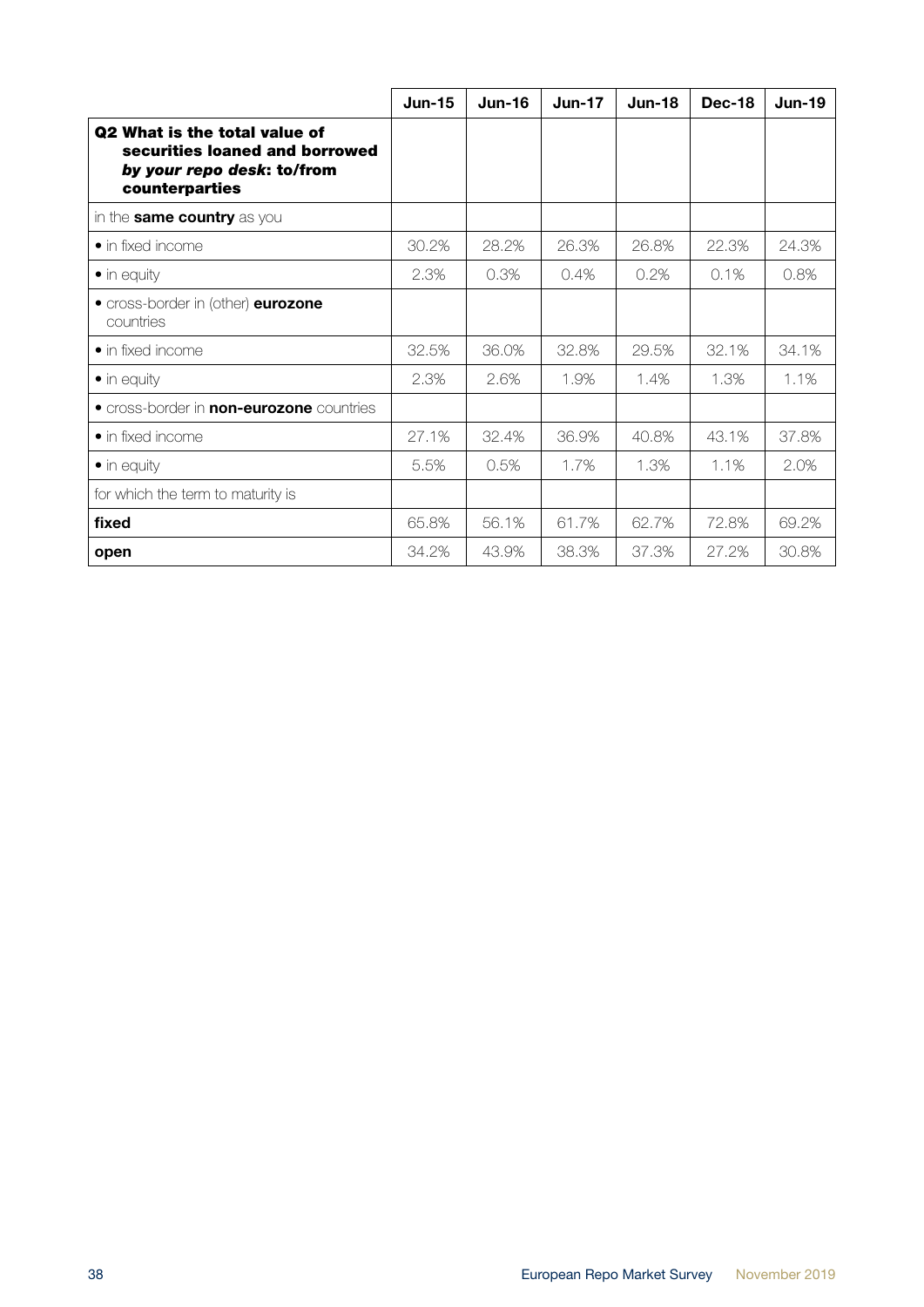# <span id="page-38-0"></span>Appendix D: The ICMA European Repo And Collateral **Council**

The ICMA European Repo and Collateral Council (ERCC) (formerly the ICMA European Repo Council) is the forum where the repo dealer community meets and forges consensus solutions to the practical problems of a rapidly evolving marketplace. In this role, it has been consolidating and codifying best market practice. The contact and dialogue that takes place at the ERCC underpins the strong sense of community and common interest that characterises the professional repo market in Europe.

The ERCC was established in December 1999 by the International Capital Market Association (ICMA, which was then called the International Securities Market Association or ISMA) as a body operating under ICMA auspices.

Membership of the ERCC is open to any ICMA member to commence, dedicated repo or collateral market activity, is willing to abide by the rules and has sufficient professional expertise, financial standing and technical resources to meet its obligations as a member.

The ERCC meets twice a year (usually in February/March and September) at different financial centres across Europe. The Steering Committee now comprises 19 members elected annually and meets six or seven times a year.

More information about the ERCC is available on **[www.icmagroup.org](https://www.icmagroup.org/Regulatory-Policy-and-Market-Practice/repo-and-collateral-markets/)**.